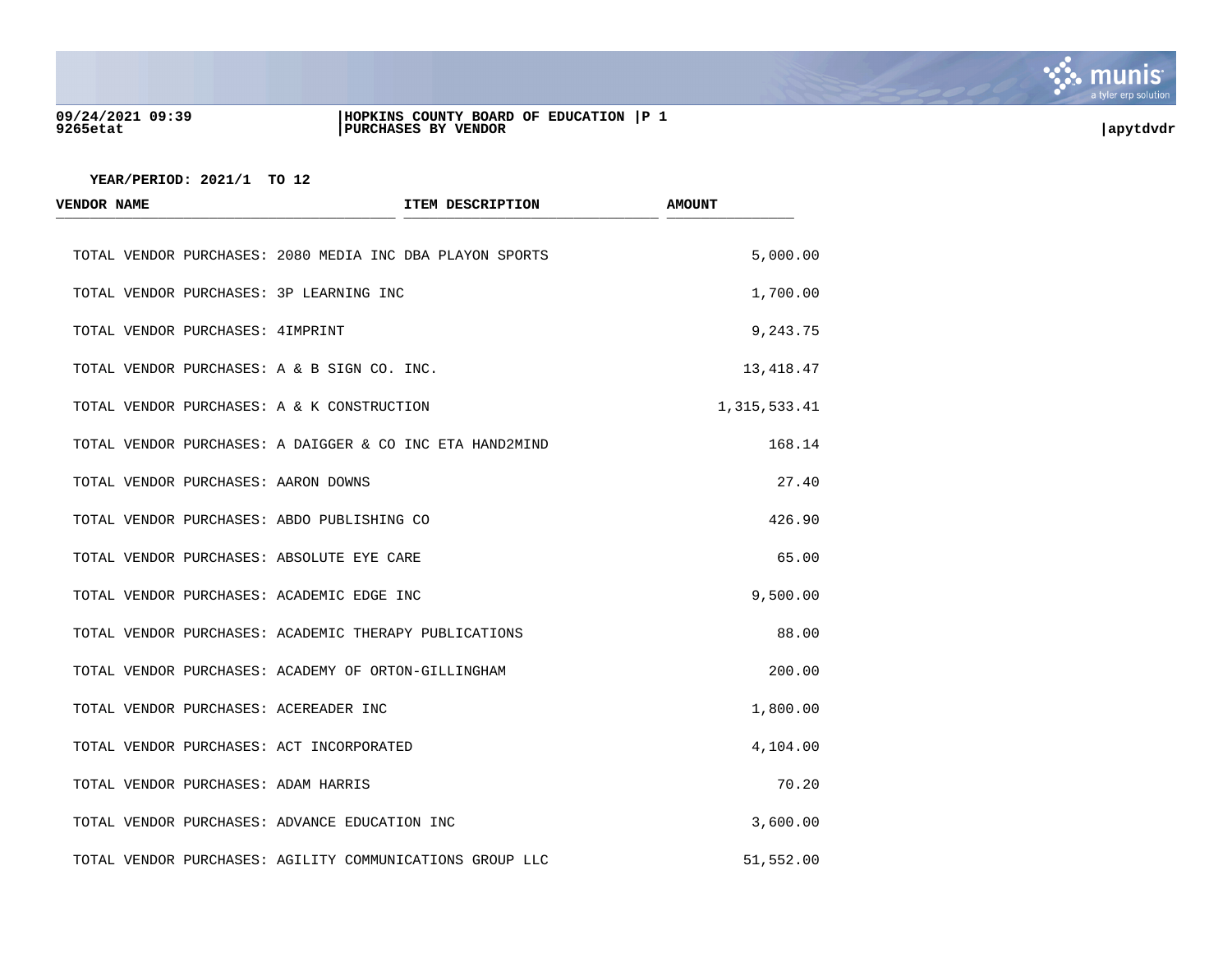

## **09/24/2021 09:39 |HOPKINS COUNTY BOARD OF EDUCATION |P 2 9265etat |PURCHASES BY VENDOR |apytdvdr**

| <b>VENDOR NAME</b>                 |                                                           | ITEM DESCRIPTION | <b>AMOUNT</b> |
|------------------------------------|-----------------------------------------------------------|------------------|---------------|
|                                    | TOTAL VENDOR PURCHASES: AIR SOURCE TECHNOLOGY, INC.       |                  | 2,915.00      |
|                                    | TOTAL VENDOR PURCHASES: AIRBORNE ATHLETICS INC            |                  | 4,995.00      |
|                                    | TOTAL VENDOR PURCHASES: AIRGAS USA LLC                    |                  | 3,536.40      |
|                                    | TOTAL VENDOR PURCHASES: ALADDIN ELECTRIC, INC.            |                  | 49.02         |
|                                    | TOTAL VENDOR PURCHASES: ALAN EMERSON                      |                  | 161.83        |
|                                    | TOTAL VENDOR PURCHASES: ALFORD, NANCE, JONES & OAKLEY LLP |                  | 49,600.00     |
| TOTAL VENDOR PURCHASES: ALL GLIDES |                                                           |                  | 27.00         |
|                                    | TOTAL VENDOR PURCHASES: ALL SOURCE INDUSTRIAL SUPPLY INC  |                  | 16,922.31     |
|                                    | TOTAL VENDOR PURCHASES: ALLIED CONTRACTING GROUP          |                  | 1,757.64      |
|                                    | TOTAL VENDOR PURCHASES: ALPHA MECHANICAL SERVICE INC      |                  | 40,693.47     |
|                                    | TOTAL VENDOR PURCHASES: AMANDA BRANTLEY                   |                  | 258.93        |
|                                    | TOTAL VENDOR PURCHASES: AMANDA D MCLEVAIN                 |                  | 108.88        |
|                                    | TOTAL VENDOR PURCHASES: AMANDA TYSON CRICK                |                  | 483.28        |
|                                    | TOTAL VENDOR PURCHASES: AMAZON.COM LLC                    |                  | 276, 189. 75  |
|                                    | TOTAL VENDOR PURCHASES: AMERICAN FLOOR MATS               |                  | 331.54        |
|                                    | TOTAL VENDOR PURCHASES: AMERICAN LIBRARY ASSOCIATION      |                  | 280.00        |
|                                    | TOTAL VENDOR PURCHASES: AMERICAN PRINTING COMPANY         |                  | 4,951.88      |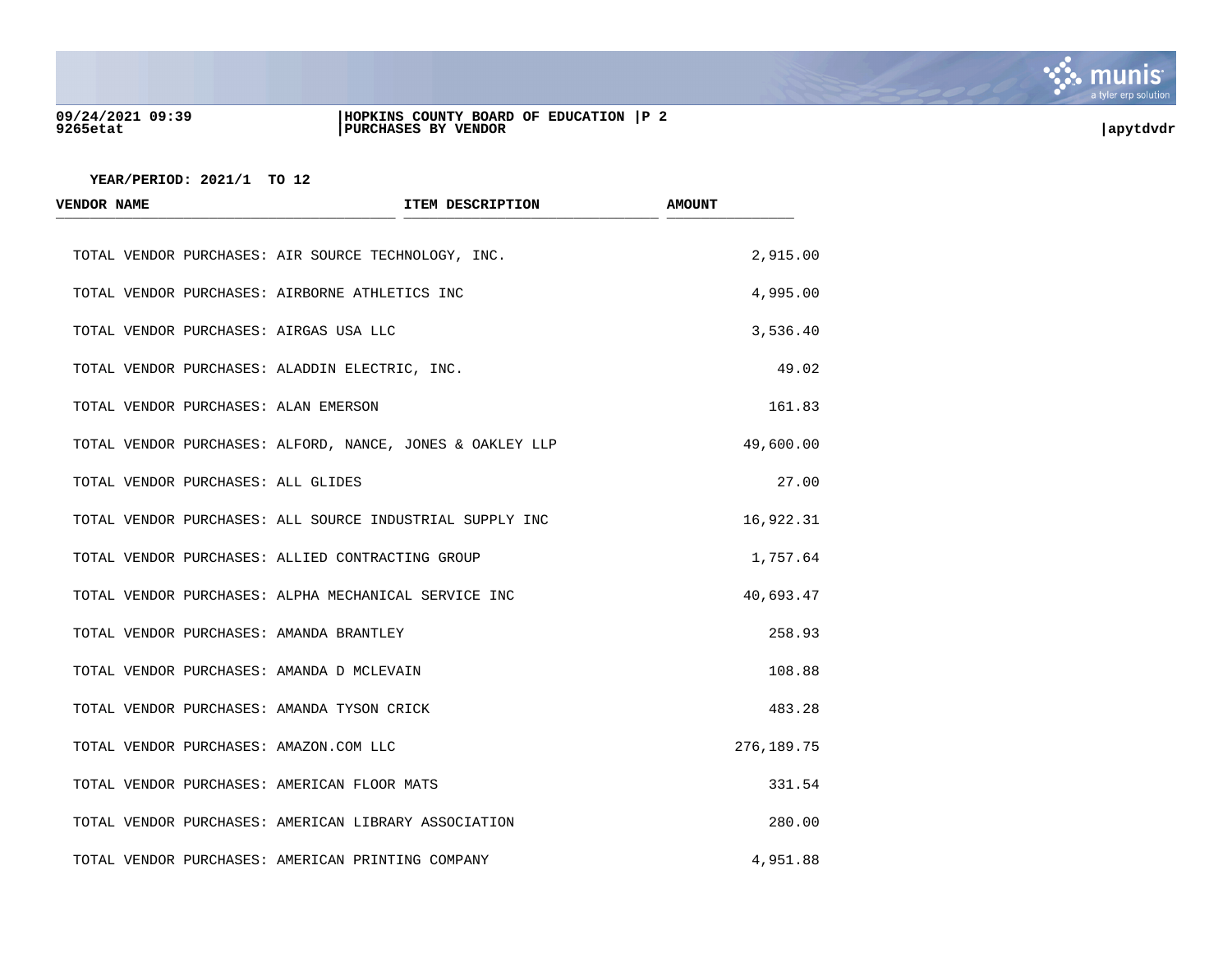

#### **09/24/2021 09:39 |HOPKINS COUNTY BOARD OF EDUCATION |P 3 9265etat |PURCHASES BY VENDOR |apytdvdr**



| <b>VENDOR NAME</b>                          | ITEM DESCRIPTION                                                 | <b>AMOUNT</b> |
|---------------------------------------------|------------------------------------------------------------------|---------------|
|                                             | TOTAL VENDOR PURCHASES: AMERICAN PRINTING HOUSE FOR THE BLIND IN | 22.00         |
|                                             | TOTAL VENDOR PURCHASES: AMERICAN SPEECH-LANGUAGE-HEARING         | 1,800.00      |
|                                             | TOTAL VENDOR PURCHASES: AMERICAN WELDING SOCIETY INC             | 1,164.00      |
| TOTAL VENDOR PURCHASES: AMERIGAS PROPANE LP |                                                                  | 16,301.51     |
| TOTAL VENDOR PURCHASES: AMPLIFIED IT LLC    |                                                                  | 6,774.00      |
| TOTAL VENDOR PURCHASES: AMY LYNCH           |                                                                  | 537.66        |
| TOTAL VENDOR PURCHASES: AMY NEAL            |                                                                  | 31.79         |
| TOTAL VENDOR PURCHASES: AMY RAGER           |                                                                  | 310.03        |
| TOTAL VENDOR PURCHASES: AMY SMITH           |                                                                  | 120.90        |
|                                             | TOTAL VENDOR PURCHASES: ANACA TECHNOLOGIES DBA XELLO             | 14,000.00     |
| TOTAL VENDOR PURCHASES: ANGELA L. WHITE     |                                                                  | 120.00        |
| TOTAL VENDOR PURCHASES: ANIXTER, INC.       |                                                                  | 630.60        |
| TOTAL VENDOR PURCHASES: ANN ELKINS          |                                                                  | 236.73        |
| TOTAL VENDOR PURCHASES: APPLE INC           |                                                                  | 30,254.00     |
|                                             | TOTAL VENDOR PURCHASES: APPLIED EDUCATIONAL SYSTEMS INC          | 1,998.00      |
| TOTAL VENDOR PURCHASES: APRIL DEVINE        |                                                                  | 284.73        |
|                                             | TOTAL VENDOR PURCHASES: AQUA TREAT OF KY INC                     | 36,000.00     |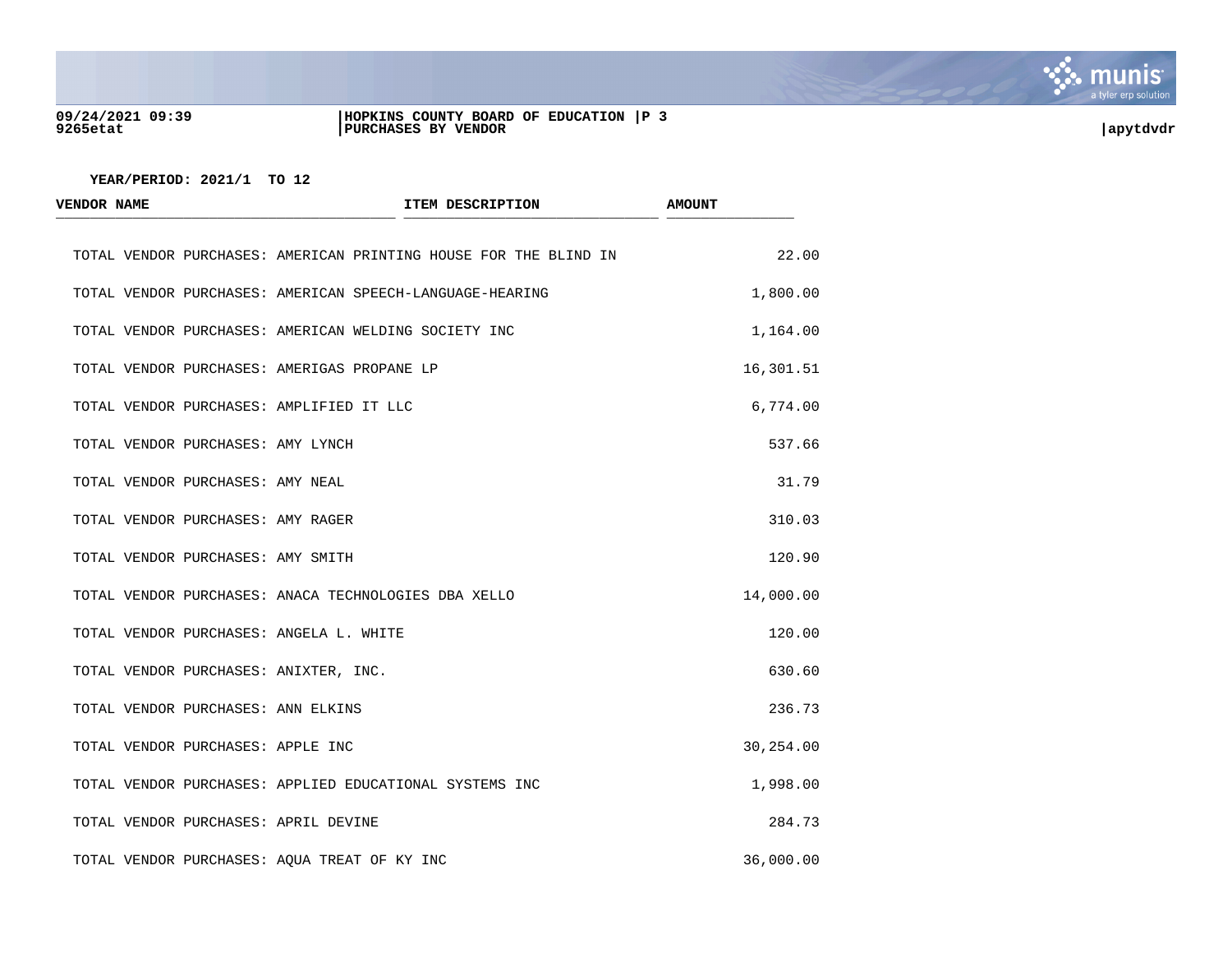

### **09/24/2021 09:39 |HOPKINS COUNTY BOARD OF EDUCATION |P 4 9265etat |PURCHASES BY VENDOR |apytdvdr**

| <b>VENDOR NAME</b>                          | ITEM DESCRIPTION                                                 | <b>AMOUNT</b> |
|---------------------------------------------|------------------------------------------------------------------|---------------|
|                                             | TOTAL VENDOR PURCHASES: ARCTIC REFRIGERATION CO.                 | 95.76         |
| TOTAL VENDOR PURCHASES: ASCD STORE          |                                                                  | 2,220.04      |
|                                             | TOTAL VENDOR PURCHASES: ASE EDUCATION FOUNDATION                 | 675.00        |
|                                             | TOTAL VENDOR PURCHASES: ASHBY ONE LLC DBA THE UPS STORE          | 782.26        |
| TOTAL VENDOR PURCHASES: AT&T                |                                                                  | 53,998.42     |
| TOTAL VENDOR PURCHASES: AT&T MOBILITY       |                                                                  | 16,965.63     |
| TOTAL VENDOR PURCHASES: ATMOS ENERGY        |                                                                  | 114,867.87    |
|                                             | TOTAL VENDOR PURCHASES: AUDUBON AREA COMMUNITY SERVICES, INC     | 2,748.50      |
| TOTAL VENDOR PURCHASES: B & H PHOTO VIDEO   |                                                                  | 4,359.57      |
|                                             | TOTAL VENDOR PURCHASES: BALFOUR RINGS & THINGS                   | 5,126.39      |
|                                             | TOTAL VENDOR PURCHASES: BAPTIST HEALTH DEACONESS MADISONVILLE IN | 20,000.00     |
|                                             | TOTAL VENDOR PURCHASES: BAPTIST HEALTH OCCUPATIONAL MEDICINE     | 6,182.00      |
| TOTAL VENDOR PURCHASES: BARNES & NOBLE      |                                                                  | 13,004.45     |
| TOTAL VENDOR PURCHASES: BARNS N MORE LLC    |                                                                  | 6,990.00      |
|                                             | TOTAL VENDOR PURCHASES: BARRET-FISHER CO., INC.                  | 2,223.00      |
|                                             | TOTAL VENDOR PURCHASES: BATTERY HEADQUARTERS INC                 | 772.75        |
| TOTAL VENDOR PURCHASES: BEAT STUTTERING LLC |                                                                  | 80.88         |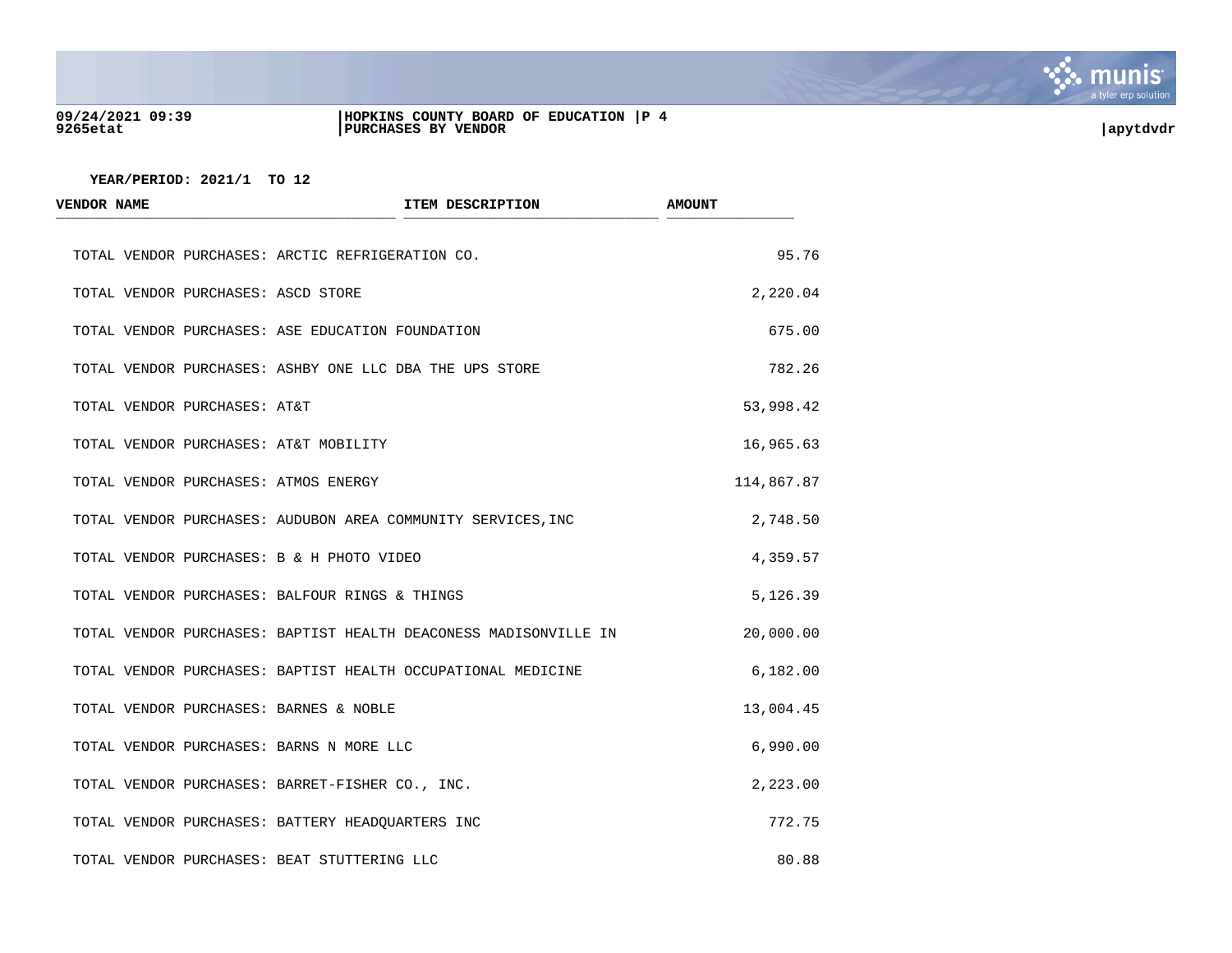

## **09/24/2021 09:39 |HOPKINS COUNTY BOARD OF EDUCATION |P 5 9265etat |PURCHASES BY VENDOR |apytdvdr**

| <b>VENDOR NAME</b>                               | ITEM DESCRIPTION                                      | <b>AMOUNT</b> |
|--------------------------------------------------|-------------------------------------------------------|---------------|
| TOTAL VENDOR PURCHASES: BEN PREVETTE             |                                                       | 951.12        |
|                                                  | TOTAL VENDOR PURCHASES: BEST ONE TIRE OF MADISONVILLE | 711.29        |
| TOTAL VENDOR PURCHASES: BESTWAY SUPER MARKET     |                                                       | 654.15        |
| TOTAL VENDOR PURCHASES: BETTER BANNER PRINTING   |                                                       | 298.00        |
| TOTAL VENDOR PURCHASES: BEVERLY CULLEN           |                                                       | 118.95        |
| TOTAL VENDOR PURCHASES: BH365 LLC                |                                                       | 8,000.00      |
| TOTAL VENDOR PURCHASES: BIG RED SUPPLY           |                                                       | 512.25        |
|                                                  | TOTAL VENDOR PURCHASES: BILINGUAL DICTIONARIES INC    | 658.08        |
| TOTAL VENDOR PURCHASES: BLACK EQUIPMENT CO. INC. |                                                       | 2,007.50      |
| TOTAL VENDOR PURCHASES: BLACKBOARD INC           |                                                       | 17,821.79     |
| TOTAL VENDOR PURCHASES: BLEACHERS AND SEATS      |                                                       | 2,213.64      |
| TOTAL VENDOR PURCHASES: BLICK ART MATERIALS      |                                                       | 1,116.03      |
| TOTAL VENDOR PURCHASES: BLUE MOUNTAIN            |                                                       | 5,778.70      |
| TOTAL VENDOR PURCHASES: BLUEGRASS HOME MEDICAL   |                                                       | 200.46        |
| TOTAL VENDOR PURCHASES: BLUEGRASS PHARMACY       |                                                       | 50.00         |
| TOTAL VENDOR PURCHASES: BOBBIE SCHAFFER          |                                                       | 550.40        |
| TOTAL VENDOR PURCHASES: BOBBY FOX                |                                                       | 246.90        |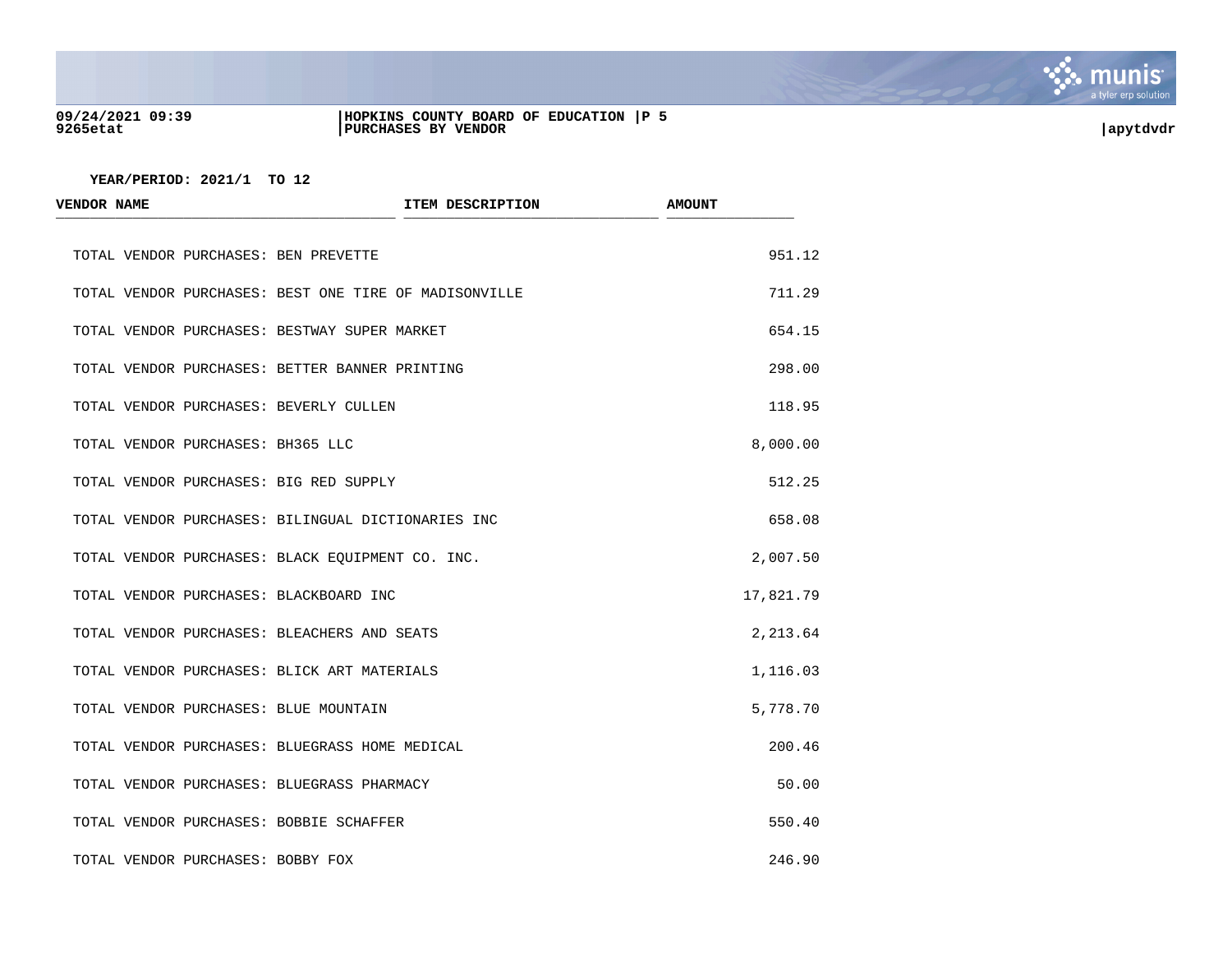

#### **09/24/2021 09:39 |HOPKINS COUNTY BOARD OF EDUCATION |P 6 9265etat |PURCHASES BY VENDOR |apytdvdr**

| <b>VENDOR NAME</b>                     |                                                           | ITEM DESCRIPTION | <b>AMOUNT</b> |
|----------------------------------------|-----------------------------------------------------------|------------------|---------------|
| TOTAL VENDOR PURCHASES: BOOKS 4 SCHOOL |                                                           |                  | 388.80        |
| TOTAL VENDOR PURCHASES: BOUNCING B'S   |                                                           |                  | 500.00        |
|                                        | TOTAL VENDOR PURCHASES: BOWLING GREEN MIRROR AND GLASS    |                  | 4,043.47      |
| TOTAL VENDOR PURCHASES: BOYD COMPANY   |                                                           |                  | 512,777.49    |
| TOTAL VENDOR PURCHASES: BRAIN POP      |                                                           |                  | 28, 207. 25   |
|                                        | TOTAL VENDOR PURCHASES: BRAKE AND WHEEL                   |                  | 28,308.81     |
| TOTAL VENDOR PURCHASES: BRANDI TAYLOR  |                                                           |                  | 189.16        |
|                                        | TOTAL VENDOR PURCHASES: BREAKOUT INC DBA BREAKOUT EDU     |                  | 1,948.00      |
|                                        | TOTAL VENDOR PURCHASES: BRENNTAG MID SOUTH INC            |                  | 20,267.50     |
| TOTAL VENDOR PURCHASES: BRENT GIBSON   |                                                           |                  | 80.00         |
|                                        | TOTAL VENDOR PURCHASES: BRIGHT SOLUTIONS FOR DYSLEXIA INC |                  | 2,800.00      |
|                                        | TOTAL VENDOR PURCHASES: BRITTANY BARRON                   |                  | 128.98        |
|                                        | TOTAL VENDOR PURCHASES: BROTHER'S BARBOUE                 |                  | 535.79        |
|                                        | TOTAL VENDOR PURCHASES: BROWN DUCK OUTLET                 |                  | 2,575.00      |
|                                        | TOTAL VENDOR PURCHASES: BSMS ACTIVITY FUND                |                  | 1,189.70      |
| TOTAL VENDOR PURCHASES: BSN SPORTS     |                                                           |                  | 14,827.46     |
|                                        | TOTAL VENDOR PURCHASES: BURROW LIBRARY SERVICES INC       |                  | 856.06        |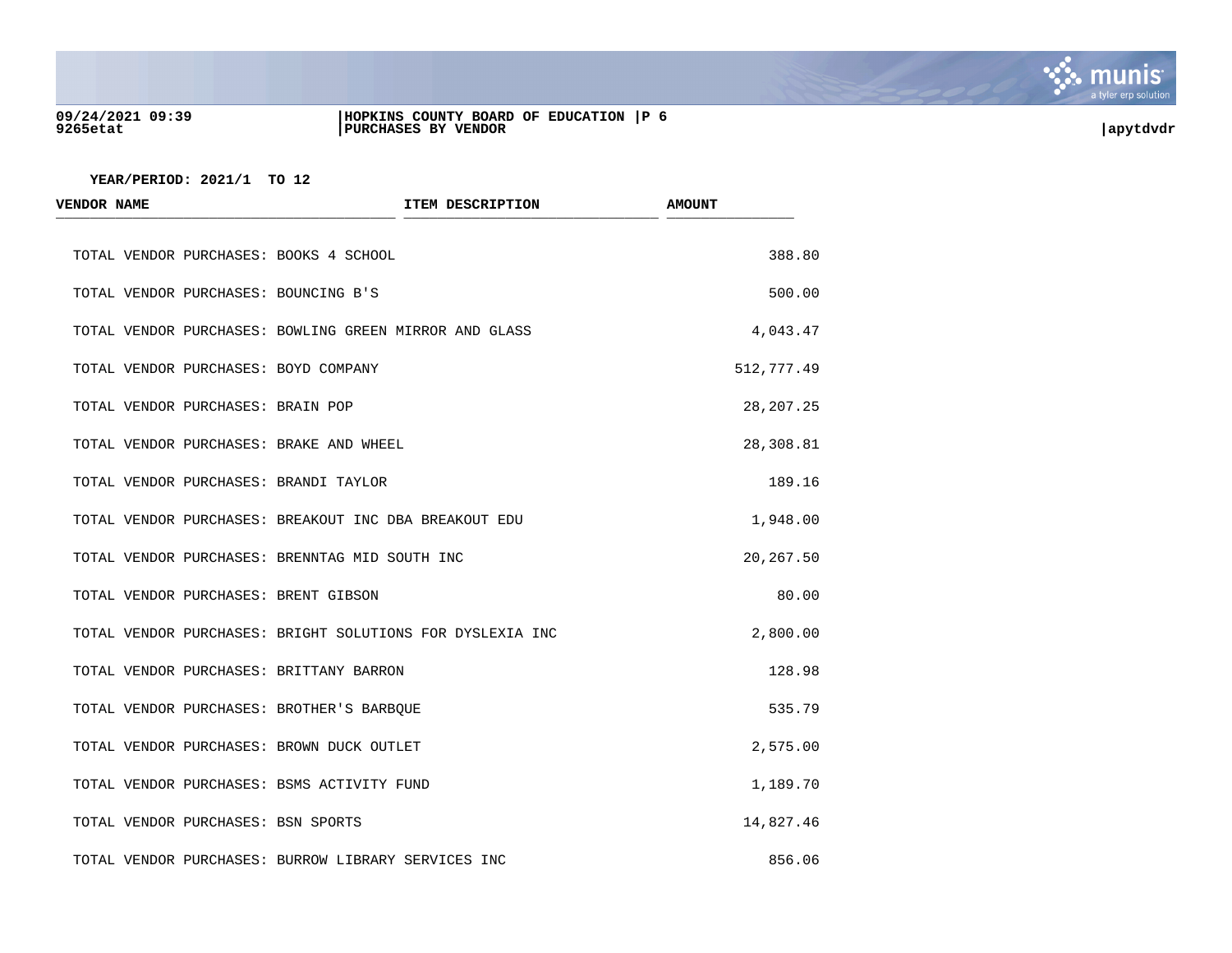

#### **09/24/2021 09:39 |HOPKINS COUNTY BOARD OF EDUCATION |P 7 9265etat |PURCHASES BY VENDOR |apytdvdr**



| <b>VENDOR NAME</b>                           | ITEM DESCRIPTION                                                 | <b>AMOUNT</b> |
|----------------------------------------------|------------------------------------------------------------------|---------------|
|                                              | TOTAL VENDOR PURCHASES: BUSINESS EDUCATION PUBLISHING            | 14,400.37     |
| TOTAL VENDOR PURCHASES: BUSINESS U LLC       |                                                                  | 2,725.66      |
|                                              | TOTAL VENDOR PURCHASES: C&L TILING INC DBA TIMEWELL DRAINAGE PRO | 2,469.60      |
|                                              | TOTAL VENDOR PURCHASES: CALHOUN FEED SERVICE LLC                 | 1,144.00      |
| TOTAL VENDOR PURCHASES: CAPSTONE PRESS INC   |                                                                  | 11,920.81     |
| TOTAL VENDOR PURCHASES: CAR STICKERS INC     |                                                                  | 245.15        |
| TOTAL VENDOR PURCHASES: CARLETON COLLEGE     |                                                                  | 650.00        |
|                                              | TOTAL VENDOR PURCHASES: CAROLINA BIOLOGICAL SUPPLY COMPANY       | 352.77        |
| TOTAL VENDOR PURCHASES: CAROLYN SHOLAR       |                                                                  | 2,425.00      |
|                                              | TOTAL VENDOR PURCHASES: CARRIE KOURI DBA ESPECIAL NEEDS INC      | 51.90         |
| TOTAL VENDOR PURCHASES: CARROLL MORROW       |                                                                  | 25.00         |
|                                              | TOTAL VENDOR PURCHASES: CARROT-TOP INDUSTRIES INC                | 1,543.56      |
|                                              | TOTAL VENDOR PURCHASES: CARSON-DELLOSA PUBLISHING CO, INC.       | 27.97         |
|                                              | TOTAL VENDOR PURCHASES: CARVER'S KEY OIL COMPANY                 | 89,398.35     |
| TOTAL VENDOR PURCHASES: CAS AIR CO           |                                                                  | 11,415.00     |
|                                              | TOTAL VENDOR PURCHASES: CASAD CO INC DBA TOTALLY PROMOTIONAL     | 310.00        |
| TOTAL VENDOR PURCHASES: CATERING & CREATIONS |                                                                  | 4,110.95      |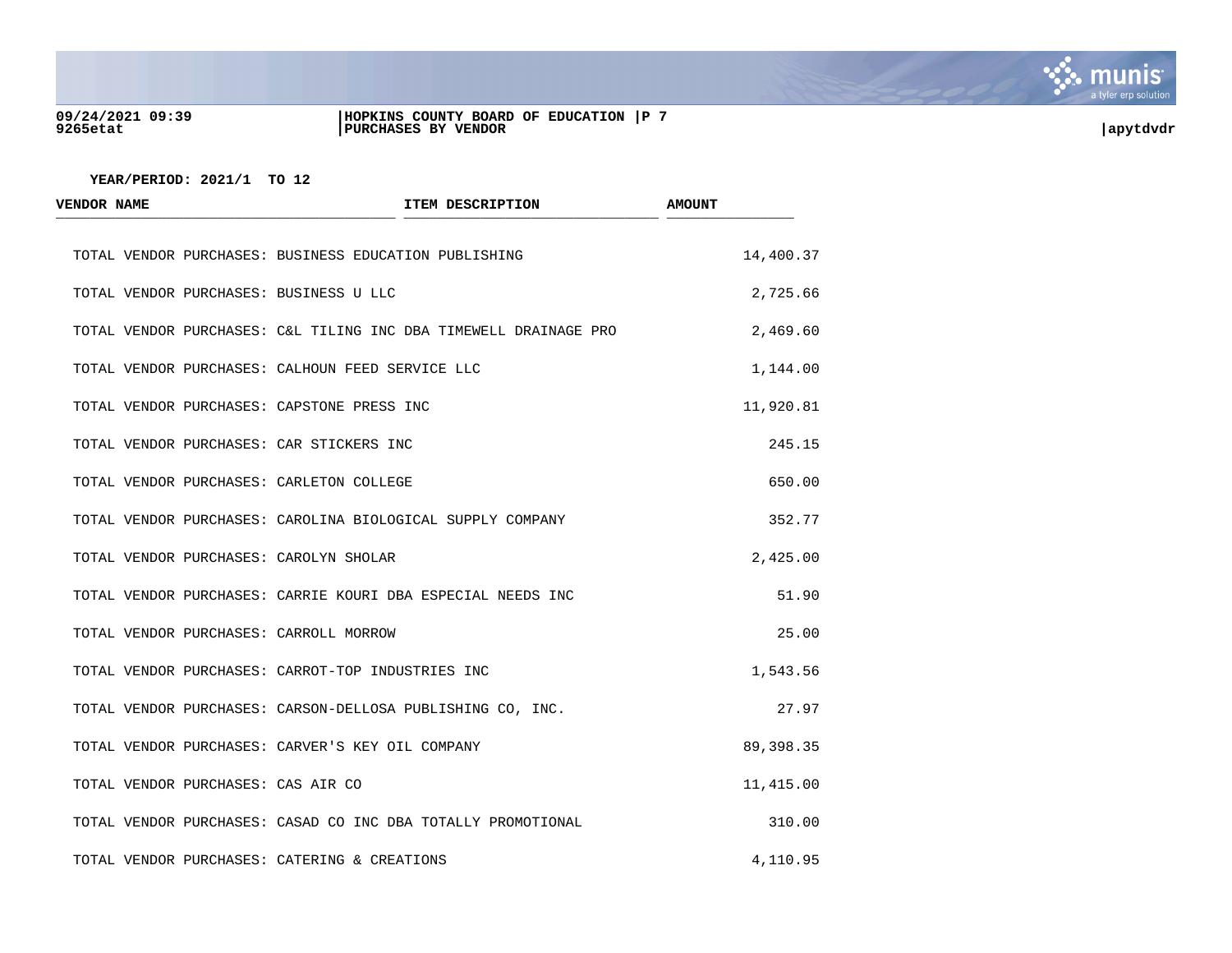

#### **09/24/2021 09:39 |HOPKINS COUNTY BOARD OF EDUCATION |P 8 9265etat |PURCHASES BY VENDOR |apytdvdr**

| <b>VENDOR NAME</b>                         | ITEM DESCRIPTION                                            | <b>AMOUNT</b> |
|--------------------------------------------|-------------------------------------------------------------|---------------|
|                                            | TOTAL VENDOR PURCHASES: CAYCE MILL SUPPLY COMPANY           | 36,014.23     |
| TOTAL VENDOR PURCHASES: CBS                |                                                             | 42,649.38     |
|                                            | TOTAL VENDOR PURCHASES: CDW GOVERNMENT INC.                 | 23,014.85     |
| TOTAL VENDOR PURCHASES: CENGAGE LEARNING   |                                                             | 720.00        |
|                                            | TOTAL VENDOR PURCHASES: CENTAR INDUSTRIES INC               | 1,470.78      |
|                                            | TOTAL VENDOR PURCHASES: CENTRAL RESTAURANT PRODUCTS         | 21,000.00     |
|                                            | TOTAL VENDOR PURCHASES: CENTRAL SCREEN PRINTING             | 3,263.85      |
| TOTAL VENDOR PURCHASES: CEV MULTIMEDIA LTD |                                                             | 5,500.00      |
| TOTAL VENDOR PURCHASES: CHAMPION TROPHIES  |                                                             | 2,429.50      |
| TOTAL VENDOR PURCHASES: CHAMPION'S CHOICE  |                                                             | 392.00        |
|                                            | TOTAL VENDOR PURCHASES: CHARLES L FRENCH, OD PSC            | 585.00        |
| TOTAL VENDOR PURCHASES: CHARLES YARBROUGH  |                                                             | 677.87        |
|                                            | TOTAL VENDOR PURCHASES: CHARTER COMMUNICATIONS              | 10,486.53     |
|                                            | TOTAL VENDOR PURCHASES: CHILDCARE EDUCATION INSTITUTE       | 499.00        |
| TOTAL VENDOR PURCHASES: CHRIS BOWLES       |                                                             | 113.72        |
|                                            | TOTAL VENDOR PURCHASES: CHRISTIAN COUNTY BOARD OF EDUCATION | 550.00        |
| TOTAL VENDOR PURCHASES: CHRISTIAN KLAAS    |                                                             | 105.00        |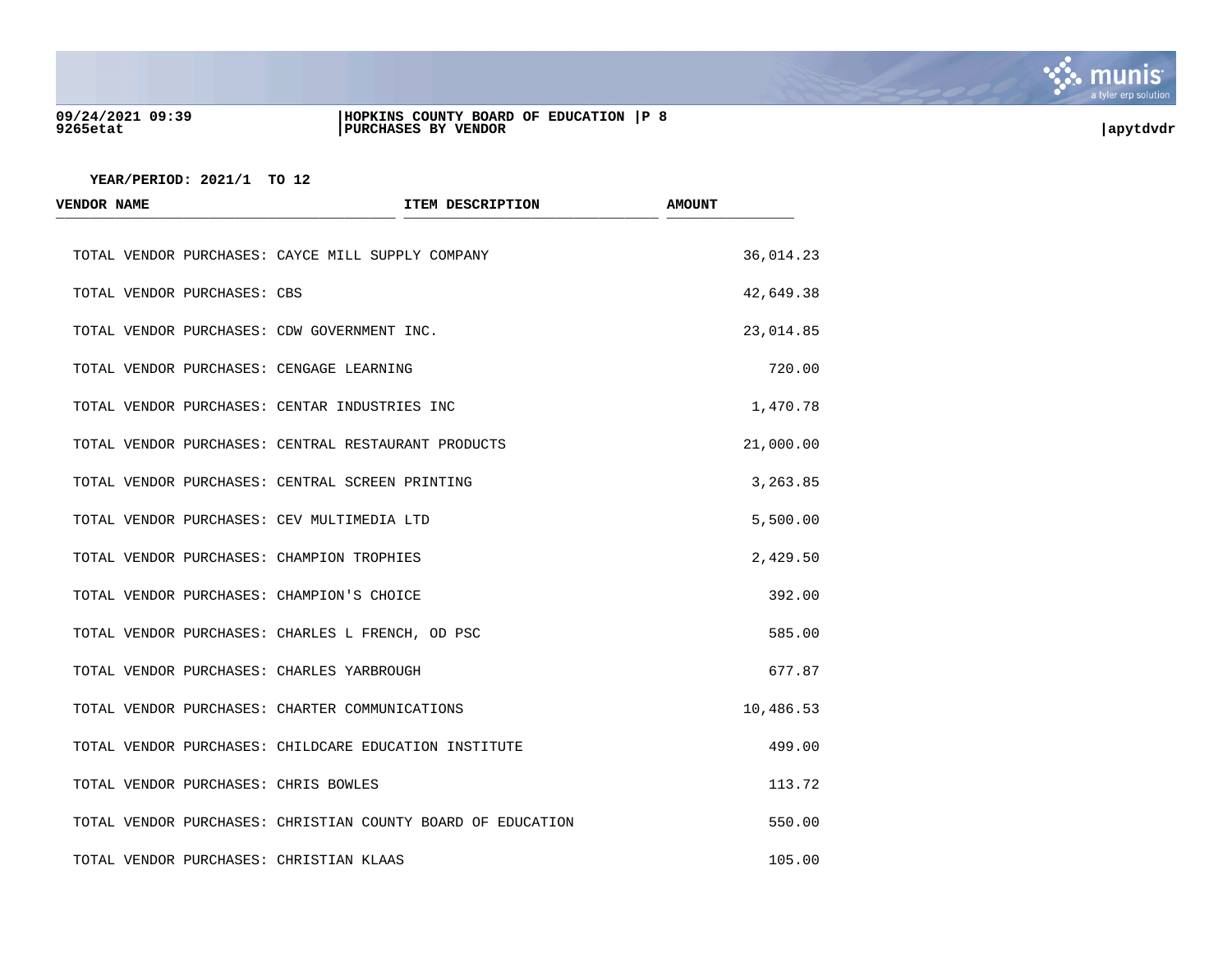

#### **09/24/2021 09:39 |HOPKINS COUNTY BOARD OF EDUCATION |P 9 9265etat |PURCHASES BY VENDOR |apytdvdr**

| <b>VENDOR NAME</b>                     | ITEM DESCRIPTION                                          | <b>AMOUNT</b> |
|----------------------------------------|-----------------------------------------------------------|---------------|
|                                        | TOTAL VENDOR PURCHASES: CHRISTIE OSTRANDER                | 214.50        |
|                                        | TOTAL VENDOR PURCHASES: CHRISTY HOAGLAND                  | 35.26         |
|                                        | TOTAL VENDOR PURCHASES: CHROMEBOOKPARTS.COM               | 8,407.63      |
|                                        | TOTAL VENDOR PURCHASES: CIM AUDIO VISUAL INC              | 109,475.11    |
|                                        | TOTAL VENDOR PURCHASES: CINTAS CORPORATION NO 2           | 7,705.45      |
|                                        | TOTAL VENDOR PURCHASES: CITY OF EARLINGTON                | 4,437.77      |
|                                        | TOTAL VENDOR PURCHASES: CITY OF MADISONVILLE              | 166,048.81    |
|                                        | TOTAL VENDOR PURCHASES: CITY SAND & GRAVEL                | 317.46        |
| TOTAL VENDOR PURCHASES: CLARISSA BYARD |                                                           | 224.95        |
|                                        | TOTAL VENDOR PURCHASES: CLARKS TRUE VALUE                 | 667.84        |
|                                        | TOTAL VENDOR PURCHASES: CLEAN GREEN PORTA POTTIES LLC     | 2,088.32      |
|                                        | TOTAL VENDOR PURCHASES: CLEARWATER ENVIRONMENTAL SERV LLC | 12,840.00     |
|                                        | TOTAL VENDOR PURCHASES: CLEMENTS JEWELERS                 | 100.00        |
|                                        | TOTAL VENDOR PURCHASES: COAL FIELD FLOORING               | 11,822.50     |
|                                        | TOTAL VENDOR PURCHASES: COALFIELD CUSTOM DESIGNS          | 1,831.50      |
|                                        | TOTAL VENDOR PURCHASES: COLE & DURHAM INSURANCE INC       | 4,836.52      |
| TOTAL VENDOR PURCHASES: COLE LUMBER CO |                                                           | 7,119.87      |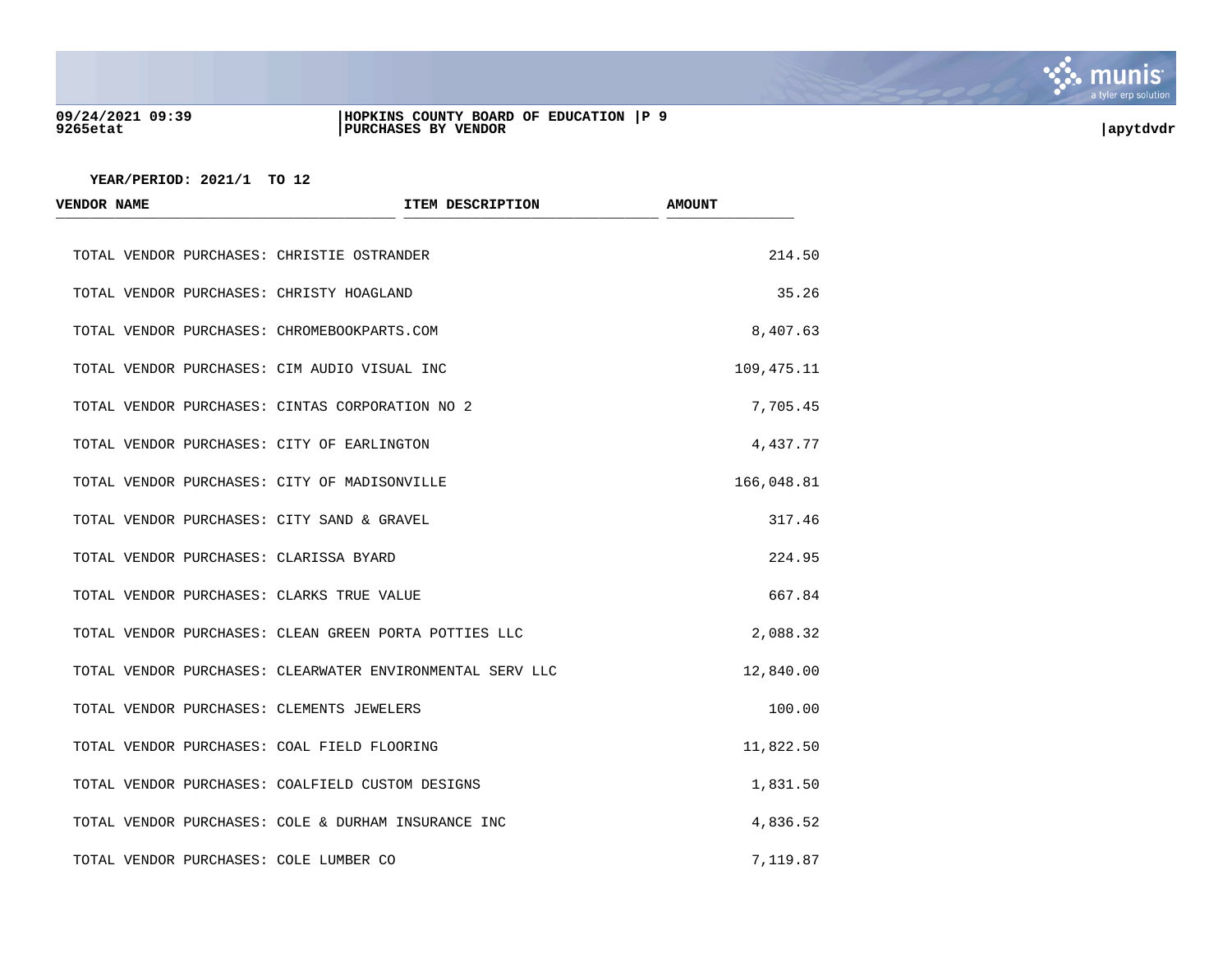

#### **09/24/2021 09:39 |HOPKINS COUNTY BOARD OF EDUCATION |P 10 9265etat |PURCHASES BY VENDOR |apytdvdr**

| <b>VENDOR NAME</b>                           | ITEM DESCRIPTION                                                 | <b>AMOUNT</b> |
|----------------------------------------------|------------------------------------------------------------------|---------------|
|                                              | TOTAL VENDOR PURCHASES: COLEMAN SHOES & BOOTERY, INC.            | 600.00        |
|                                              | TOTAL VENDOR PURCHASES: COMMONWEALTH OF KENTUCKY                 | 2,000.00      |
| TOTAL VENDOR PURCHASES: COMMUNICATION CENTER |                                                                  | 518.64        |
|                                              | TOTAL VENDOR PURCHASES: COMPLETE AUDIO DESIGN LLC                | 125.00        |
|                                              | TOTAL VENDOR PURCHASES: CONCEPTS COMMUNICATIONS CO               | 398.64        |
| TOTAL VENDOR PURCHASES: CONJUGUEMOS          |                                                                  | 60.00         |
|                                              | TOTAL VENDOR PURCHASES: CONSOLIDATED PAPER GROUP INC             | 41,502.93     |
|                                              | TOTAL VENDOR PURCHASES: CONTRACT APPLICATION PROG INC EPES SOFTW | 2,114.00      |
|                                              | TOTAL VENDOR PURCHASES: CONTRACTORS CORPORATION                  | 7,500.00      |
|                                              | TOTAL VENDOR PURCHASES: COUNCIL FOR EXCEPTIONAL CHILDREN         | 270.00        |
| TOTAL VENDOR PURCHASES: COUNTRY CUPBOARD     |                                                                  | 1,059.21      |
|                                              | TOTAL VENDOR PURCHASES: CPR CELL PHONE REPAIR OF OWENSBORO       | 80.00         |
| TOTAL VENDOR PURCHASES: CPR CONSULTANTS      |                                                                  | 400.00        |
|                                              | TOTAL VENDOR PURCHASES: CREATIVE IMAGE TECHNOLOGIES              | 31.50         |
|                                              | TOTAL VENDOR PURCHASES: CREATIVE TEACHING PRESS                  | 51.47         |
|                                              | TOTAL VENDOR PURCHASES: CRESTLINE SPECIALTIES INC                | 1,408.87      |
| TOTAL VENDOR PURCHASES: CRISTY TOMES         |                                                                  | 73.93         |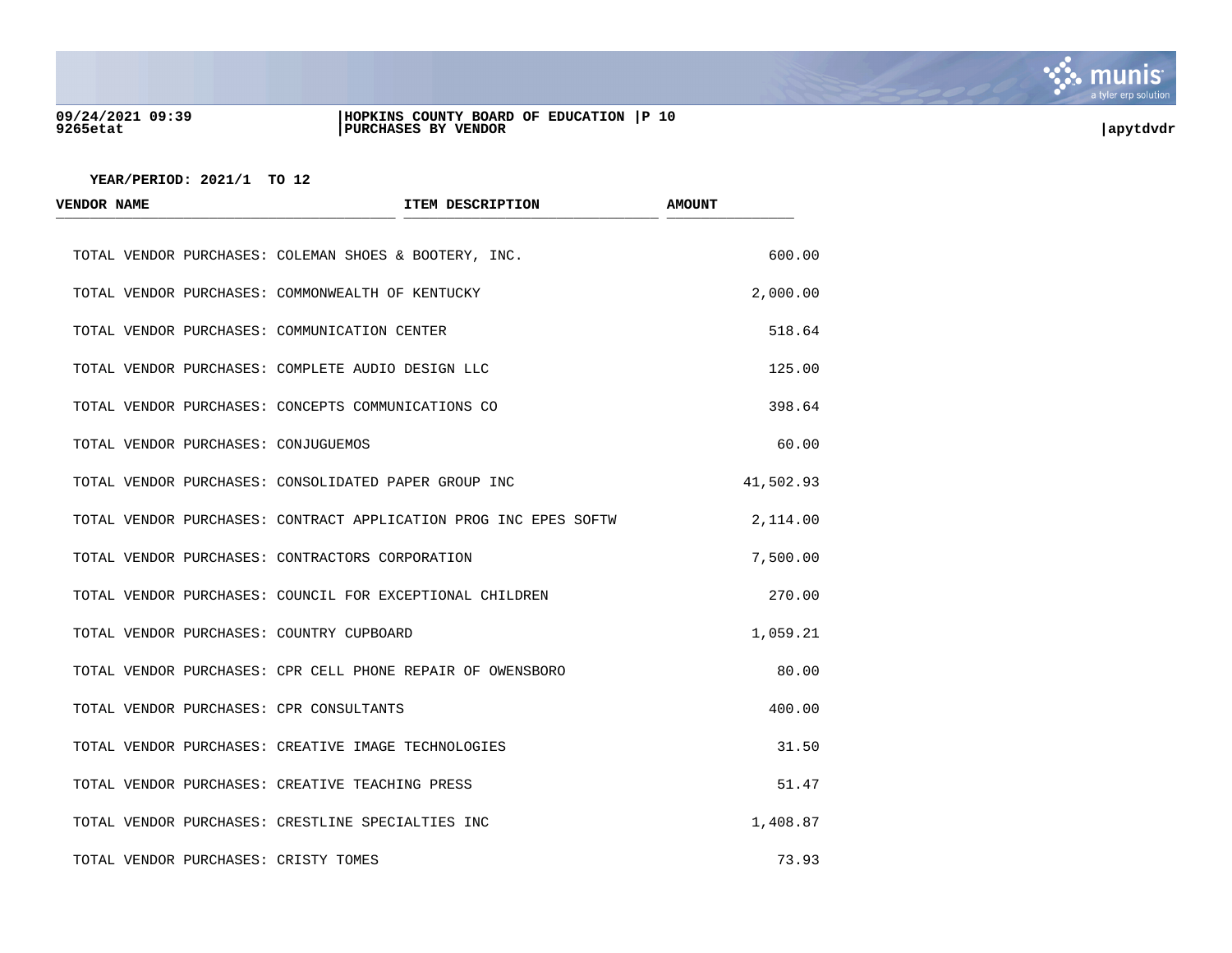

#### **09/24/2021 09:39 |HOPKINS COUNTY BOARD OF EDUCATION |P 11 9265etat |PURCHASES BY VENDOR |apytdvdr**

| <b>VENDOR NAME</b>                         | ITEM DESCRIPTION                                               | <b>AMOUNT</b> |
|--------------------------------------------|----------------------------------------------------------------|---------------|
| TOTAL VENDOR PURCHASES: CRS ONESOURCE      |                                                                | 6,625.40      |
| TOTAL VENDOR PURCHASES: CRUTCHFIELD        |                                                                | 1,998.00      |
| TOTAL VENDOR PURCHASES: CRYSTAL FARMER     |                                                                | 109.58        |
|                                            | TOTAL VENDOR PURCHASES: CTBOOK HOLDINGS LLC DBA BULK BOOKSTORE | 785.16        |
| TOTAL VENDOR PURCHASES: CURTIS ENTERPRISES |                                                                | 4,210.00      |
| TOTAL VENDOR PURCHASES: CYNTHIA HARRIS     |                                                                | 40.00         |
| TOTAL VENDOR PURCHASES: D479 LLC           |                                                                | 11,196.00     |
| TOTAL VENDOR PURCHASES: DAMIEN BURKLOW     |                                                                | 100.00        |
| TOTAL VENDOR PURCHASES: DANA BYRUM         |                                                                | 865.24        |
| TOTAL VENDOR PURCHASES: DAVID BAKER        |                                                                | 661.22        |
| TOTAL VENDOR PURCHASES: DAVID BASHAM       |                                                                | 28.14         |
|                                            | TOTAL VENDOR PURCHASES: DAVID L WEBB DBA DAVE'S STICKY PIG     | 400.00        |
| TOTAL VENDOR PURCHASES: DAVID MOSS         |                                                                | 1,178.76      |
| TOTAL VENDOR PURCHASES: DAVID SIMMS        |                                                                | 1,600.60      |
| TOTAL VENDOR PURCHASES: DAWN D DICKERSON   |                                                                | 31.20         |
| TOTAL VENDOR PURCHASES: DEANNA D. ASHBY    |                                                                | 610.61        |
| TOTAL VENDOR PURCHASES: DEBORAH IVERSON    |                                                                | 273.45        |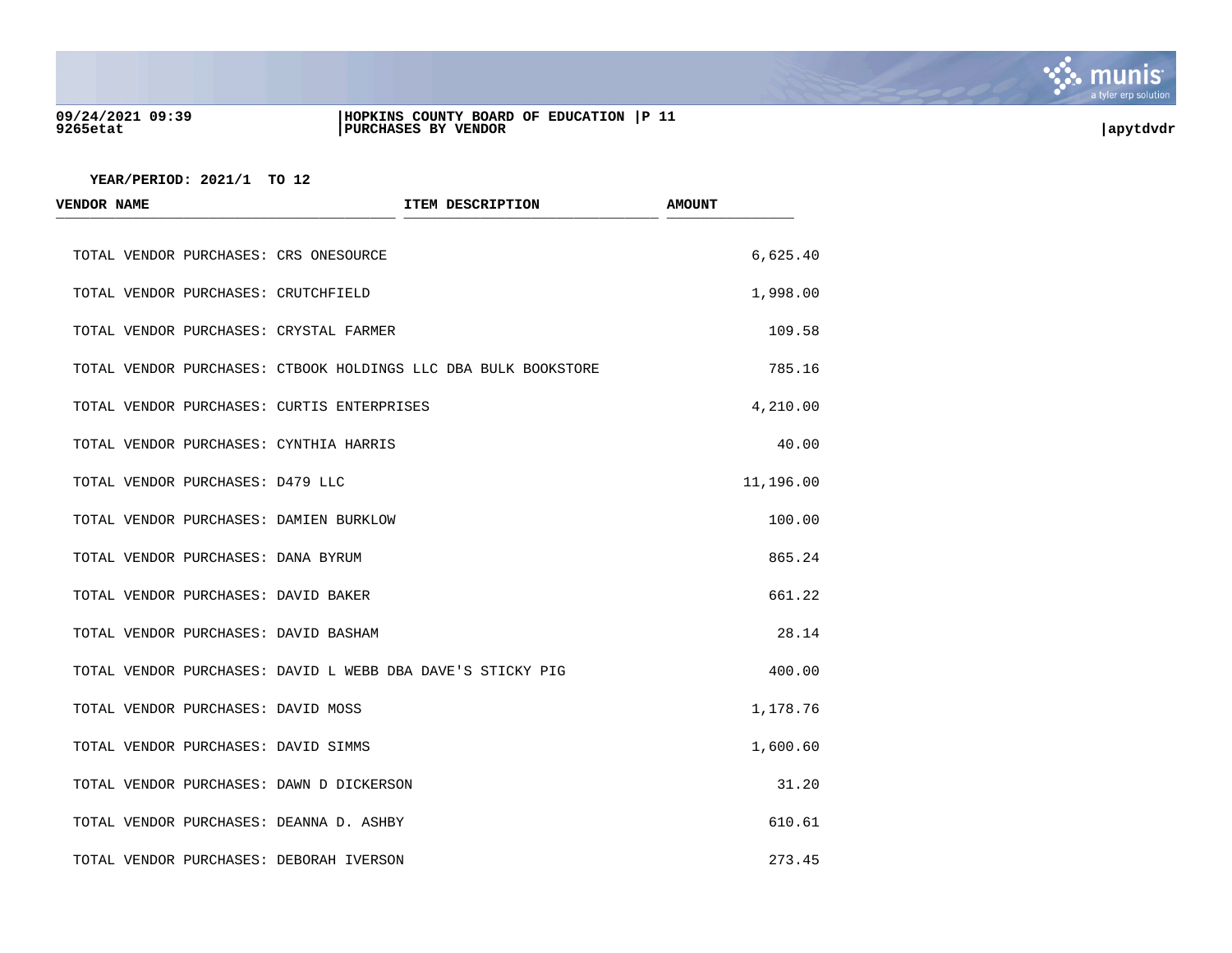

#### **09/24/2021 09:39 |HOPKINS COUNTY BOARD OF EDUCATION |P 12 9265etat |PURCHASES BY VENDOR |apytdvdr**

| <b>VENDOR NAME</b>                             | ITEM DESCRIPTION                                                | <b>AMOUNT</b> |
|------------------------------------------------|-----------------------------------------------------------------|---------------|
| TOTAL VENDOR PURCHASES: DEBRA BROWN            |                                                                 | 972.00        |
| TOTAL VENDOR PURCHASES: DEBRA WAGNER           |                                                                 | 704.47        |
| TOTAL VENDOR PURCHASES: DEBRINA DUVALL         |                                                                 | 270.27        |
|                                                | TOTAL VENDOR PURCHASES: DECKER INC DBA SCHOOL FIX               | 535.94        |
| TOTAL VENDOR PURCHASES: DELL COMPUTERS         |                                                                 | 1,179,872.83  |
| TOTAL VENDOR PURCHASES: DEMCO INC              |                                                                 | 926.92        |
| TOTAL VENDOR PURCHASES: DETRA STAFFORD         |                                                                 | 222.19        |
| TOTAL VENDOR PURCHASES: DIANNA DUNCAN          |                                                                 | 393.43        |
| TOTAL VENDOR PURCHASES: DIBBYS ICE CREAM LLC   |                                                                 | 1,526.00      |
| TOTAL VENDOR PURCHASES: DIESEL POWER, INC.     |                                                                 | 11,252.58     |
| TOTAL VENDOR PURCHASES: DIRECT TV              |                                                                 | 1,039.13      |
| TOTAL VENDOR PURCHASES: DISCOUNT SCHOOL SUPPLY |                                                                 | 4,228.08      |
| TOTAL VENDOR PURCHASES: DONNA STANLEY          |                                                                 | 180.00        |
|                                                | TOTAL VENDOR PURCHASES: DOWNEY PROFESSIONAL CONSTRUCTION CO INC | 541,042.69    |
| TOTAL VENDOR PURCHASES: DTN LLC                |                                                                 | 2,112.00      |
|                                                | TOTAL VENDOR PURCHASES: DUKES MANAGEMENT DBA PAPA JOHNS PIZZA   | 235.94        |
| TOTAL VENDOR PURCHASES: DYNA/BODY              |                                                                 | 687.42        |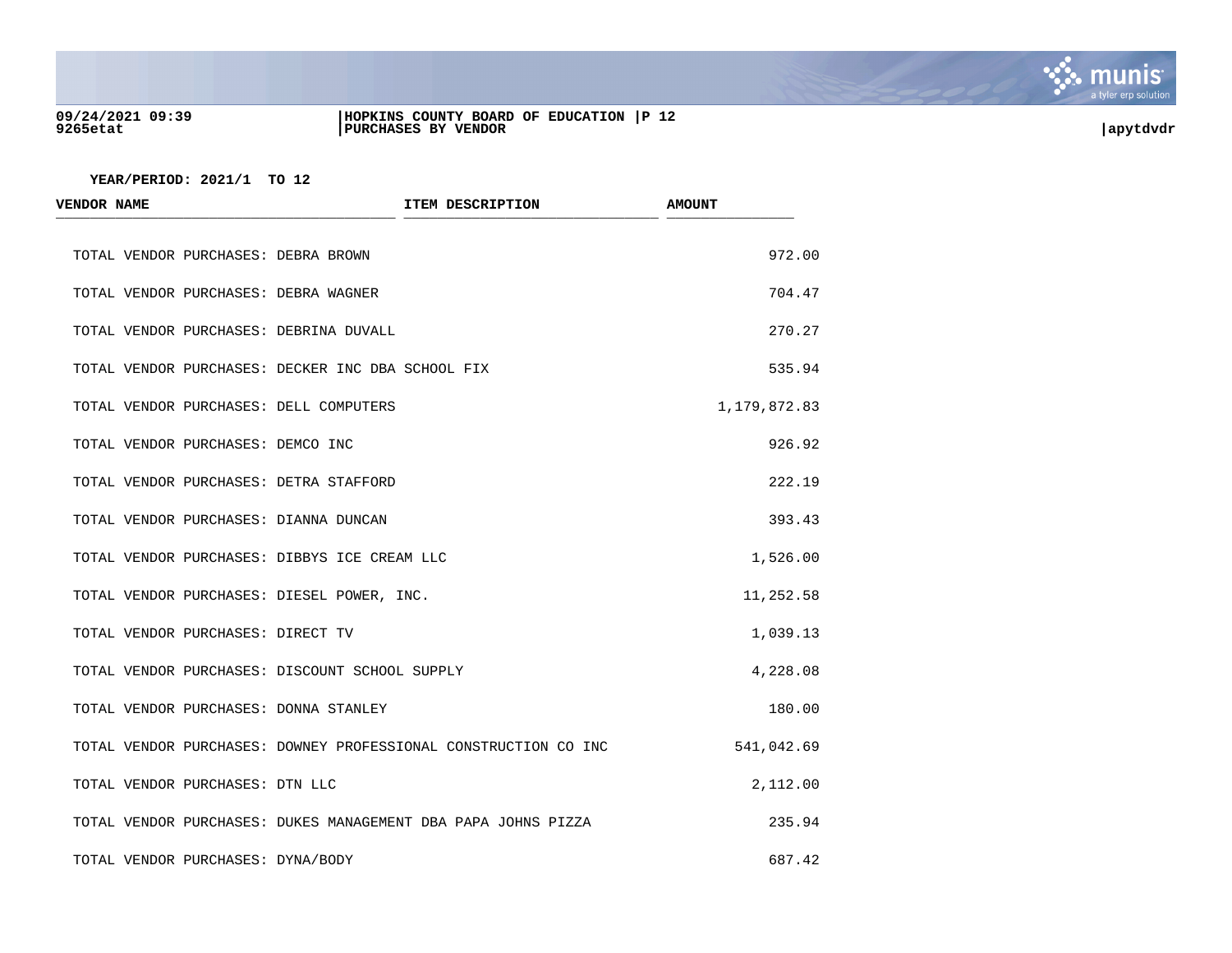

#### **09/24/2021 09:39 |HOPKINS COUNTY BOARD OF EDUCATION |P 13 9265etat |PURCHASES BY VENDOR |apytdvdr**

| <b>VENDOR NAME</b>                            | <b>ITEM DESCRIPTION</b>                                          | <b>AMOUNT</b> |
|-----------------------------------------------|------------------------------------------------------------------|---------------|
|                                               | TOTAL VENDOR PURCHASES: E FRIEDMAN ASSOCIATES INC                | 5, 151. 25    |
| TOTAL VENDOR PURCHASES: EAB INDUSTRIES        |                                                                  | 2,604.40      |
| TOTAL VENDOR PURCHASES: EAI EDUCATION         |                                                                  | 217.40        |
| TOTAL VENDOR PURCHASES: EARL LAMOND FULLER    |                                                                  | 16,900.00     |
|                                               | TOTAL VENDOR PURCHASES: EARLINGTON ACTIVITY FUND                 | 1,638.46      |
|                                               | TOTAL VENDOR PURCHASES: EAS EDUCAIDE SOFTWARE INC                | 895.00        |
| TOTAL VENDOR PURCHASES: EBSCO INDUSTRIES INC  |                                                                  | 136.99        |
|                                               | TOTAL VENDOR PURCHASES: ECONOMIC DEVELOPMENT CORPORATION         | 80.00         |
| TOTAL VENDOR PURCHASES: EDGENUITY INC         |                                                                  | 119,509.00    |
| TOTAL VENDOR PURCHASES: EDMENTUM INC          |                                                                  | 33.00         |
| TOTAL VENDOR PURCHASES: EDPUZZLE INC          |                                                                  | 9,700.00      |
| TOTAL VENDOR PURCHASES: EDUCATION GALAXY LLC  |                                                                  | 10,660.00     |
| TOTAL VENDOR PURCHASES: EDUCURVE LEARNING LLC |                                                                  | 300.00        |
| TOTAL VENDOR PURCHASES: EDVENTURE GA LLC      |                                                                  | 700.00        |
| TOTAL VENDOR PURCHASES: EKONOPAC LLC          |                                                                  | 8,740.00      |
| TOTAL VENDOR PURCHASES: ELECTUDE USA LLC      |                                                                  | 3,549.00      |
|                                               | TOTAL VENDOR PURCHASES: ELITE ENVIRONMENTAL & SAFETY SERVICES IN | 2,263.00      |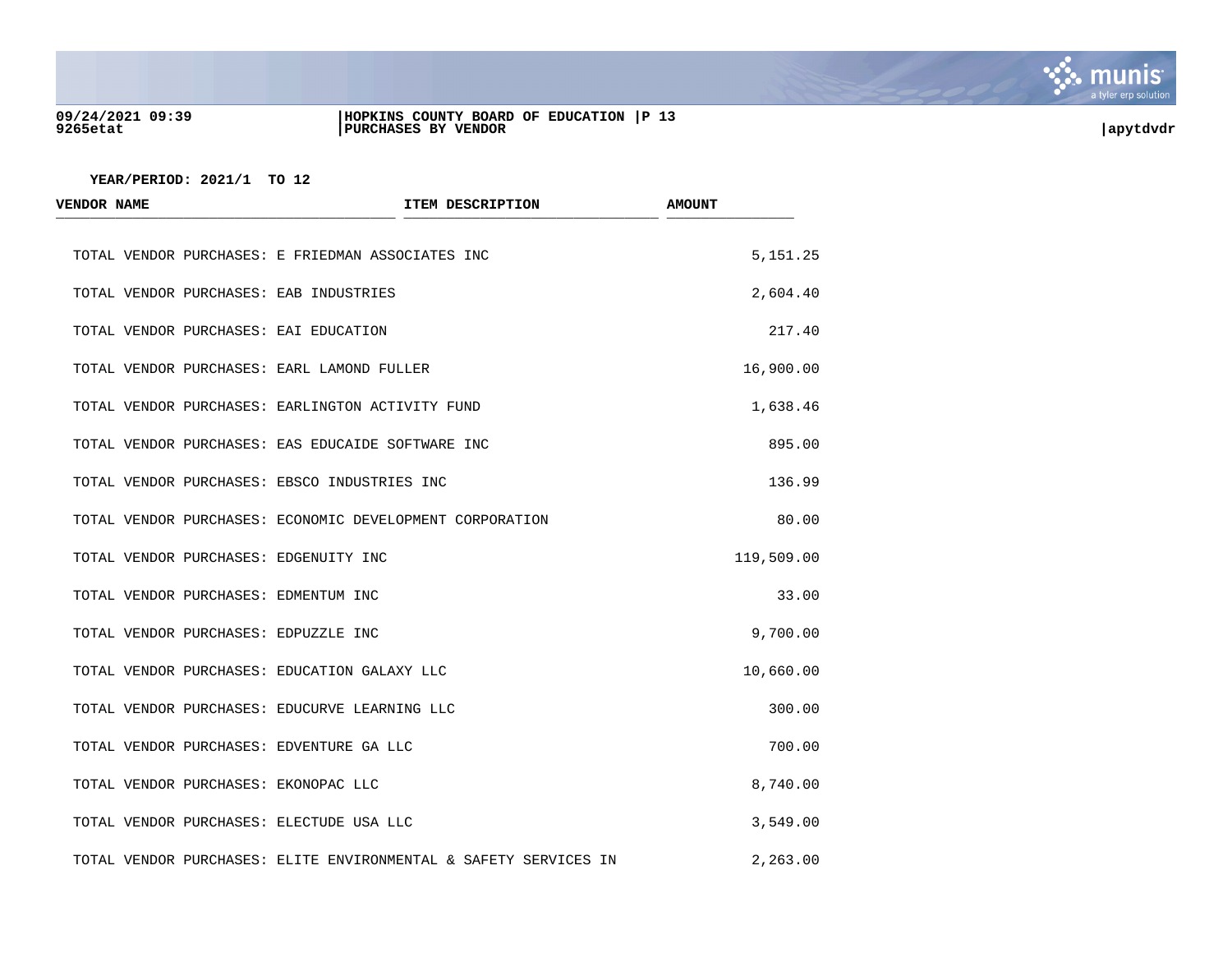

### **09/24/2021 09:39 |HOPKINS COUNTY BOARD OF EDUCATION |P 14 9265etat |PURCHASES BY VENDOR |apytdvdr**

| <b>VENDOR NAME</b>                  | ITEM DESCRIPTION                                         | <b>AMOUNT</b> |
|-------------------------------------|----------------------------------------------------------|---------------|
|                                     | TOTAL VENDOR PURCHASES: EMPLOYERS MUTUAL CASUALTY CO     | 452,198.09    |
|                                     | TOTAL VENDOR PURCHASES: ERIC CRABTREE                    | 31.74         |
| TOTAL VENDOR PURCHASES: ERIC STONE  |                                                          | 324.09        |
| TOTAL VENDOR PURCHASES: ERICA PRICE |                                                          | 101.79        |
| TOTAL VENDOR PURCHASES: ESGI LLC    |                                                          | 1,421.00      |
| TOTAL VENDOR PURCHASES: ESPARK INC  |                                                          | 27,923.00     |
| TOTAL VENDOR PURCHASES: EVAPCO INC  |                                                          | 86,185.00     |
|                                     | TOTAL VENDOR PURCHASES: EXPLORE LEARNING                 | 9,226.00      |
|                                     | TOTAL VENDOR PURCHASES: EXTREME NETWORKS INC             | 52,755.84     |
|                                     | TOTAL VENDOR PURCHASES: FACEING MATH                     | 22.00         |
|                                     | TOTAL VENDOR PURCHASES: FAMILY RESOURCE & YOUTH SERVICES | 780.00        |
|                                     | TOTAL VENDOR PURCHASES: FASTECH OF JACKSONVILLE INC      | 57.64         |
| TOTAL VENDOR PURCHASES: FASTENAL    |                                                          | 4,276.52      |
|                                     | TOTAL VENDOR PURCHASES: FIBERSTORE INC                   | 1,574.90      |
|                                     | TOTAL VENDOR PURCHASES: FINAL FINISH INC                 | 10,836.73     |
|                                     | TOTAL VENDOR PURCHASES: FLINN SCIENTIFIC INC             | 1,366.94      |
|                                     | TOTAL VENDOR PURCHASES: FOLLETT SCHOOL SOLUTIONS INC     | 8,770.20      |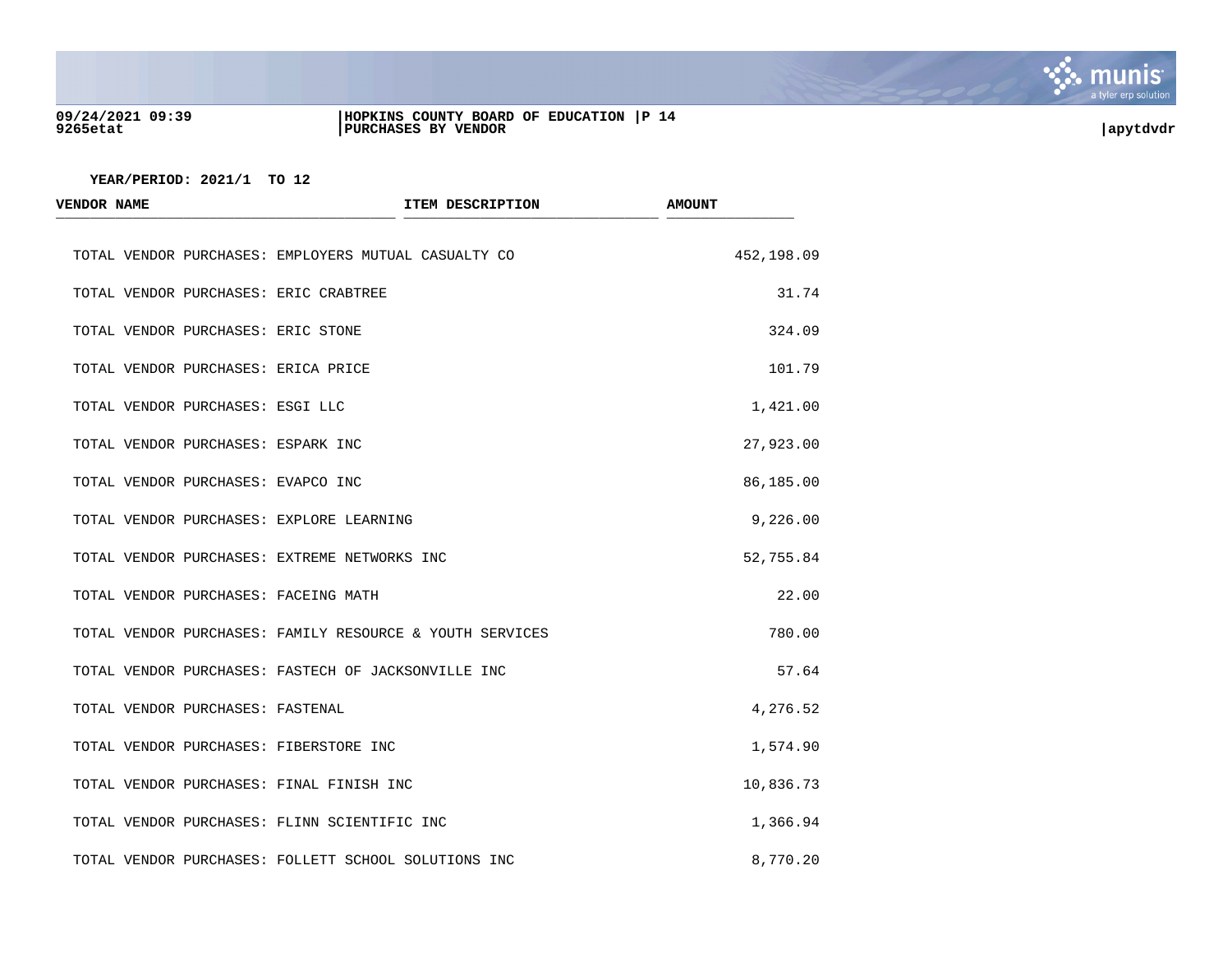

#### **09/24/2021 09:39 |HOPKINS COUNTY BOARD OF EDUCATION |P 15 9265etat |PURCHASES BY VENDOR |apytdvdr**

| <b>VENDOR NAME</b>                    | ITEM DESCRIPTION                                             | <b>AMOUNT</b> |
|---------------------------------------|--------------------------------------------------------------|---------------|
| TOTAL VENDOR PURCHASES: FOOD GIANT    |                                                              | 141.57        |
|                                       | TOTAL VENDOR PURCHASES: FORD COMMUNICATIONS                  | 9,408.00      |
|                                       | TOTAL VENDOR PURCHASES: FRANCOTYP-POSTALIA, INC.             | 1,080.00      |
|                                       | TOTAL VENDOR PURCHASES: FRANKLIN COVEY CO.                   | 8,500.00      |
|                                       | TOTAL VENDOR PURCHASES: FRANTZ BUILDING SERVICES INC         | 1,600.00      |
|                                       | TOTAL VENDOR PURCHASES: FREEDOM SCIENTIFIC BLV GROUP LLC     | 30.88         |
|                                       | TOTAL VENDOR PURCHASES: FRESH WATER SYSTEMS INC              | 4,006.43      |
|                                       | TOTAL VENDOR PURCHASES: FROG PUBLICATIONS                    | 379.40        |
|                                       | TOTAL VENDOR PURCHASES: FRONTLINE DATA INC                   | 18,038.36     |
|                                       | TOTAL VENDOR PURCHASES: FRUIT OF THE LOOM                    | 3,350.00      |
|                                       | TOTAL VENDOR PURCHASES: FURNITURE DISCOUNT WAREHOUSE         | 5,241.20      |
|                                       | TOTAL VENDOR PURCHASES: G HERBERT PRITCHETT & ASSOCIATES INC | 1,500.00      |
| TOTAL VENDOR PURCHASES: GALAXY SPORTS |                                                              | 1,907.00      |
|                                       | TOTAL VENDOR PURCHASES: GAME SALAD INC                       | 2,569.00      |
|                                       | TOTAL VENDOR PURCHASES: GENERAL BINDING CORPORATION          | 702.09        |
|                                       | TOTAL VENDOR PURCHASES: GENERATION GENIUS INC                | 6,414.00      |
| TOTAL VENDOR PURCHASES: GEORGE KUBACH |                                                              | 1,831.00      |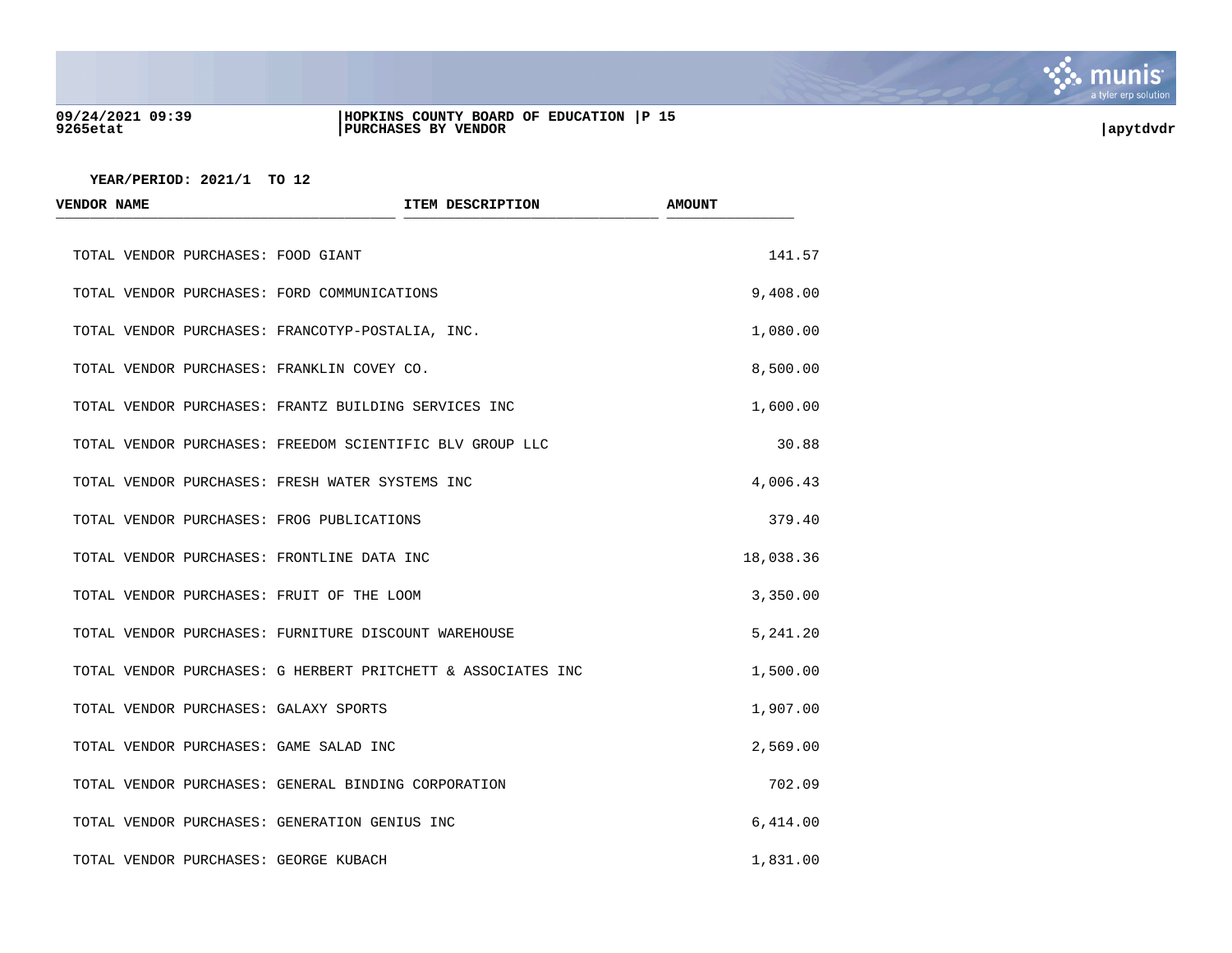

#### **09/24/2021 09:39 |HOPKINS COUNTY BOARD OF EDUCATION |P 16 9265etat |PURCHASES BY VENDOR |apytdvdr**



| <b>VENDOR NAME</b>                      | ITEM DESCRIPTION                                          | <b>AMOUNT</b> |
|-----------------------------------------|-----------------------------------------------------------|---------------|
|                                         | TOTAL VENDOR PURCHASES: GEOTHERMAL EARTHWORKS INC         | 16,485.00     |
| TOTAL VENDOR PURCHASES: GIMKIT INC      |                                                           | 1,650.00      |
| TOTAL VENDOR PURCHASES: GINGER BLAKELEY |                                                           | 31.20         |
| TOTAL VENDOR PURCHASES: GINNA GORDON    |                                                           | 162.16        |
|                                         | TOTAL VENDOR PURCHASES: GIPE AUTOMOTIVE INC               | 1,190.62      |
|                                         | TOTAL VENDOR PURCHASES: GLOBAL EQUIPMENT CO INC           | 10,756.45     |
|                                         | TOTAL VENDOR PURCHASES: GOLDEN GLAZE BAKERY AND DELI LLC  | 240.77        |
|                                         | TOTAL VENDOR PURCHASES: GOODHEART-WILLCOX PUBLISHER       | 9,191.75      |
|                                         | TOTAL VENDOR PURCHASES: GORDON N STOWE & ASSOCIATES INC   | 760.00        |
| TOTAL VENDOR PURCHASES: GRACE NOTES LLC |                                                           | 70.00         |
|                                         | TOTAL VENDOR PURCHASES: GRAPEVINE ELEM ACTIVITY FUND      | 638.46        |
|                                         | TOTAL VENDOR PURCHASES: GREAT AMERICA FINANCIAL SERV CORP | 6,387.30      |
|                                         | TOTAL VENDOR PURCHASES: GREEN RIVER REG EDUC COOPERATIVE  | 15,592.50     |
| TOTAL VENDOR PURCHASES: GRITWARE LLC    |                                                           | 2,191.37      |
| TOTAL VENDOR PURCHASES: H & H MUSIC     |                                                           | 15,076.88     |
|                                         | TOTAL VENDOR PURCHASES: HAGERMAN PLUMBING & HEATING CORP. | 51,568.83     |
|                                         | TOTAL VENDOR PURCHASES: HANSON MUNICIPAL WATER SYSTEM     | 25, 117.75    |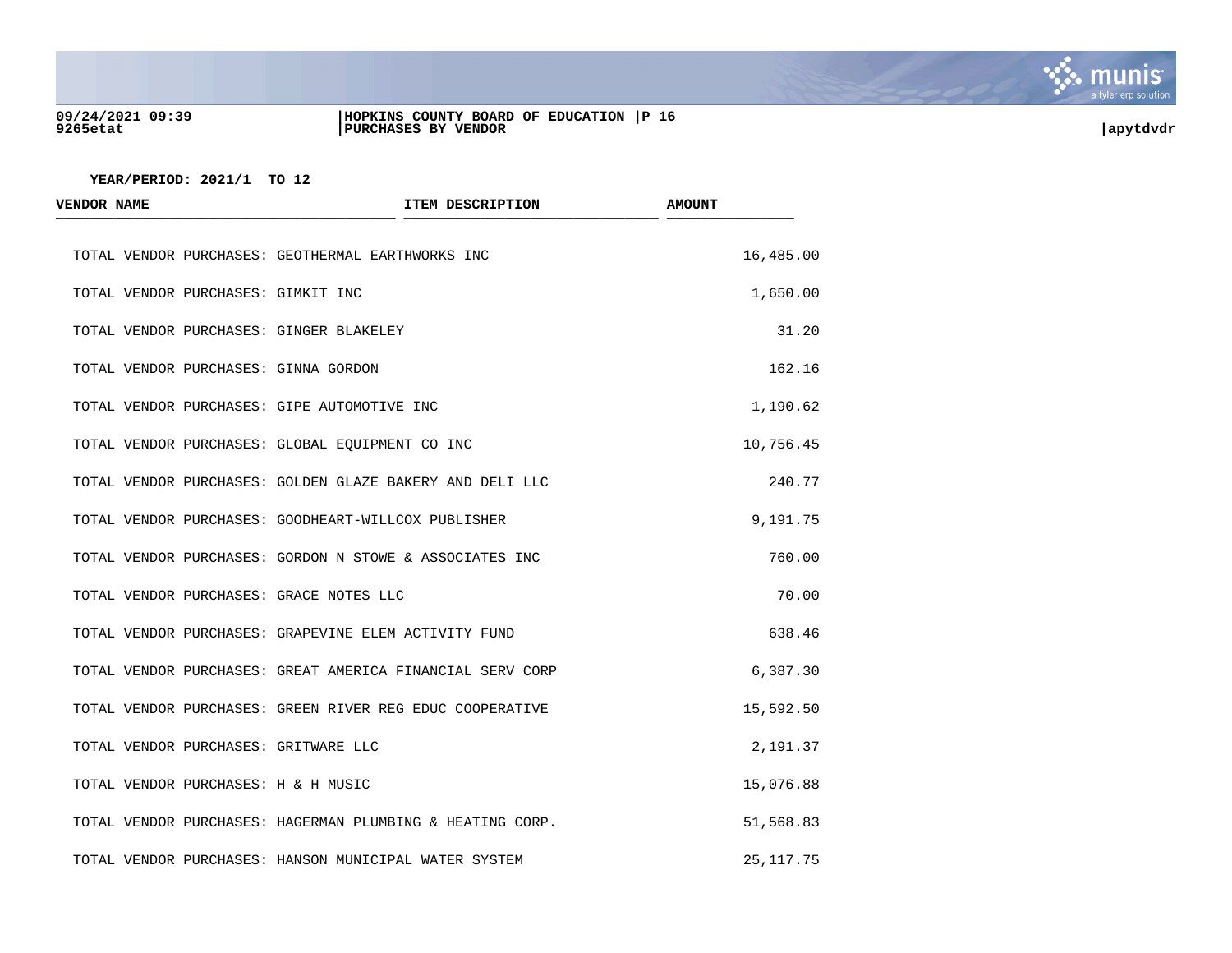

#### **09/24/2021 09:39 |HOPKINS COUNTY BOARD OF EDUCATION |P 17 9265etat |PURCHASES BY VENDOR |apytdvdr**

| <b>VENDOR NAME</b>                       | ITEM DESCRIPTION                                            | <b>AMOUNT</b> |
|------------------------------------------|-------------------------------------------------------------|---------------|
|                                          | TOTAL VENDOR PURCHASES: HANSON SCHOOL ACTIVITY ACCOUNT      | 889.56        |
|                                          | TOTAL VENDOR PURCHASES: HAPPY FEET EQUALS LEARNING FEET INC | 3,316.00      |
|                                          | TOTAL VENDOR PURCHASES: HAPPY NUMBERS INC                   | 2,175.00      |
|                                          | TOTAL VENDOR PURCHASES: HAPPY'S OF MADISONVILLE             | 3,649.99      |
|                                          | TOTAL VENDOR PURCHASES: HAPPYS EQUIPMENT LLC                | 396.00        |
| TOTAL VENDOR PURCHASES: HAROLD GRAY      |                                                             | 25.00         |
|                                          | TOTAL VENDOR PURCHASES: HARRISON ANDREW TAYLOR              | 40.42         |
|                                          | TOTAL VENDOR PURCHASES: HARSHAW TRANE SERVICE               | 105,030.50    |
|                                          | TOTAL VENDOR PURCHASES: HART EQUIPMENT CO INC               | 1,671.90      |
| TOTAL VENDOR PURCHASES: HAYLEE SMITH     |                                                             | 28.14         |
|                                          | TOTAL VENDOR PURCHASES: HCCHS ACTIVITY FUND                 | 4,692.06      |
|                                          | TOTAL VENDOR PURCHASES: HCCTC ACTIVITY FUND                 | 275.00        |
| TOTAL VENDOR PURCHASES: HEATHER CANLER   |                                                             | 76.54         |
| TOTAL VENDOR PURCHASES: HEATHER WINSTEAD |                                                             | 1,104.00      |
|                                          | TOTAL VENDOR PURCHASES: HENDRICKS SEPTIC TANK SERVICE INC   | 8,430.00      |
|                                          | TOTAL VENDOR PURCHASES: HERITAGE FOOD SERVICE GROUP INC     | 127.92        |
|                                          | TOTAL VENDOR PURCHASES: HIGH ALTITUDE SCIENCE LLC           | 978.59        |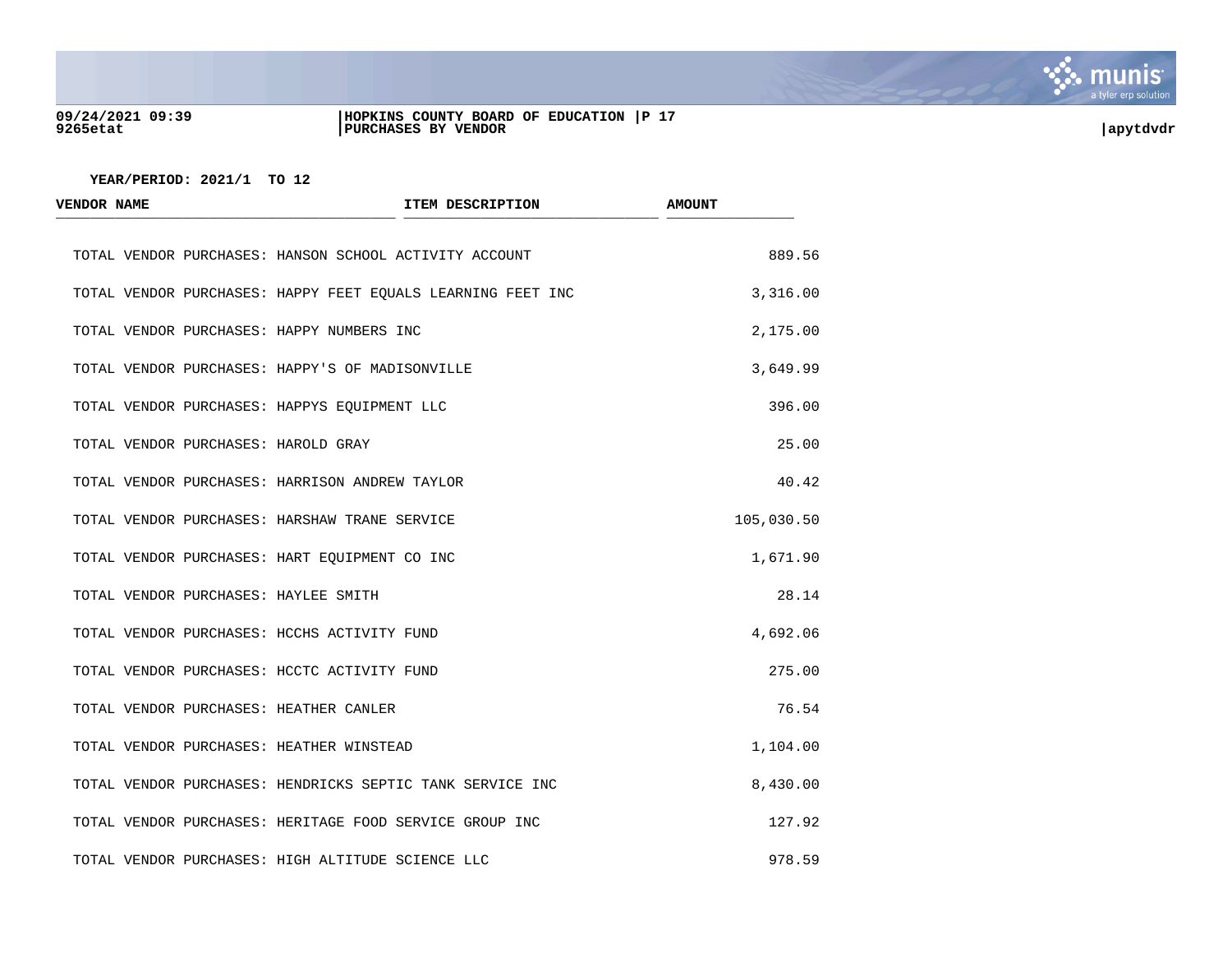

#### **09/24/2021 09:39 |HOPKINS COUNTY BOARD OF EDUCATION |P 18 9265etat |PURCHASES BY VENDOR |apytdvdr**

| <b>VENDOR NAME</b>                                          | ITEM DESCRIPTION                                                 | <b>AMOUNT</b> |
|-------------------------------------------------------------|------------------------------------------------------------------|---------------|
| TOTAL VENDOR PURCHASES: HILLYARD                            |                                                                  | 95.26         |
| TOTAL VENDOR PURCHASES: HMC SERVICE COMPANY                 |                                                                  | 2,322.00      |
| TOTAL VENDOR PURCHASES: HOARD'S CUSTOM SIGNS, LLC           |                                                                  | 37,786.91     |
| TOTAL VENDOR PURCHASES: HOME OIL & GAS CO                   |                                                                  | 44,722.41     |
| TOTAL VENDOR PURCHASES: HONORS GRADUATION                   |                                                                  | 510.25        |
| TOTAL VENDOR PURCHASES: HOOGLAND FOODS LLC DBA MARCOS PIZZA |                                                                  | 412.32        |
| TOTAL VENDOR PURCHASES: HOP CO REGIONAL CHAMBER OF COMMERCE |                                                                  | 1,580.00      |
|                                                             | TOTAL VENDOR PURCHASES: HOPKINS CO EQUIPMENT SALES & RENTAL LLC  | 10,536.00     |
|                                                             | TOTAL VENDOR PURCHASES: HOPKINS COUNTY CHILDREN YOUTH COALITION  | 425.60        |
| TOTAL VENDOR PURCHASES: HOPKINS COUNTY COURT CLERK          |                                                                  | 95.00         |
| TOTAL VENDOR PURCHASES: HOPKINS COUNTY EDUCATION FOUNDATION |                                                                  | 426.86        |
| TOTAL VENDOR PURCHASES: HOPKINS COUNTY FAIR INC             |                                                                  | 2,400.00      |
| TOTAL VENDOR PURCHASES: HOPKINS COUNTY FAMILY YMCA          |                                                                  | 13,950.00     |
| TOTAL VENDOR PURCHASES: HOPKINS COUNTY FISCAL COURT         |                                                                  | 117,416.00    |
| TOTAL VENDOR PURCHASES: HOPKINS COUNTY HEALTH DEPARTMENT    |                                                                  | 162,840.00    |
|                                                             | TOTAL VENDOR PURCHASES: HOPKINS COUNTY HEATING, AIR & ELECTRICAL | 3,044.80      |
| TOTAL VENDOR PURCHASES: HOUGHTON MIFFLIN COMPANY            |                                                                  | 25,679.94     |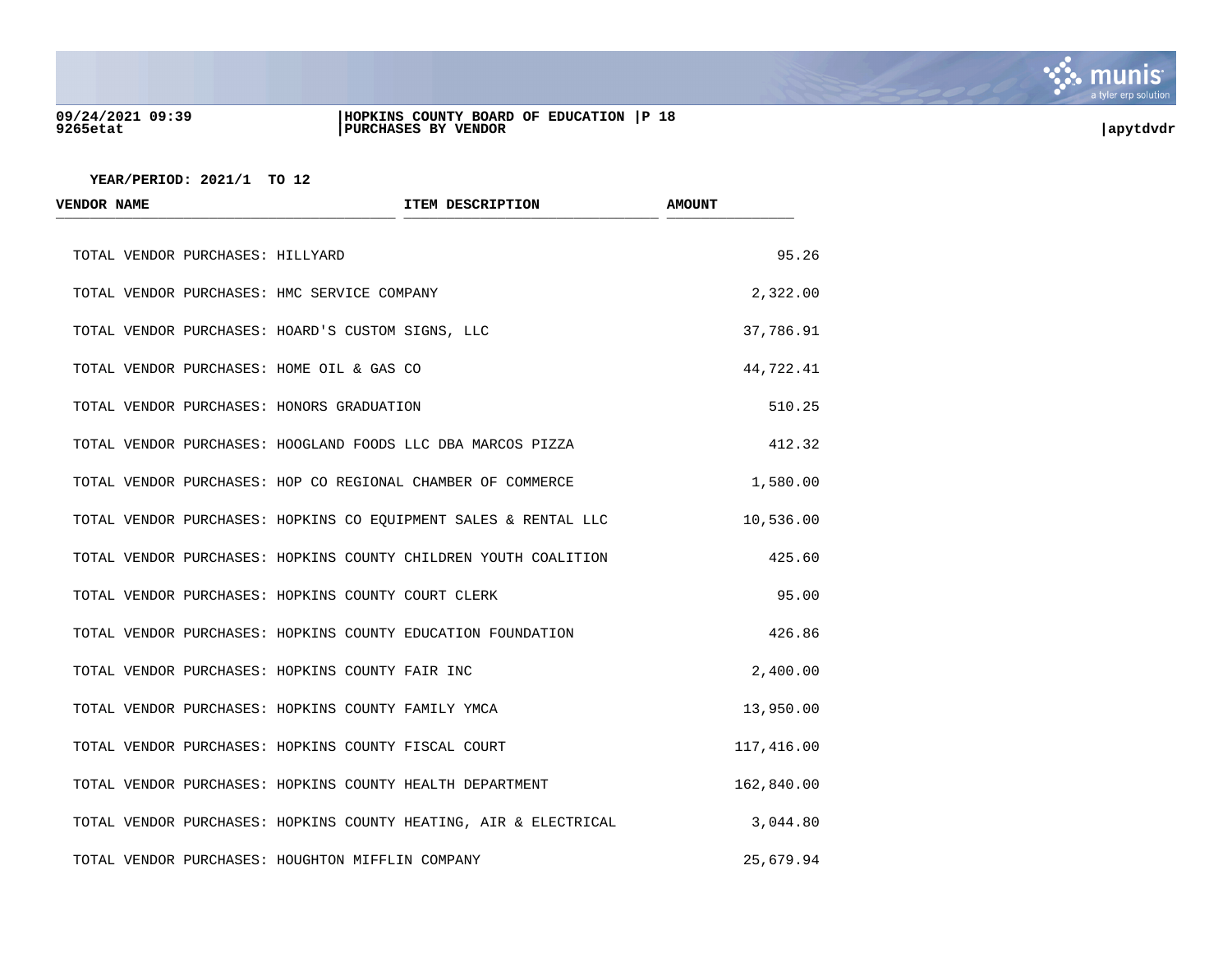

#### **09/24/2021 09:39 |HOPKINS COUNTY BOARD OF EDUCATION |P 19 9265etat |PURCHASES BY VENDOR |apytdvdr**

| ITEM DESCRIPTION<br><b>VENDOR NAME</b>       |                                                                  | <b>AMOUNT</b> |
|----------------------------------------------|------------------------------------------------------------------|---------------|
| TOTAL VENDOR PURCHASES: HPS LLC              |                                                                  | 3,275.00      |
| TOTAL VENDOR PURCHASES: HR DIRECT/G NEIL     |                                                                  | 1,519.81      |
| TOTAL VENDOR PURCHASES: IDVILLE              |                                                                  | 1,369.47      |
| TOTAL VENDOR PURCHASES: IMPCO INC            |                                                                  | 26.92         |
| TOTAL VENDOR PURCHASES: INDOFF INCORPORATED  |                                                                  | 31,393.76     |
| TOTAL VENDOR PURCHASES: INFINITE CAMPUS      |                                                                  | 68,049.51     |
|                                              | TOTAL VENDOR PURCHASES: INSIGHT PUBLIC SECTOR INC                | 17,915.31     |
| TOTAL VENDOR PURCHASES: INTEGRATION PARTNERS |                                                                  | 12,514.15     |
|                                              | TOTAL VENDOR PURCHASES: INTERNATIONAL COMMUNICATION LEARNING INS | 170.59        |
| TOTAL VENDOR PURCHASES: INTRADATA, INC       |                                                                  | 1,449.30      |
| TOTAL VENDOR PURCHASES: IPEVO INC            |                                                                  | 11.84         |
| TOTAL VENDOR PURCHASES: IXL LEARNING INC     |                                                                  | 116,446.00    |
|                                              | TOTAL VENDOR PURCHASES: J THOMPSON DBA CHICK FIL A HOPKINSVILLE  | 458.70        |
| TOTAL VENDOR PURCHASES: J W PEPPER & SON INC |                                                                  | 1,933.32      |
| TOTAL VENDOR PURCHASES: J. KEITH CARTWRIGHT  |                                                                  | 33, 118.30    |
| TOTAL VENDOR PURCHASES: JADA PETTUS          |                                                                  | 257.84        |
|                                              | TOTAL VENDOR PURCHASES: JAMES DENTON, ARCHITECT                  | 9,215.19      |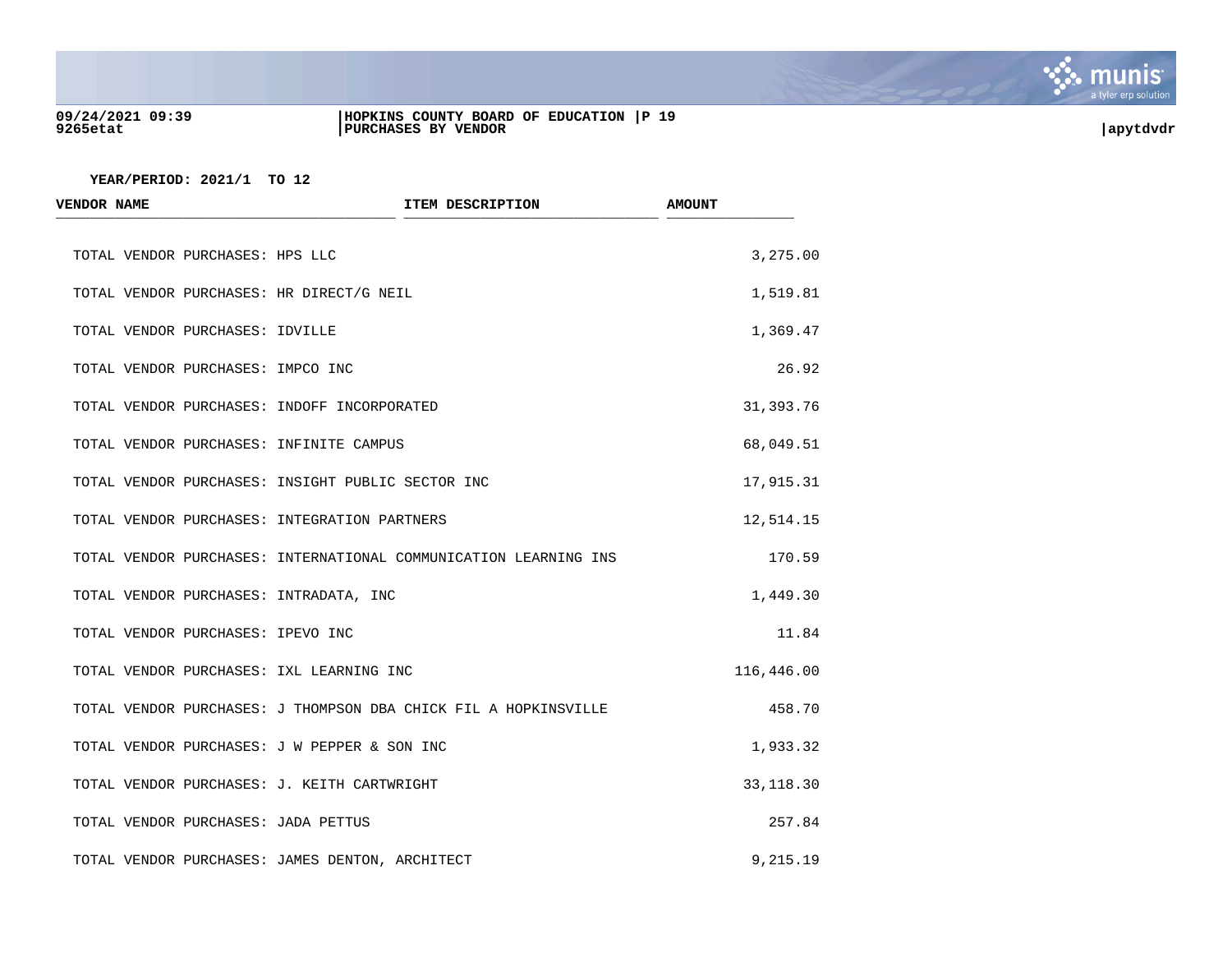

#### **09/24/2021 09:39 |HOPKINS COUNTY BOARD OF EDUCATION |P 20 9265etat |PURCHASES BY VENDOR |apytdvdr**

| <b>VENDOR NAME</b>                                 | ITEM DESCRIPTION | <b>AMOUNT</b> |
|----------------------------------------------------|------------------|---------------|
| TOTAL VENDOR PURCHASES: JAMES M WILSON JR          |                  | 1,000.00      |
| TOTAL VENDOR PURCHASES: JAMES MITCHELL             |                  | 335.07        |
| TOTAL VENDOR PURCHASES: JAMES ROBERT DYER          |                  | 500.00        |
| TOTAL VENDOR PURCHASES: JAMMICA COOK               |                  | 120.00        |
| TOTAL VENDOR PURCHASES: JANET MORGAN               |                  | 80.00         |
| TOTAL VENDOR PURCHASES: JANET NICHOLS              |                  | 42.12         |
| TOTAL VENDOR PURCHASES: JASON DUNLAP               |                  | 50.00         |
| TOTAL VENDOR PURCHASES: JASON E. CLARK             |                  | 148.24        |
| TOTAL VENDOR PURCHASES: JEFF'S TOWING & RECOVERY   |                  | 200.00        |
| TOTAL VENDOR PURCHASES: JENNIE O TURKEY STORE INC  |                  | 17,966.53     |
| TOTAL VENDOR PURCHASES: JESSE STUART ACTIVITY FUND |                  | 779.08        |
| TOTAL VENDOR PURCHASES: JESSICA FRANCE             |                  | 1,049.19      |
| TOTAL VENDOR PURCHASES: JILLIAN SOUTHARD           |                  | 10.00         |
| TOTAL VENDOR PURCHASES: JKM TRAINING INC           |                  | 8,445.35      |
| TOTAL VENDOR PURCHASES: JMMS ACTIVITY FUNDS        |                  | 1,438.46      |
| TOTAL VENDOR PURCHASES: JOHN E FANNIN JR.          |                  | 175.00        |
| TOTAL VENDOR PURCHASES: JOHN OSBORNE               |                  | 753.46        |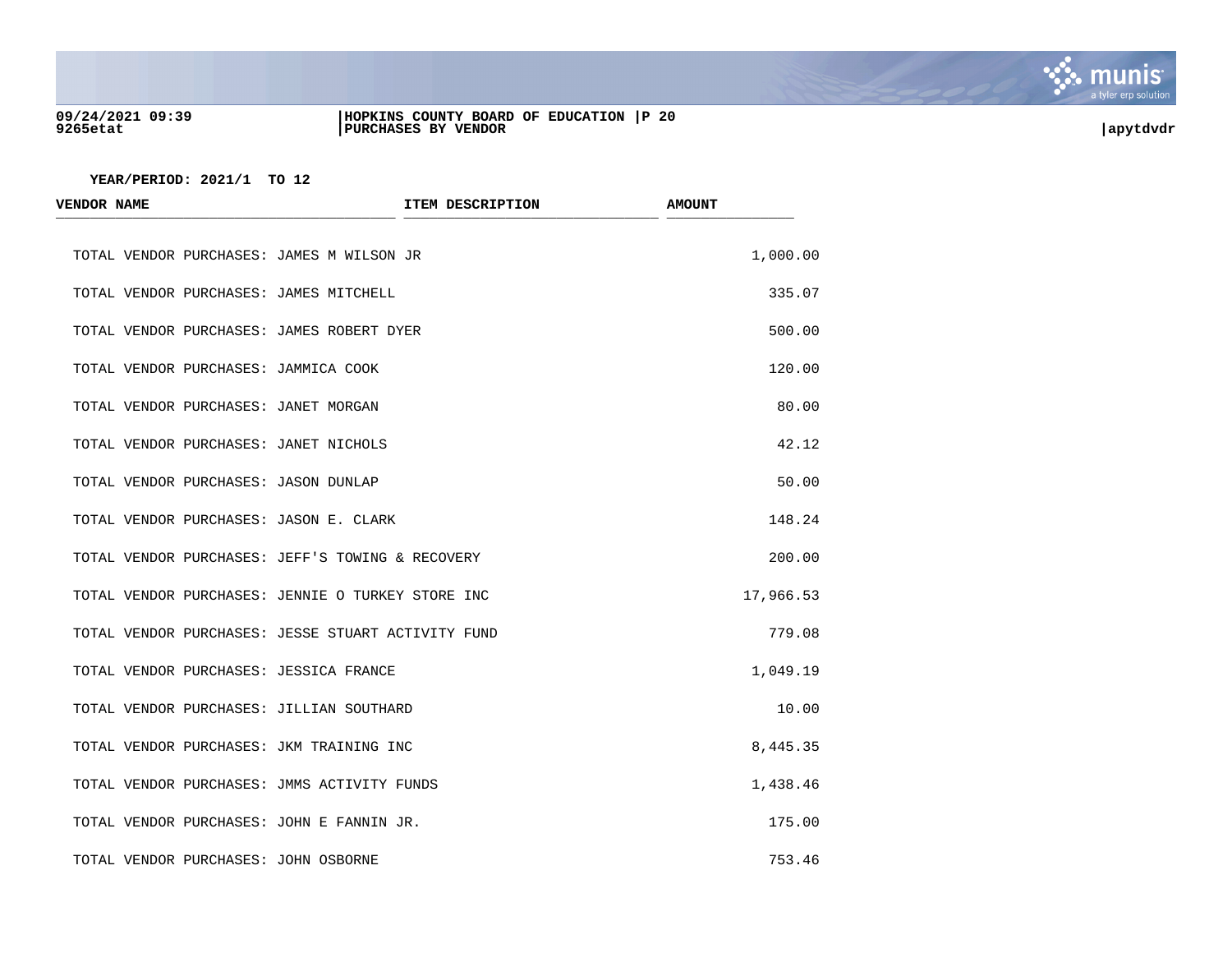

#### **09/24/2021 09:39 |HOPKINS COUNTY BOARD OF EDUCATION |P 21 9265etat |PURCHASES BY VENDOR |apytdvdr**

| <b>VENDOR NAME</b>                            | ITEM DESCRIPTION                                                 | <b>AMOUNT</b> |
|-----------------------------------------------|------------------------------------------------------------------|---------------|
| TOTAL VENDOR PURCHASES: JOHN V. TICHENOR      |                                                                  | 402.92        |
|                                               | TOTAL VENDOR PURCHASES: JOHNSON PLASTICS & SUPPLY CO INC         | 1,780.00      |
| TOTAL VENDOR PURCHASES: JOHNSTONE SUPPLY      |                                                                  | 49,409.78     |
| TOTAL VENDOR PURCHASES: JOLLY FARMER PRODUCTS |                                                                  | 2,191.56      |
| TOTAL VENDOR PURCHASES: JONES CONCRETE LLC    |                                                                  | 2,192.00      |
|                                               | TOTAL VENDOR PURCHASES: JONES SCHOOL SUPPLY CO INC               | 96.17         |
| TOTAL VENDOR PURCHASES: JONNA GISH            |                                                                  | 78.60         |
| TOTAL VENDOR PURCHASES: JORGES LAWNCARE       |                                                                  | 180.00        |
| TOTAL VENDOR PURCHASES: JOSTENS INC           |                                                                  | 595.00        |
|                                               | TOTAL VENDOR PURCHASES: JUNIOR ACHIEVEMENT OF WEST KY            | 1,000.00      |
|                                               | TOTAL VENDOR PURCHASES: JUNIOR LIBRARY GUILD LIBRARY JOURNALS LL | 6,514.25      |
| TOTAL VENDOR PURCHASES: JW DURST              |                                                                  | 759.92        |
|                                               | TOTAL VENDOR PURCHASES: KAAC-KY ASSOC FOR ACADEMIC COMPETITION   | 2,960.00      |
| TOTAL VENDOR PURCHASES: KACTE                 |                                                                  | 2,680.00      |
| TOTAL VENDOR PURCHASES: KAGAN                 |                                                                  | 1,659.20      |
|                                               | TOTAL VENDOR PURCHASES: KAGE-KY ASSC FOR GIFTED EDUCATION        | 500.00        |
| TOTAL VENDOR PURCHASES: KAJEET INC            |                                                                  | 81,539.95     |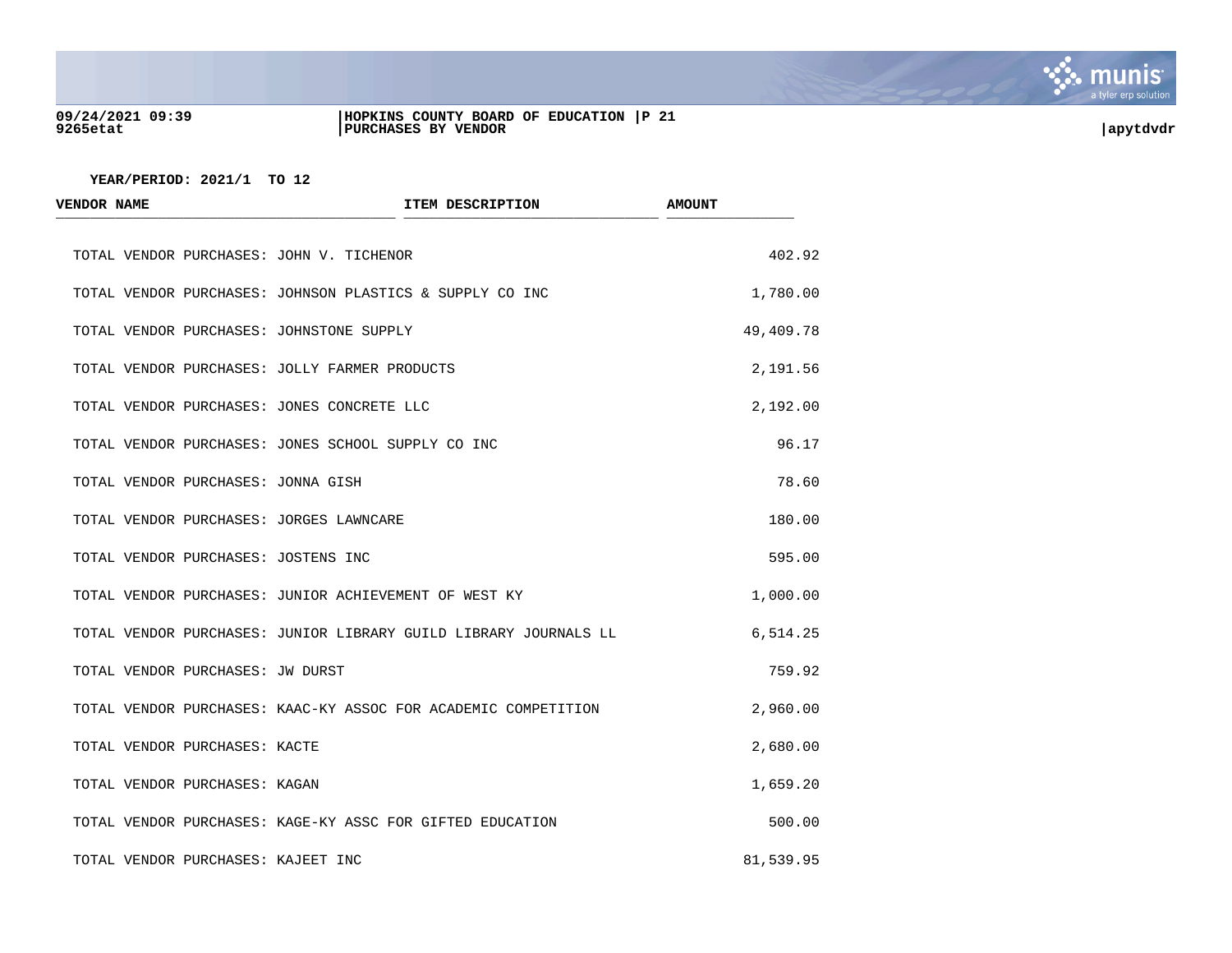

#### **09/24/2021 09:39 |HOPKINS COUNTY BOARD OF EDUCATION |P 22 9265etat |PURCHASES BY VENDOR |apytdvdr**

| <b>VENDOR NAME</b>                     | ITEM DESCRIPTION                                                | <b>AMOUNT</b> |
|----------------------------------------|-----------------------------------------------------------------|---------------|
| TOTAL VENDOR PURCHASES: KAMI           |                                                                 | 4,506.00      |
|                                        | TOTAL VENDOR PURCHASES: KAPLAN SCHOOL SUPPLY CORP.              | 1,022.13      |
| TOTAL VENDOR PURCHASES: KAPS           |                                                                 | 150.00        |
| TOTAL VENDOR PURCHASES: KAPT TREASURER |                                                                 | 100.00        |
| TOTAL VENDOR PURCHASES: KASBO INC      |                                                                 | 200.00        |
|                                        | TOTAL VENDOR PURCHASES: KASC - KENTUCKY ASSC OF SCHOOL COUNCILS | 5,065.00      |
|                                        | TOTAL VENDOR PURCHASES: KATHERINE BARDELL VINCENT               | 28.17         |
| TOTAL VENDOR PURCHASES: KATHY GONZALEZ |                                                                 | 50.00         |
| TOTAL VENDOR PURCHASES: KATHY MITCHELL |                                                                 | 40.00         |
| TOTAL VENDOR PURCHASES: KELLY GATES    |                                                                 | 81.90         |
| TOTAL VENDOR PURCHASES: KELLY GRIMES   |                                                                 | 145.08        |
| TOTAL VENDOR PURCHASES: KELSEY COTTON  |                                                                 | 333.02        |
|                                        | TOTAL VENDOR PURCHASES: KENDALL HUNT PUBLISHING CO              | 8,643.07      |
| TOTAL VENDOR PURCHASES: KENERGY CORP   |                                                                 | 70,566.24     |
|                                        | TOTAL VENDOR PURCHASES: KENTUCKY ASSC OF SCHOOL SUPTS           | 2,250.00      |
|                                        | TOTAL VENDOR PURCHASES: KENTUCKY CHAMBER OF COMMERCE            | 1,550.00      |
|                                        | TOTAL VENDOR PURCHASES: KENTUCKY COALITION FOR ENGLISH LEARNERS | 150.00        |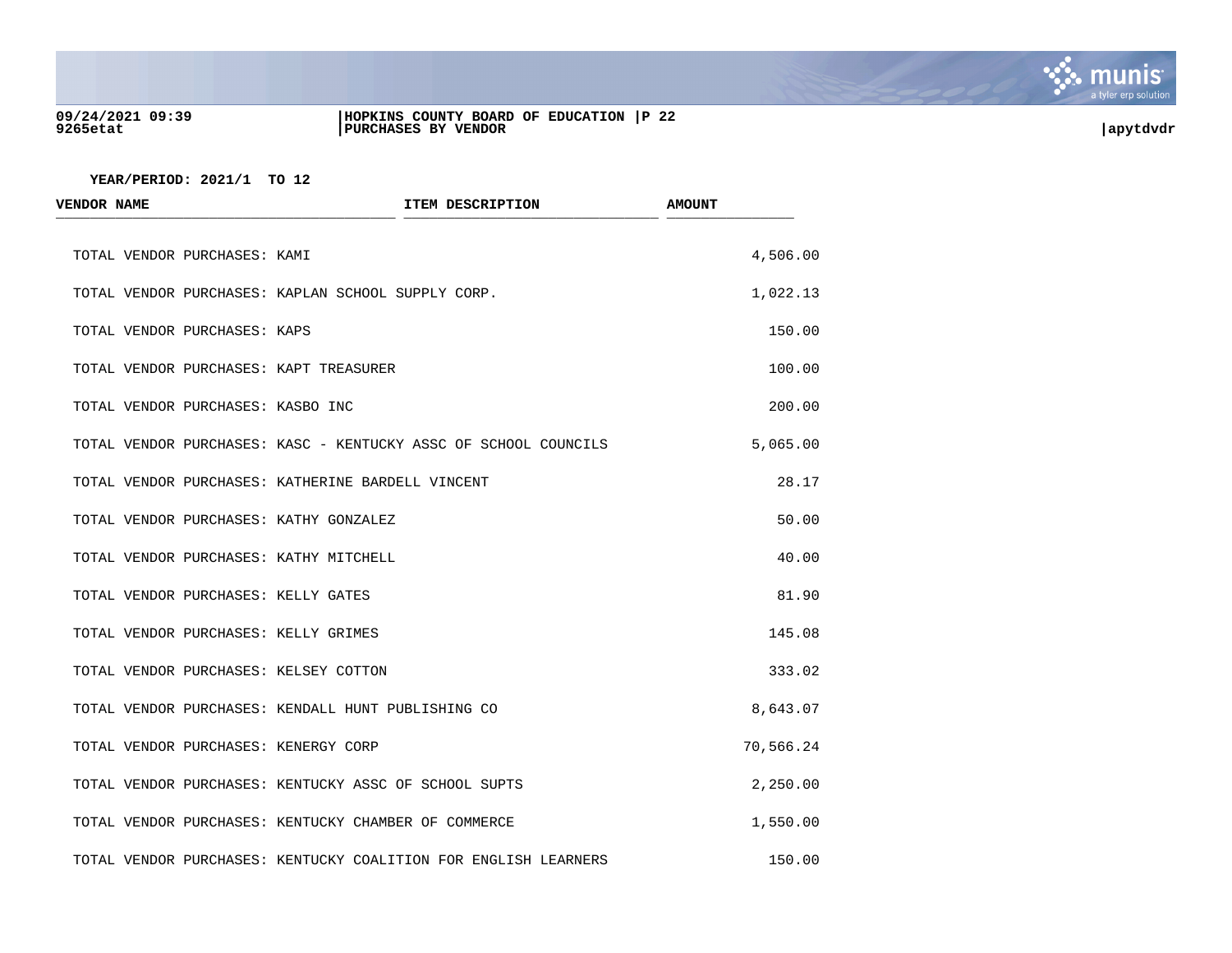

### **09/24/2021 09:39 |HOPKINS COUNTY BOARD OF EDUCATION |P 23 9265etat |PURCHASES BY VENDOR |apytdvdr**

| <b>VENDOR NAME</b>                         | ITEM DESCRIPTION                                                 | <b>AMOUNT</b> |
|--------------------------------------------|------------------------------------------------------------------|---------------|
|                                            | TOTAL VENDOR PURCHASES: KENTUCKY EDUCATION ASSOCIATION           | 658.00        |
|                                            | TOTAL VENDOR PURCHASES: KENTUCKY EMPLOYERS' MUTUAL INS.          | 201,639.59    |
|                                            | TOTAL VENDOR PURCHASES: KENTUCKY HIGH SCHOOL ATHLETIC ASSOC      | 4,500.00      |
|                                            | TOTAL VENDOR PURCHASES: KENTUCKY HIGH SCHOOL COACHES ASSC        | 360.00        |
|                                            | TOTAL VENDOR PURCHASES: KENTUCKY LIBRARY ASSC DBA KASL           | 49.99         |
|                                            | TOTAL VENDOR PURCHASES: KENTUCKY MUSIC EDUCATOR ASSC             | 45.00         |
|                                            | TOTAL VENDOR PURCHASES: KENTUCKY SCHOOL BOARDS ASSOCIATION       | 19,002.54     |
|                                            | TOTAL VENDOR PURCHASES: KENTUCKY SCHOOL BOARDS INS. TRUST        | 65,747.53     |
|                                            | TOTAL VENDOR PURCHASES: KENTUCKY SCHOOL NUTRITION ASSOCIATION    | 80.00         |
|                                            | TOTAL VENDOR PURCHASES: KENTUCKY SCHOOL PUBLIC RELATIONS ASSC    | 40.00         |
|                                            | TOTAL VENDOR PURCHASES: KENTUCKY STATE TREASURER                 | 3,062.47      |
|                                            | TOTAL VENDOR PURCHASES: KENTUCKY UTILITIES COMPANY               | 783,256.61    |
|                                            | TOTAL VENDOR PURCHASES: KENWAY DISTRIBUTORS, INC.                | 66,256.36     |
| TOTAL VENDOR PURCHASES: KESLER SCIENCE LLC |                                                                  | 897.00        |
|                                            | TOTAL VENDOR PURCHASES: KET-KY EDUCATIONAL TELEVISION FOUNDATION | 855.00        |
| TOTAL VENDOR PURCHASES: KIM WOODALL        |                                                                  | 101.40        |
| TOTAL VENDOR PURCHASES: KIMBALL MIDWEST    |                                                                  | 3,077.65      |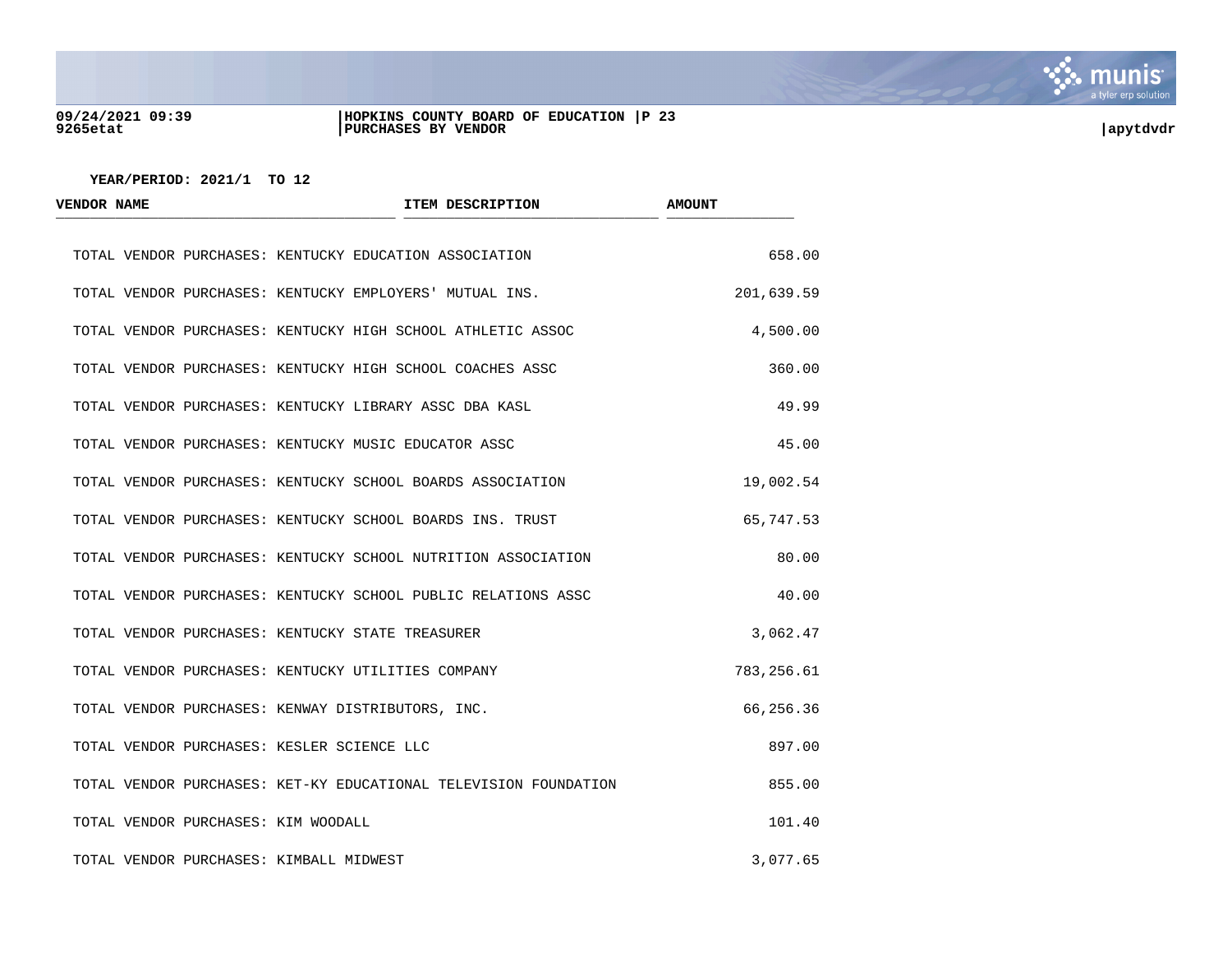

### **09/24/2021 09:39 |HOPKINS COUNTY BOARD OF EDUCATION |P 24 9265etat |PURCHASES BY VENDOR |apytdvdr**

| <b>VENDOR NAME</b>            | ITEM DESCRIPTION                                           | <b>AMOUNT</b> |
|-------------------------------|------------------------------------------------------------|---------------|
|                               | TOTAL VENDOR PURCHASES: KINGS GREAT BUYS PLUS              | 1,437.08      |
|                               | TOTAL VENDOR PURCHASES: KIRCHNER BUILDING CENTER           | 7,562.27      |
|                               | TOTAL VENDOR PURCHASES: KIWANIS CLUB OF MADISONVILLE       | 97.00         |
|                               | TOTAL VENDOR PURCHASES: KRISTIN MACKEY                     | 307.65        |
| TOTAL VENDOR PURCHASES: KSPMA |                                                            | 450.00        |
|                               | TOTAL VENDOR PURCHASES: KUTA SOFTWARE                      | 1,332.00      |
|                               | TOTAL VENDOR PURCHASES: KY ASSOC. OF SCHOOL ADMINISTRATION | 13,453.00     |
|                               | TOTAL VENDOR PURCHASES: L. KATHLEEN CARVER                 | 263.97        |
|                               | TOTAL VENDOR PURCHASES: LAKESHORE COUNTRY CLUB, INC.       | 1,700.00      |
|                               | TOTAL VENDOR PURCHASES: LAKESHORE LEARNING MATERIALS       | 30,395.55     |
|                               | TOTAL VENDOR PURCHASES: LAMINATION DEPOT INC               | 346.20        |
|                               | TOTAL VENDOR PURCHASES: LAMINATOR.COM                      | 206.04        |
|                               | TOTAL VENDOR PURCHASES: LANGUAGE LINE SERVICES INC         | 1,568.35      |
|                               | TOTAL VENDOR PURCHASES: LAURA ARMSTRONG                    | 279.74        |
|                               | TOTAL VENDOR PURCHASES: LAURA ASHLEE ZIMMER                | 10.00         |
|                               | TOTAL VENDOR PURCHASES: LAUREN HIBBS                       | 100.00        |
|                               | TOTAL VENDOR PURCHASES: LAURIE ANN BRUCE                   | 28.14         |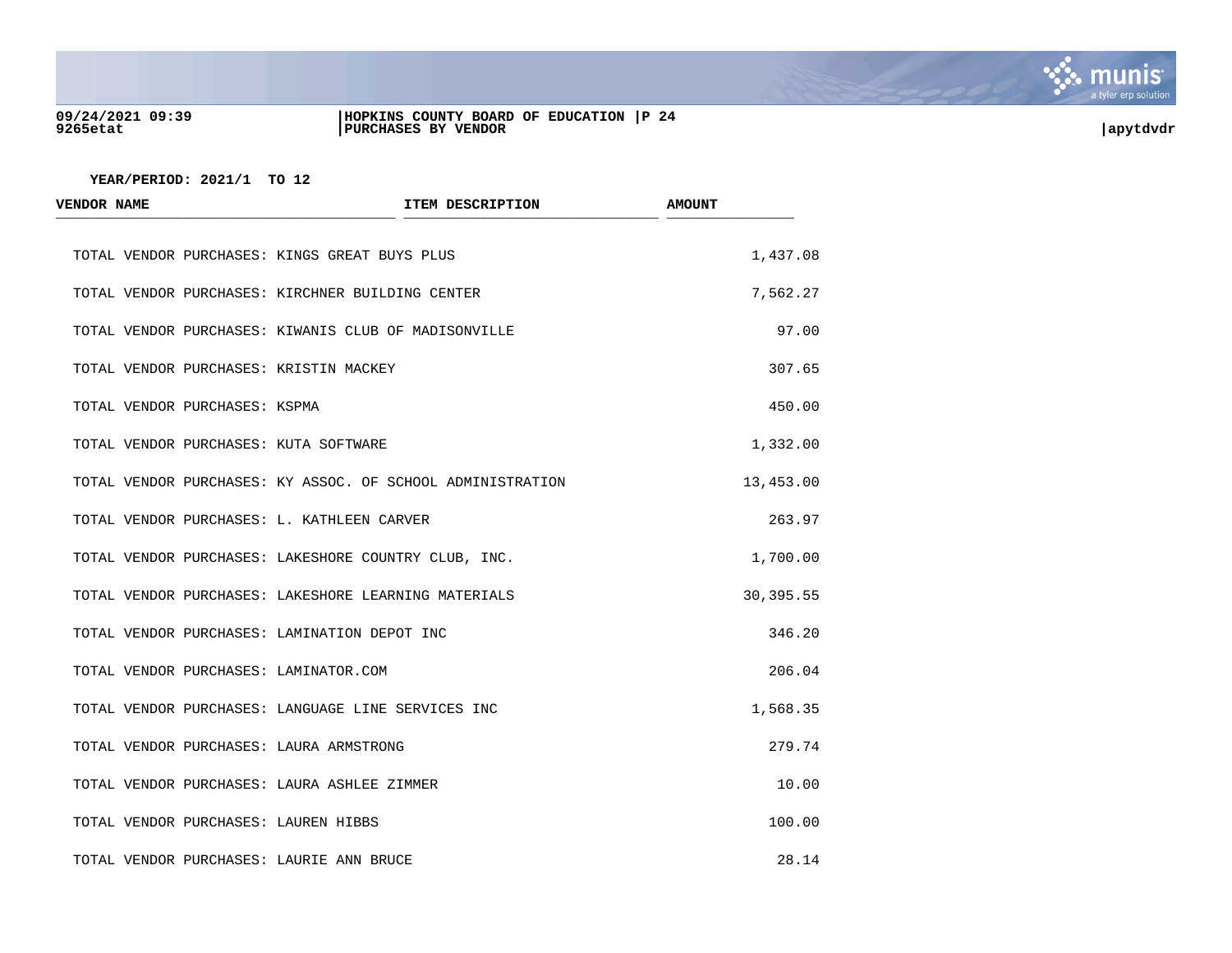

#### **09/24/2021 09:39 |HOPKINS COUNTY BOARD OF EDUCATION |P 25 9265etat |PURCHASES BY VENDOR |apytdvdr**

| <b>VENDOR NAME</b>                            | ITEM DESCRIPTION                                                 | <b>AMOUNT</b> |
|-----------------------------------------------|------------------------------------------------------------------|---------------|
| TOTAL VENDOR PURCHASES: LE GREGG ASSOCIATES   |                                                                  | 19,576.78     |
| TOTAL VENDOR PURCHASES: LEARN PLAY THRIVE LLC |                                                                  | 359.00        |
| TOTAL VENDOR PURCHASES: LEARNING A-Z LLC      |                                                                  | 344.00        |
|                                               | TOTAL VENDOR PURCHASES: LEARNING WITHOUT TEARS                   | 4,596.36      |
| TOTAL VENDOR PURCHASES: LEDLIGHTEXPERT.COM    |                                                                  | 27,342.93     |
|                                               | TOTAL VENDOR PURCHASES: LEIGH ANNE FLORENCE DBA HOTDIGGETY DOG P | 1,040.00      |
| TOTAL VENDOR PURCHASES: LEN YOUNG             |                                                                  | 86.00         |
|                                               | TOTAL VENDOR PURCHASES: LIFETOUCH NATIONAL SCHOOL STUDIO         | 517.02        |
| TOTAL VENDOR PURCHASES: LINDA LAM             |                                                                  | 424.32        |
| TOTAL VENDOR PURCHASES: LINDSAY ARNETT        |                                                                  | 69.23         |
| TOTAL VENDOR PURCHASES: LINDSEY BOTTOMS       |                                                                  | 27.30         |
| TOTAL VENDOR PURCHASES: LISA MARTIN           |                                                                  | 40.00         |
| TOTAL VENDOR PURCHASES: LISA RODGERS          |                                                                  | 317.03        |
|                                               | TOTAL VENDOR PURCHASES: LITERACY RESOURCES LLC                   | 1,482.19      |
|                                               | TOTAL VENDOR PURCHASES: LOGO GRAPHIC PROMOTIONS                  | 363.00        |
| TOTAL VENDOR PURCHASES: LOIS ANN JESSIE       |                                                                  | 80.00         |
|                                               | TOTAL VENDOR PURCHASES: LORI BESHEARS HARRISON                   | 267.37        |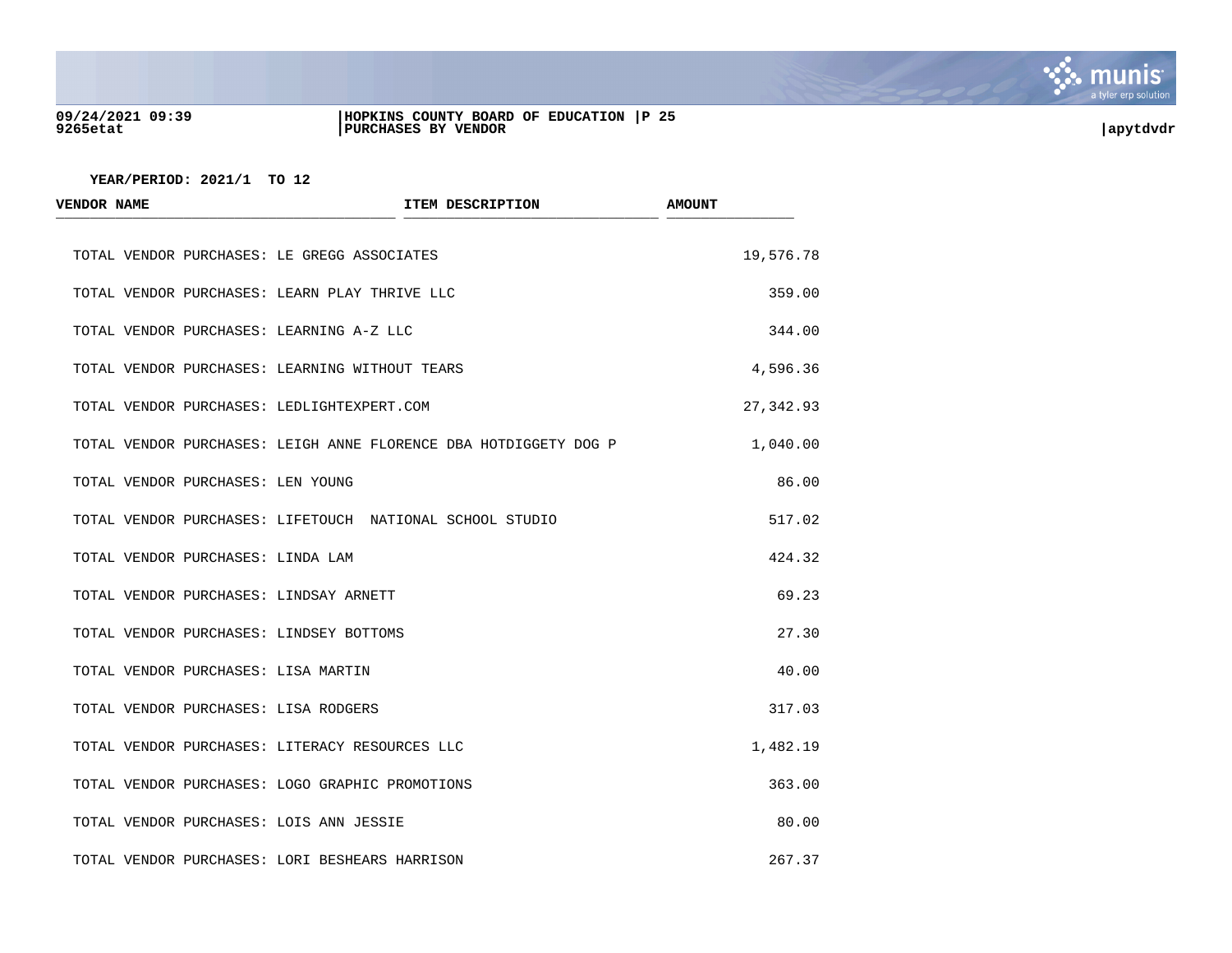

#### **09/24/2021 09:39 |HOPKINS COUNTY BOARD OF EDUCATION |P 26 9265etat |PURCHASES BY VENDOR |apytdvdr**

| <b>VENDOR NAME</b>                          | ITEM DESCRIPTION                                            | <b>AMOUNT</b> |
|---------------------------------------------|-------------------------------------------------------------|---------------|
| TOTAL VENDOR PURCHASES: LORI STRADER        |                                                             | 385.15        |
| TOTAL VENDOR PURCHASES: LOUIS CLAYTON       |                                                             | 15.00         |
|                                             | TOTAL VENDOR PURCHASES: LOWE'S COMPANIES, INC.              | 51,723.83     |
| TOTAL VENDOR PURCHASES: LYNN ANN RODGERS    |                                                             | 84.83         |
|                                             | TOTAL VENDOR PURCHASES: LYNN BLUE PRINT & SUPPLY CO INC     | 21,857.77     |
| TOTAL VENDOR PURCHASES: MACKIN BOOK COMPANY |                                                             | 3,803.98      |
|                                             | TOTAL VENDOR PURCHASES: MADCITY MEGA MESSAGES               | 60.00         |
|                                             | TOTAL VENDOR PURCHASES: MADISONVILLE AUTO PARTS INC         | 9,061.47      |
|                                             | TOTAL VENDOR PURCHASES: MADISONVILLE COMMUNITY COLLEGE      | 1,150.00      |
|                                             | TOTAL VENDOR PURCHASES: MADISONVILLE COMMUNITY GOLF COURSE  | 2,000.00      |
|                                             | TOTAL VENDOR PURCHASES: MADISONVILLE FORD NISSAN            | 1,095.96      |
|                                             | TOTAL VENDOR PURCHASES: MADISONVILLE GARAGE DOORS INC       | 1,277.40      |
|                                             | TOTAL VENDOR PURCHASES: MADISONVILLE MARKET PLACE           | 14,456.18     |
|                                             | TOTAL VENDOR PURCHASES: MADISONVILLE MUNICIPAL UTILITIES    | 549,024.50    |
|                                             | TOTAL VENDOR PURCHASES: MADISONVILLE NORTH HOPKINS HS ROTC  | 4,576.85      |
|                                             | TOTAL VENDOR PURCHASES: MADISONVILLE SAND & GRAVEL          | 767.41        |
|                                             | TOTAL VENDOR PURCHASES: MADISONVILLE TIRE & RETREADING, INC | 23, 182. 91   |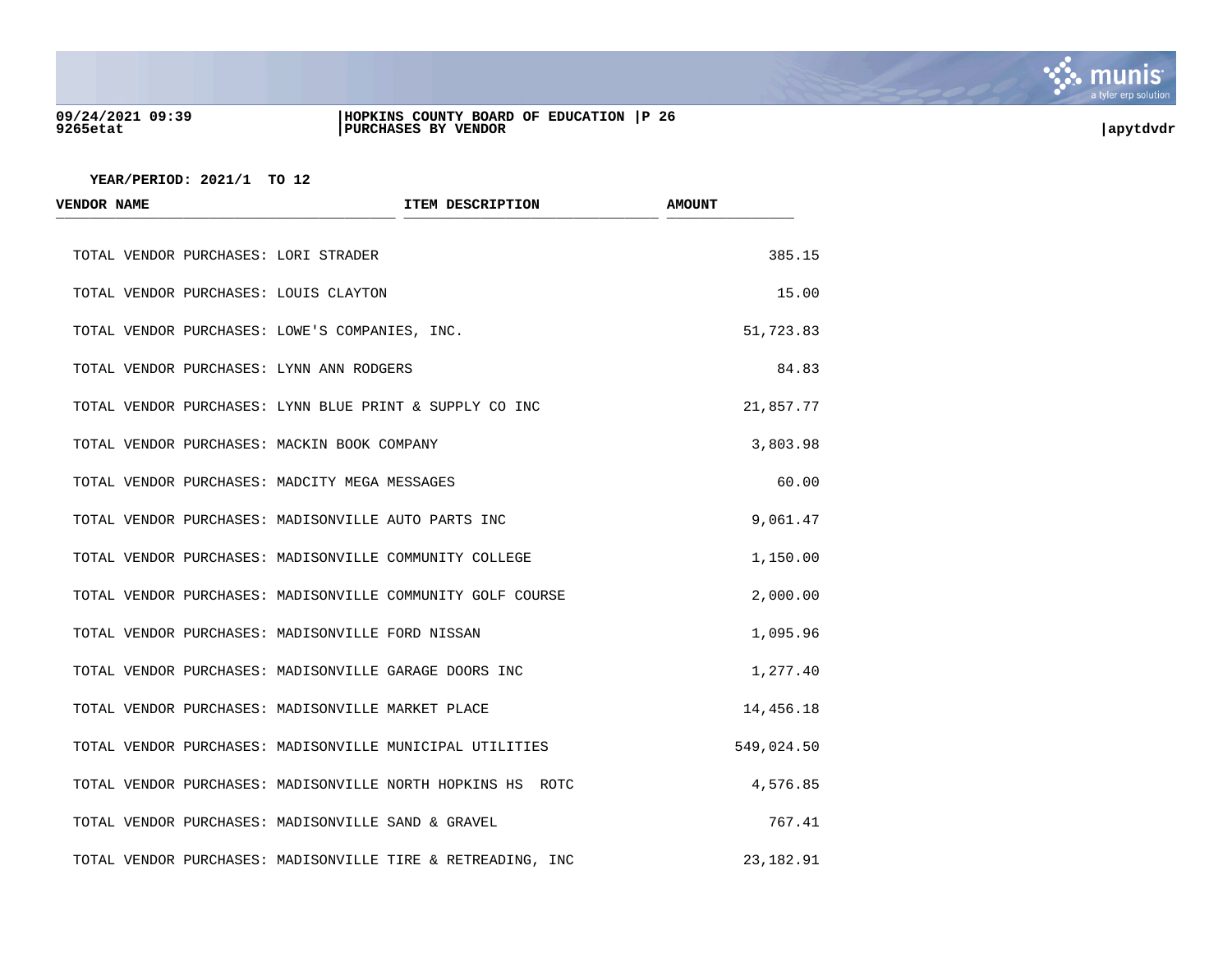

#### **09/24/2021 09:39 |HOPKINS COUNTY BOARD OF EDUCATION |P 27 9265etat |PURCHASES BY VENDOR |apytdvdr**

| <b>VENDOR NAME</b> |                                     | ITEM DESCRIPTION                                            | <b>AMOUNT</b> |
|--------------------|-------------------------------------|-------------------------------------------------------------|---------------|
|                    |                                     | TOTAL VENDOR PURCHASES: MAK STEEL SERVICES LLC              | 100,180.00    |
|                    |                                     | TOTAL VENDOR PURCHASES: MANUFACTURER SUPPLY                 | 7,352.23      |
|                    |                                     | TOTAL VENDOR PURCHASES: MARCHING SHOW CONCEPTS              | 2,000.00      |
|                    | TOTAL VENDOR PURCHASES: MARENEM INC |                                                             | 231.00        |
|                    |                                     | TOTAL VENDOR PURCHASES: MARKETING & TECHNICAL MATERIALS INC | 553.78        |
|                    |                                     | TOTAL VENDOR PURCHASES: MARSHALL CO BOARD OF EDUCATION      | 300.00        |
|                    |                                     | TOTAL VENDOR PURCHASES: MARTHA CHAMBERS                     | 120.00        |
|                    |                                     | TOTAL VENDOR PURCHASES: MARTHA REASONER                     | 120.00        |
|                    |                                     | TOTAL VENDOR PURCHASES: MASTERY PREP                        | 13,628.50     |
|                    |                                     | TOTAL VENDOR PURCHASES: MATHUS CONRAD                       | 200.00        |
|                    |                                     | TOTAL VENDOR PURCHASES: MATTHEW HALL                        | 130.00        |
|                    |                                     | TOTAL VENDOR PURCHASES: MAX ARNOLD & SONS                   | 62,877.68     |
|                    |                                     | TOTAL VENDOR PURCHASES: MECHANICAL CONSULTANTS, INC.        | 65,300.00     |
|                    |                                     | TOTAL VENDOR PURCHASES: MEDCO SPORTS MEDICINE               | 1,398.21      |
|                    |                                     | TOTAL VENDOR PURCHASES: MEGAN COLLINS                       | 247.98        |
|                    |                                     | TOTAL VENDOR PURCHASES: MEGAN WILLIAMS                      | 550.86        |
|                    | TOTAL VENDOR PURCHASES: MELANIE LAW |                                                             | 79.88         |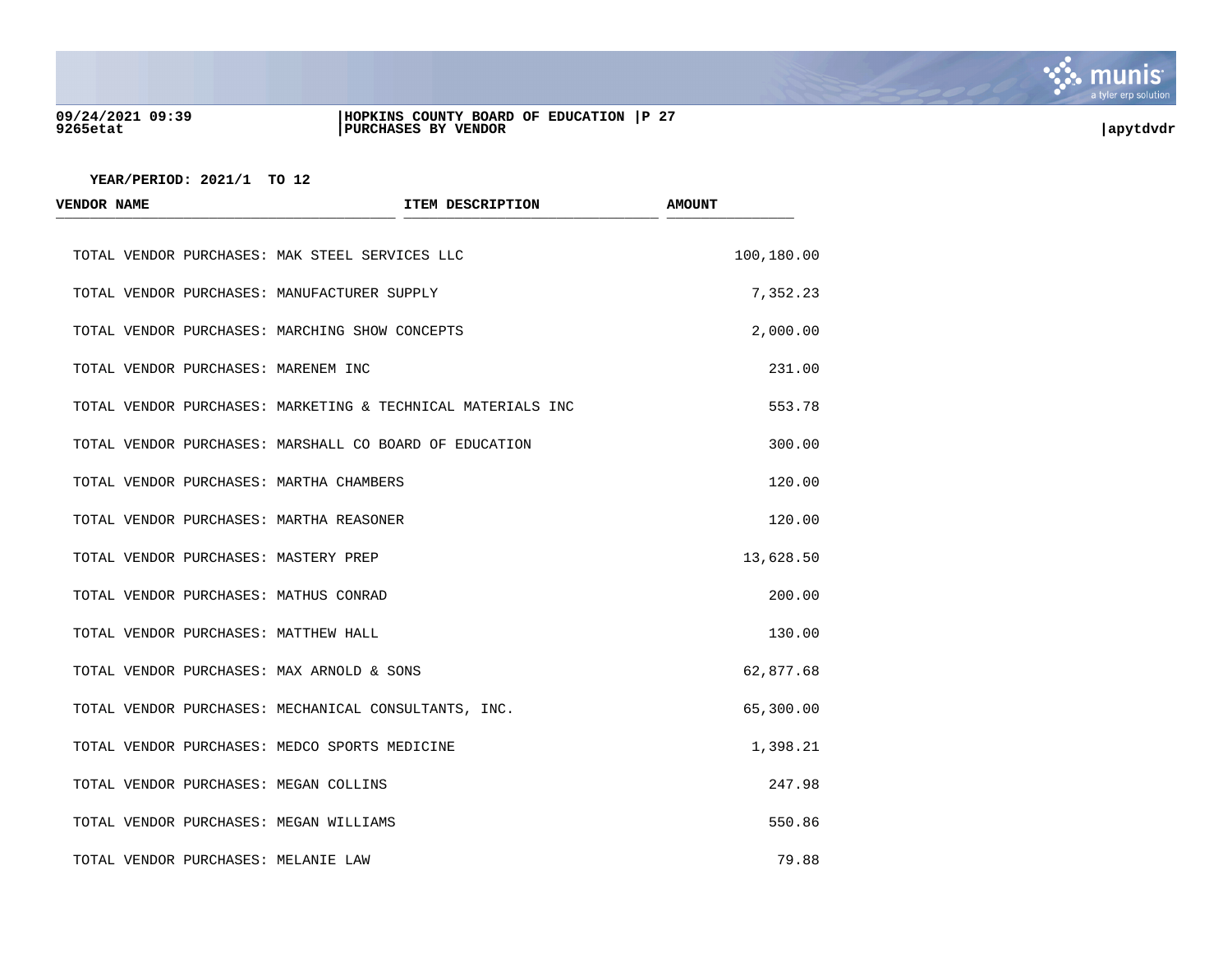

#### **09/24/2021 09:39 |HOPKINS COUNTY BOARD OF EDUCATION |P 28 9265etat |PURCHASES BY VENDOR |apytdvdr**

| <b>VENDOR NAME</b>                           | ITEM DESCRIPTION                                           | <b>AMOUNT</b> |
|----------------------------------------------|------------------------------------------------------------|---------------|
| TOTAL VENDOR PURCHASES: MELISSA BLANTON      |                                                            | 123.99        |
| TOTAL VENDOR PURCHASES: MELISSA GILKEY       |                                                            | 169.65        |
| TOTAL VENDOR PURCHASES: MELISSA TAYLOR       |                                                            | 545.19        |
| TOTAL VENDOR PURCHASES: MESKER PARK ZOO      |                                                            | 169.00        |
|                                              | TOTAL VENDOR PURCHASES: METCALFE LANDSCAPE & GARDEN CENTER | 525.00        |
|                                              | TOTAL VENDOR PURCHASES: MEUTH CONSTRUCTION SUPPLY INC      | 11,384.50     |
| TOTAL VENDOR PURCHASES: MICKEY LEE BAYER     |                                                            | 260.00        |
| TOTAL VENDOR PURCHASES: MIDSOUTH RENTALS LLC |                                                            | 2,391.50      |
|                                              | TOTAL VENDOR PURCHASES: MIDWEST BATTERY AND SUPPLY INC.    | 849.15        |
|                                              | TOTAL VENDOR PURCHASES: MILLS SUPPLY COMPANY INC           | 40,663.20     |
| TOTAL VENDOR PURCHASES: MILLSTONE LABS LLC   |                                                            | 497.00        |
| TOTAL VENDOR PURCHASES: MISTY WELDON         |                                                            | 13.26         |
| TOTAL VENDOR PURCHASES: MNHHS ACTIVITY FUND  |                                                            | 12, 217.16    |
|                                              | TOTAL VENDOR PURCHASES: MOBILEMIND TECHNOLOGIES INC        | 39,643.00     |
| TOTAL VENDOR PURCHASES: MOBYMAX LLC          |                                                            | 479.76        |
|                                              | TOTAL VENDOR PURCHASES: MODERN SUPPLY CO. INC.             | 2,252.46      |
|                                              | TOTAL VENDOR PURCHASES: MODERN WELDING COMPANY OF KENTUCKY | 4,432.00      |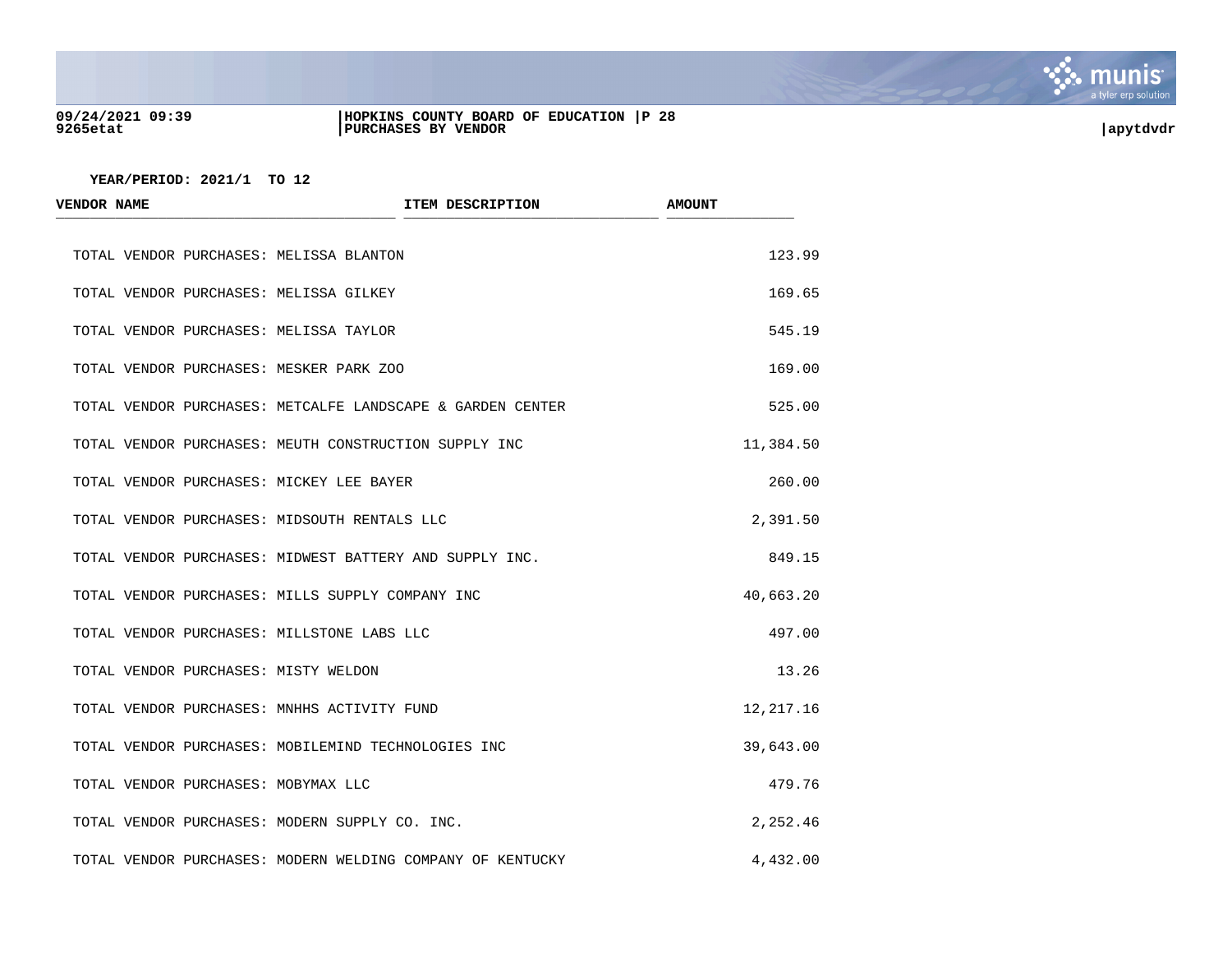

#### **09/24/2021 09:39 |HOPKINS COUNTY BOARD OF EDUCATION |P 29 9265etat |PURCHASES BY VENDOR |apytdvdr**



| <b>VENDOR NAME</b>                   | ITEM DESCRIPTION                                            | <b>AMOUNT</b> |
|--------------------------------------|-------------------------------------------------------------|---------------|
|                                      | TOTAL VENDOR PURCHASES: MOORE METAL WORKS LLC               | 1,560.00      |
|                                      | TOTAL VENDOR PURCHASES: MORTONS GAP WATER WORKS             | 41,956.34     |
| TOTAL VENDOR PURCHASES: MPS          |                                                             | 8,978.36      |
| TOTAL VENDOR PURCHASES: MR MULCH INC |                                                             | 1,696.40      |
|                                      | TOTAL VENDOR PURCHASES: MURRAY STATE UNIVERSITY             | 2,050.00      |
|                                      | TOTAL VENDOR PURCHASES: MYSTERY SCIENCE INC                 | 4,746.00      |
| TOTAL VENDOR PURCHASES: N2Y INC      |                                                             | 2,484.04      |
| TOTAL VENDOR PURCHASES: NASCO        |                                                             | 10,216.78     |
|                                      | TOTAL VENDOR PURCHASES: NATIONAL ASSC FOR THE EDUCATION     | 2,300.00      |
|                                      | TOTAL VENDOR PURCHASES: NATIONAL FFA ORGANIZATION           | 94.00         |
| TOTAL VENDOR PURCHASES: NATIONAL PEN |                                                             | 128.44        |
|                                      | TOTAL VENDOR PURCHASES: NATIONAL SCHOOL PUBLIC              | 285.00        |
| TOTAL VENDOR PURCHASES: NEARPOD INC  |                                                             | 26,880.00     |
| TOTAL VENDOR PURCHASES: NEWSELA INC  |                                                             | 13,800.00     |
|                                      | TOTAL VENDOR PURCHASES: NICK'S TERMITE & PEST CONTROL, INC. | 10,386.00     |
| TOTAL VENDOR PURCHASES: NILES BOYD   |                                                             | 2,826.84      |
| TOTAL VENDOR PURCHASES: NIMCO INC    |                                                             | 2,836.88      |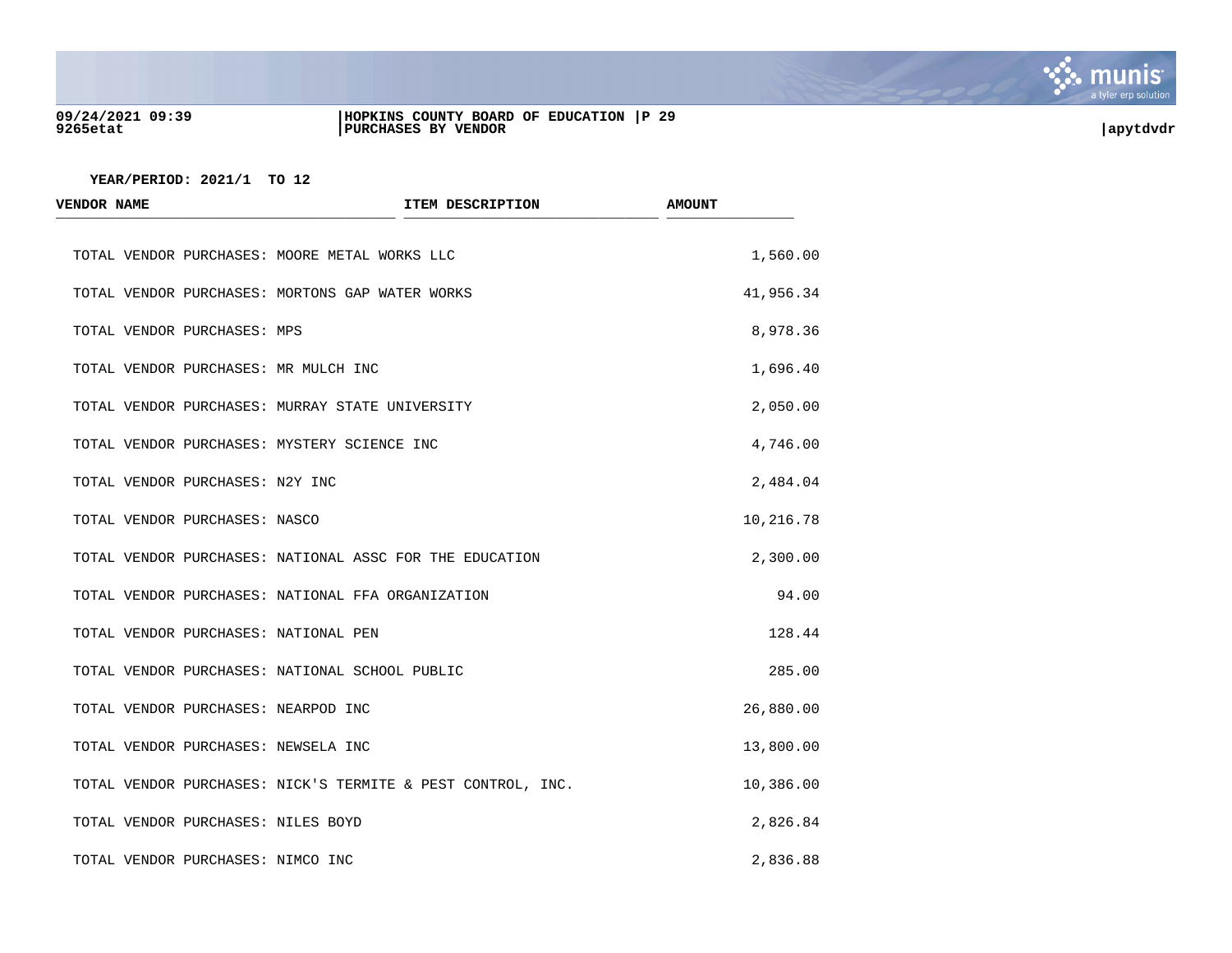

#### **09/24/2021 09:39 |HOPKINS COUNTY BOARD OF EDUCATION |P 30 9265etat |PURCHASES BY VENDOR |apytdvdr**

| <b>VENDOR NAME</b>                           | ITEM DESCRIPTION                                              | <b>AMOUNT</b> |
|----------------------------------------------|---------------------------------------------------------------|---------------|
| TOTAL VENDOR PURCHASES: NO RED INK CORP      |                                                               | 24,000.00     |
| TOTAL VENDOR PURCHASES: NOCTI                |                                                               | 571.00        |
| TOTAL VENDOR PURCHASES: NOEL PROPERTIES LLC  |                                                               | 7,494.00      |
|                                              | TOTAL VENDOR PURCHASES: NORTH DAKOTA STATE UNIVERSITY         | 1,000.00      |
|                                              | TOTAL VENDOR PURCHASES: NORTONVILLE WATER-SEWER WORKS         | 6,526.97      |
| TOTAL VENDOR PURCHASES: NORVEX SUPPLY INC    |                                                               | 8,528.82      |
| TOTAL VENDOR PURCHASES: NOVISIGN LTD         |                                                               | 720.00        |
| TOTAL VENDOR PURCHASES: NSBA                 |                                                               | 4,165.00      |
|                                              | TOTAL VENDOR PURCHASES: NSTA-NATIONAL SCIENCE TEACHERS ASSC   | 135.00        |
|                                              | TOTAL VENDOR PURCHASES: NU9VE CANTINA & STEAKHOUSE            | 380.00        |
| TOTAL VENDOR PURCHASES: NUERA HEAT           |                                                               | 173.50        |
|                                              | TOTAL VENDOR PURCHASES: NUTRIEN AG SOLUTIONS INC              | 1,668.75      |
| TOTAL VENDOR PURCHASES: O'REILLY AUTO PARTS  |                                                               | 284.98        |
| TOTAL VENDOR PURCHASES: OAKTREE PRODUCTS INC |                                                               | 455.05        |
|                                              | TOTAL VENDOR PURCHASES: OHIO VALLEY SPRINKLER INSPECTIONS INC | 2,400.00      |
|                                              | TOTAL VENDOR PURCHASES: OLD NATIONAL TRUST COMPANY            | 1,479,540.63  |
|                                              | TOTAL VENDOR PURCHASES: OMEGA LABS DBA BOOM LEARNING          | 2,274.60      |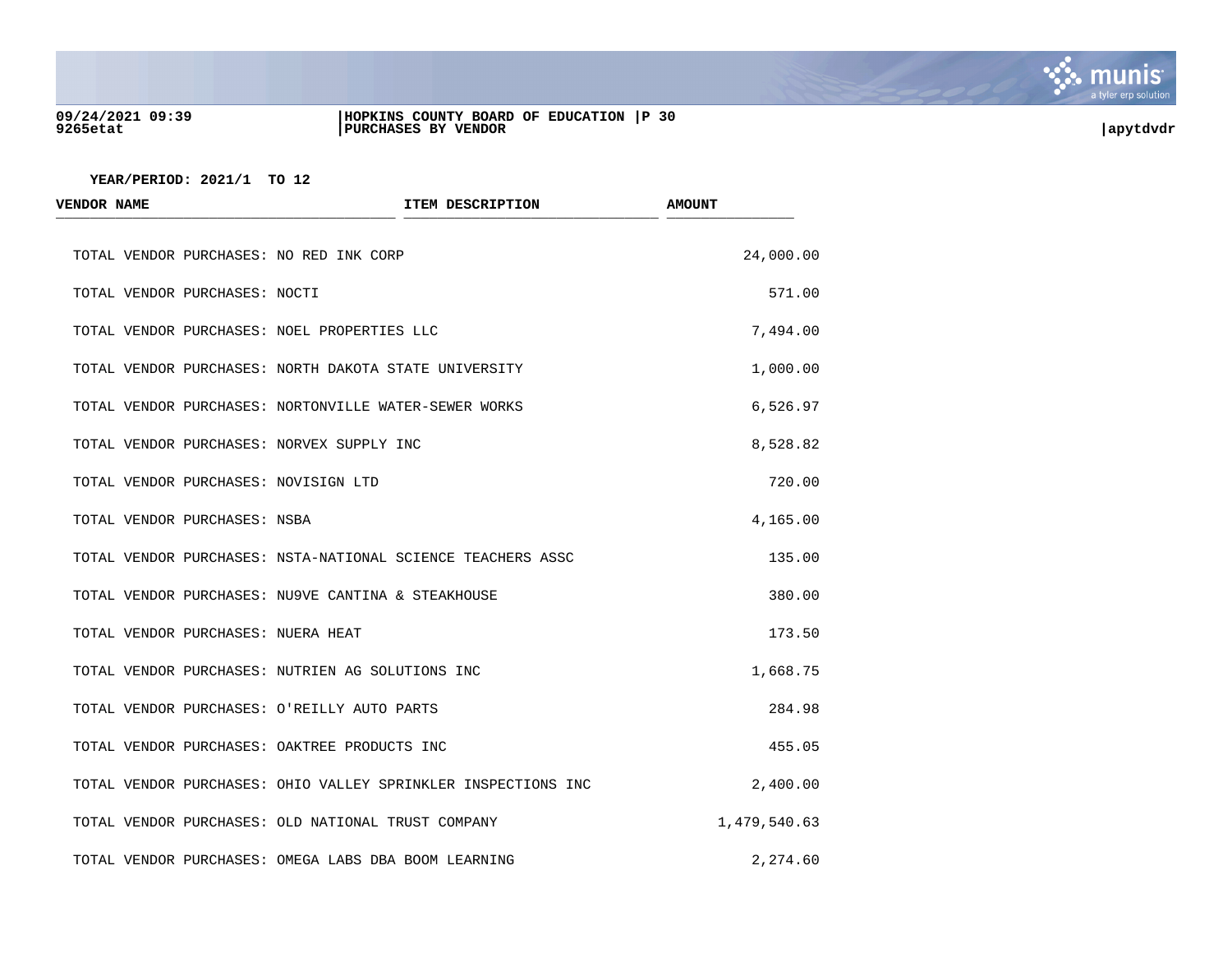

#### **09/24/2021 09:39 |HOPKINS COUNTY BOARD OF EDUCATION |P 31 9265etat |PURCHASES BY VENDOR |apytdvdr**

| VENDOR NAME                      |                                                         | ITEM DESCRIPTION                                                | <b>AMOUNT</b> |
|----------------------------------|---------------------------------------------------------|-----------------------------------------------------------------|---------------|
|                                  |                                                         | TOTAL VENDOR PURCHASES: ONE HEALTH A MEMBER OF OWENSBORO HEALTH | 9,892.00      |
|                                  | TOTAL VENDOR PURCHASES: ORIENTAL TRADING COMPANY INC    |                                                                 | 2,887.18      |
|                                  | TOTAL VENDOR PURCHASES: OVERDRIVE INC                   |                                                                 | 6, 200.00     |
|                                  | TOTAL VENDOR PURCHASES: PADUCAH WOODENWARE              |                                                                 | 215.00        |
|                                  | TOTAL VENDOR PURCHASES: PAMELA LAMOND                   |                                                                 | 240.00        |
|                                  | TOTAL VENDOR PURCHASES: PAPER MAGIC GROUP INC           |                                                                 | 98.49         |
|                                  | TOTAL VENDOR PURCHASES: PARAS INC DBA DAYS INN          |                                                                 | 735.00        |
|                                  | TOTAL VENDOR PURCHASES: PARENT TEACHER STORE KY         |                                                                 | 111.77        |
|                                  | TOTAL VENDOR PURCHASES: PARTS TOWN LLC                  |                                                                 | 349.46        |
|                                  | TOTAL VENDOR PURCHASES: PATRICIA CLARK                  |                                                                 | 47.60         |
|                                  | TOTAL VENDOR PURCHASES: PDQ.COM CORPORATION             |                                                                 | 900.00        |
|                                  | TOTAL VENDOR PURCHASES: PEAR DECK INC                   |                                                                 | 2,708.00      |
|                                  | TOTAL VENDOR PURCHASES: PEARSON EDUCATION               |                                                                 | 12,645.64     |
|                                  | TOTAL VENDOR PURCHASES: PENNYRILE ACADEMIC ASSOCIATION  |                                                                 | 300.00        |
|                                  | TOTAL VENDOR PURCHASES: PERFECTION LEARNING CORPORATION |                                                                 | 3,005.66      |
|                                  | TOTAL VENDOR PURCHASES: PERMA BOUND                     |                                                                 | 3,707.28      |
| TOTAL VENDOR PURCHASES: PESI INC |                                                         |                                                                 | 349.00        |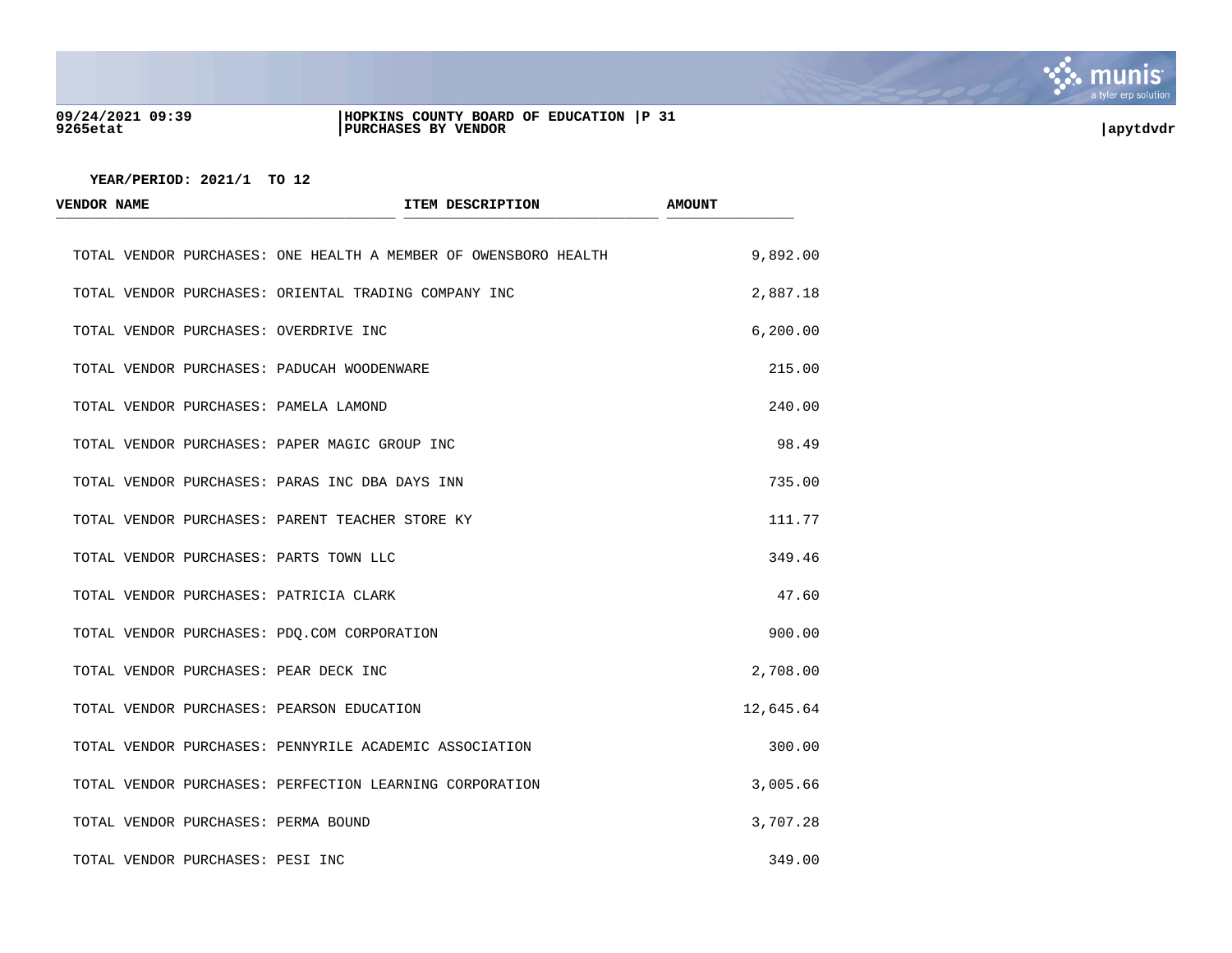

#### **09/24/2021 09:39 |HOPKINS COUNTY BOARD OF EDUCATION |P 32 9265etat |PURCHASES BY VENDOR |apytdvdr**

| <b>VENDOR NAME</b>                             | ITEM DESCRIPTION                                                 | <b>AMOUNT</b> |
|------------------------------------------------|------------------------------------------------------------------|---------------|
|                                                | TOTAL VENDOR PURCHASES: PETTER BUSINESS SYSTEMS                  | 60,542.90     |
| TOTAL VENDOR PURCHASES: PHONAK HEARING SYSTEMS |                                                                  | 5,366.95      |
|                                                | TOTAL VENDOR PURCHASES: PIRANHA MOBILE SHREDDING & RECYCLING INC | 735.00        |
| TOTAL VENDOR PURCHASES: PITNEY BOWES INC.      |                                                                  | 2,338.08      |
|                                                | TOTAL VENDOR PURCHASES: PITSCO/SYNERTGISTIC SYSTEMS              | 502.25        |
|                                                | TOTAL VENDOR PURCHASES: PITTSBURGH WATER COOLER SERVICE INC      | 1,849.90      |
| TOTAL VENDOR PURCHASES: PLEASANT EXCAVATING    |                                                                  | 1,155.66      |
| TOTAL VENDOR PURCHASES: PLUMBERS SUPPLY CO     |                                                                  | 862.68        |
| TOTAL VENDOR PURCHASES: PLURALSIGHT, LLC       |                                                                  | 1,243.55      |
| TOTAL VENDOR PURCHASES: POGUE CHEVROLET INC    |                                                                  | 3,070.01      |
| TOTAL VENDOR PURCHASES: PORTIA ABELL           |                                                                  | 30.00         |
| TOTAL VENDOR PURCHASES: POWER SCHOOL GROUP LLC |                                                                  | 25,107.00     |
|                                                | TOTAL VENDOR PURCHASES: PRAIRIE FARMS DAIRY INC                  | 223, 246.49   |
|                                                | TOTAL VENDOR PURCHASES: PREFERRED CONSTRUCTION SERV INC          | 14,203.00     |
|                                                | TOTAL VENDOR PURCHASES: PRESENTATION SOLUTIONS, INC.             | 26, 248.52    |
|                                                | TOTAL VENDOR PURCHASES: PRIDE AVENUE SCHOOL ACTIVITY FUND        | 2,249.20      |
|                                                | TOTAL VENDOR PURCHASES: PRISCILA MENJIVAR LEIVA                  | 223.05        |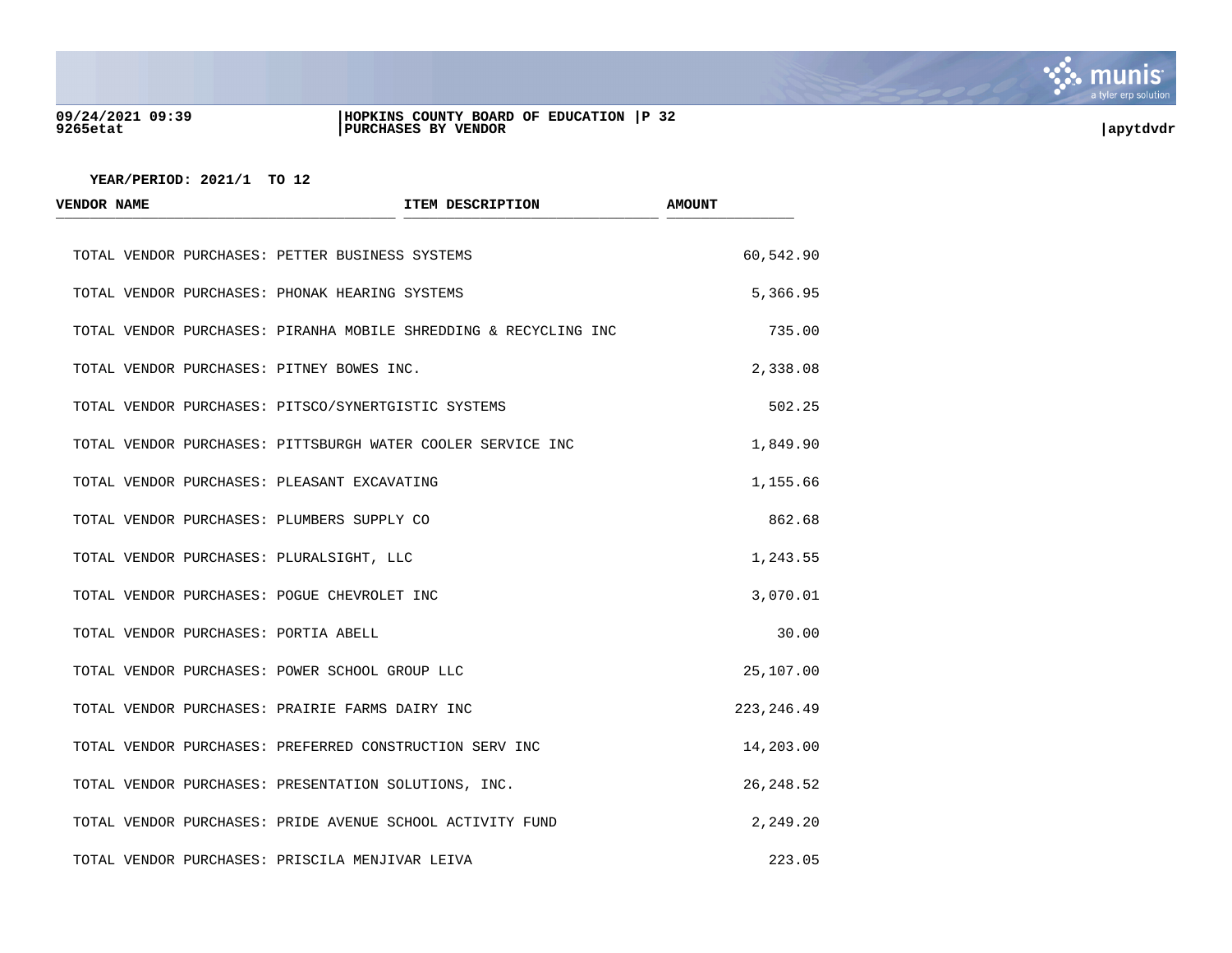

#### **09/24/2021 09:39 |HOPKINS COUNTY BOARD OF EDUCATION |P 33 9265etat |PURCHASES BY VENDOR |apytdvdr**

| <b>VENDOR NAME</b>                              | ITEM DESCRIPTION                                             | <b>AMOUNT</b> |
|-------------------------------------------------|--------------------------------------------------------------|---------------|
| TOTAL VENDOR PURCHASES: PRO-ED INC              |                                                              | 481.80        |
| TOTAL VENDOR PURCHASES: PROTECT EDUCATION       |                                                              | 5,352.80      |
| TOTAL VENDOR PURCHASES: PROVEN LEARNING LLC     |                                                              | 16,320.00     |
| TOTAL VENDOR PURCHASES: PSST                    |                                                              | 8,598.00      |
|                                                 | TOTAL VENDOR PURCHASES: QUADIENT FINANCE USA INC             | 5,814.57      |
| TOTAL VENDOR PURCHASES: OUAVERED INC            |                                                              | 4,485.00      |
| TOTAL VENDOR PURCHASES: OUIZIZZ INC             |                                                              | 4,890.00      |
| TOTAL VENDOR PURCHASES: R-ZERO SYSTEMS INC      |                                                              | 33,000.00     |
| TOTAL VENDOR PURCHASES: RAINBOW BOOK COMPANY    |                                                              | 1,002.23      |
| TOTAL VENDOR PURCHASES: RANDALL CAMPBELL        |                                                              | 150.00        |
| TOTAL VENDOR PURCHASES: RAPTOR TECHNOLOGIES LLC |                                                              | 21,200.00     |
| TOTAL VENDOR PURCHASES: RAZOR SPARROW LLC       |                                                              | 47.76         |
| TOTAL VENDOR PURCHASES: REALLY GOOD STUFF INC   |                                                              | 2,267.09      |
| TOTAL VENDOR PURCHASES: REMIND101 INC           |                                                              | 18,000.00     |
| TOTAL VENDOR PURCHASES: REMIX EDUCATION         |                                                              | 399.00        |
|                                                 | TOTAL VENDOR PURCHASES: RENAISSANCE LEARNING INC.            | 6,057.00      |
|                                                 | TOTAL VENDOR PURCHASES: REPUBLIC SERVICES DBA B&J SANITATION | 29,695.20     |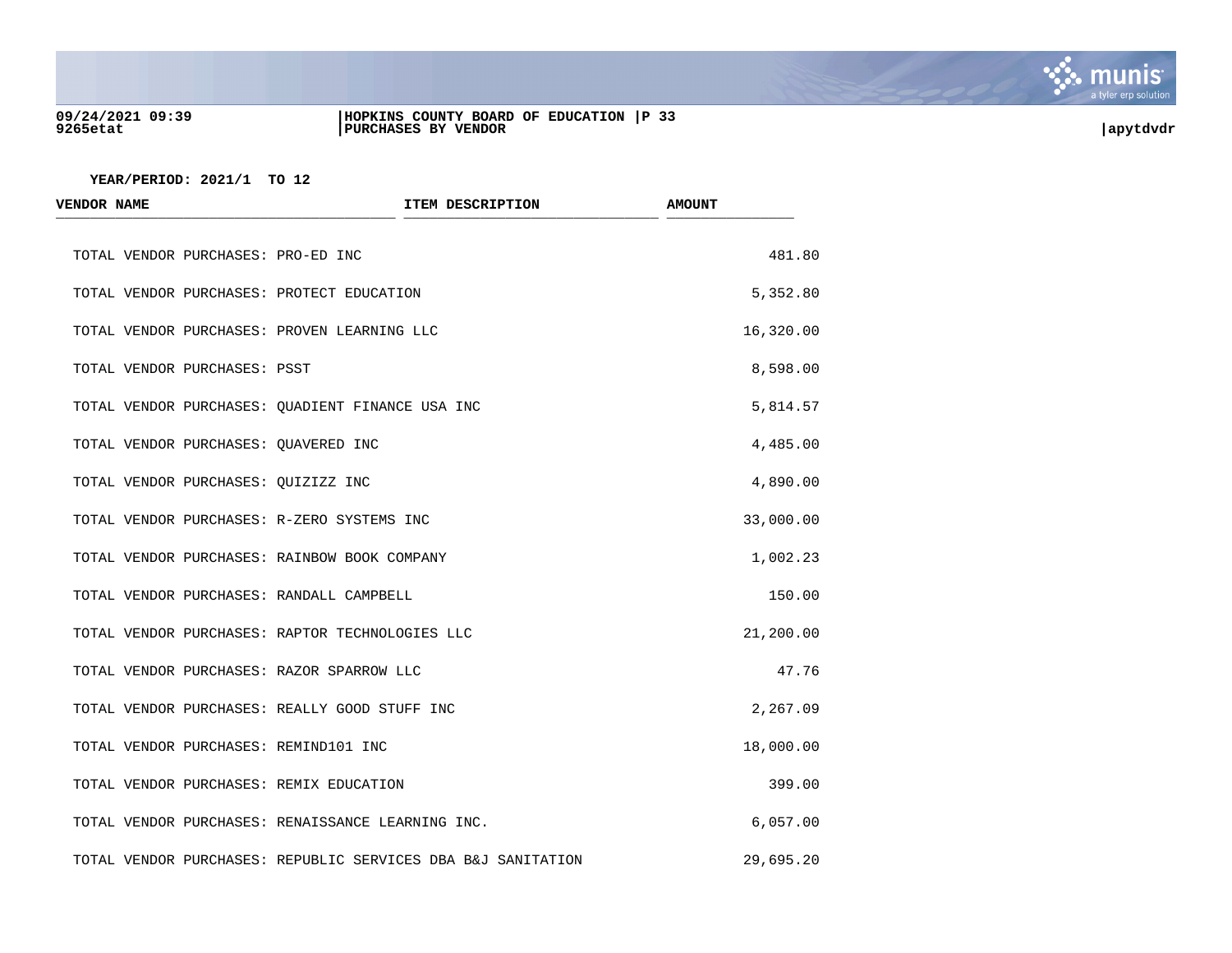

#### **09/24/2021 09:39 |HOPKINS COUNTY BOARD OF EDUCATION |P 34 9265etat |PURCHASES BY VENDOR |apytdvdr**

| <b>VENDOR NAME</b>                       | ITEM DESCRIPTION                                        | <b>AMOUNT</b> |
|------------------------------------------|---------------------------------------------------------|---------------|
|                                          | TOTAL VENDOR PURCHASES: RESOURCES FOR EDUCATORS         | 795.00        |
| TOTAL VENDOR PURCHASES: REXEL USA INC    |                                                         | 9,876.34      |
|                                          | TOTAL VENDOR PURCHASES: RICHARDSON ELECTRIC SUPPLY CO.  | 14,024.71     |
| TOTAL VENDOR PURCHASES: RICK PLUNKETT    |                                                         | 175.00        |
| TOTAL VENDOR PURCHASES: RICOH USA INC    |                                                         | 150, 335.36   |
|                                          | TOTAL VENDOR PURCHASES: RIDDELL ALL AMERICAN            | 3,300.20      |
| TOTAL VENDOR PURCHASES: RIDDLE INSURANCE |                                                         | 53,744.89     |
| TOTAL VENDOR PURCHASES: RJ FLANNERY LLC  |                                                         | 1,000.00      |
|                                          | TOTAL VENDOR PURCHASES: ROBERT BROOKE & ASSOCIATES      | 282.25        |
|                                          | TOTAL VENDOR PURCHASES: ROBERTS INSURANCE               | 44,073.60     |
|                                          | TOTAL VENDOR PURCHASES: ROCHESTER 100 INC               | 1,775.25      |
|                                          | TOTAL VENDOR PURCHASES: ROCKET OIL COMPANY              | 1,392.04      |
| TOTAL VENDOR PURCHASES: ROCKLER          |                                                         | 2,264.89      |
| TOTAL VENDOR PURCHASES: ROGERS GROUP INC |                                                         | 115,796.84    |
|                                          | TOTAL VENDOR PURCHASES: RONALD JOHNSON & ASSOCIATES PSC | 9,908.25      |
| TOTAL VENDOR PURCHASES: RONALD PRESLEY   |                                                         | 28.32         |
| TOTAL VENDOR PURCHASES: RONNIE NOEL      |                                                         | 29.97         |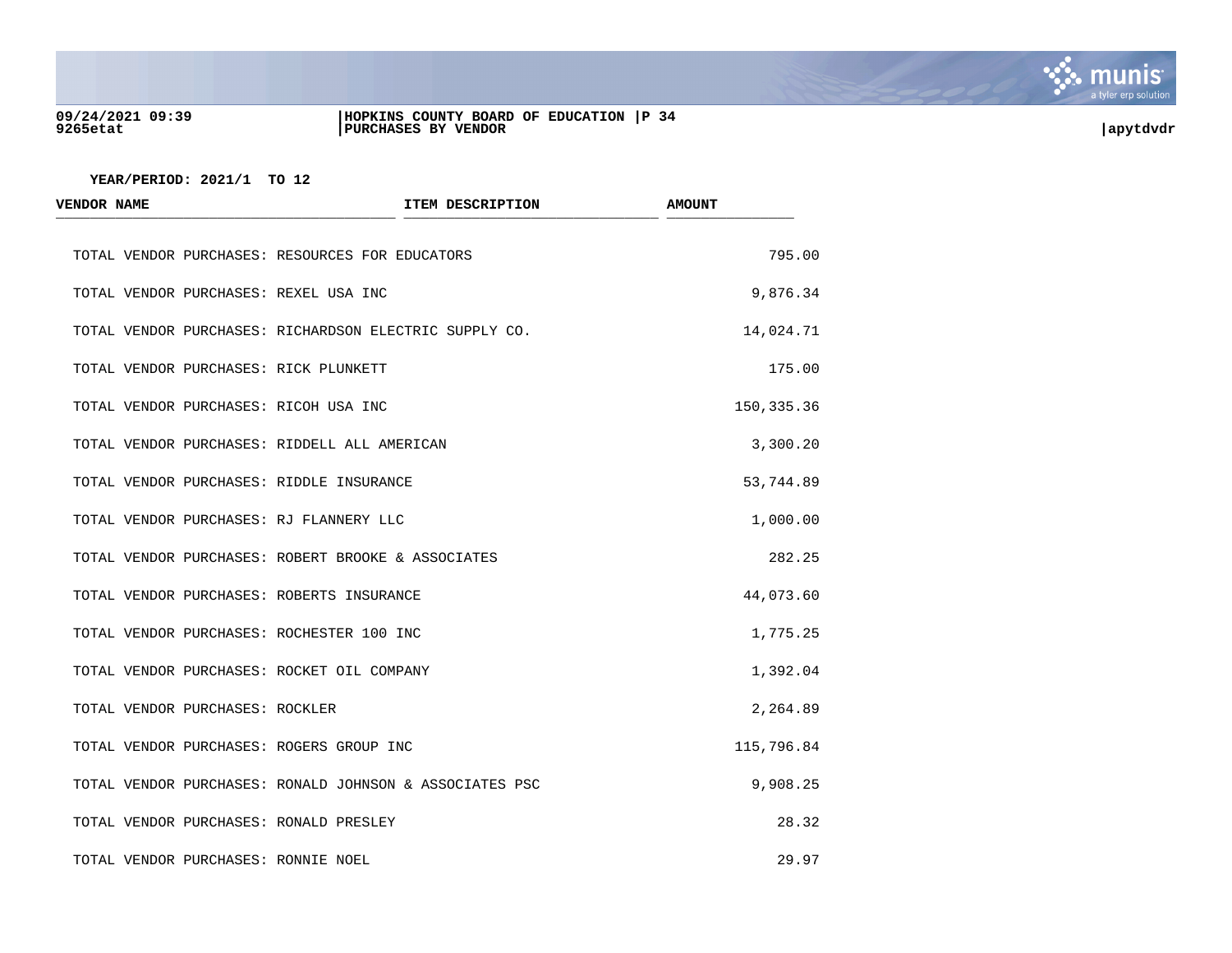

#### **09/24/2021 09:39 |HOPKINS COUNTY BOARD OF EDUCATION |P 35 9265etat |PURCHASES BY VENDOR |apytdvdr**

| <b>VENDOR NAME</b>                                  | ITEM DESCRIPTION | <b>AMOUNT</b> |
|-----------------------------------------------------|------------------|---------------|
| TOTAL VENDOR PURCHASES: RONNIE TODD                 |                  | 29.09         |
| TOTAL VENDOR PURCHASES: ROSETTA STONE LTD           |                  | 13,800.00     |
| TOTAL VENDOR PURCHASES: ROYAL BRASS AND HOSE INC    |                  | 60.09         |
| TOTAL VENDOR PURCHASES: RUBIN EDUCATION             |                  | 360.00        |
| TOTAL VENDOR PURCHASES: RUGGED PROTECTION LLC       |                  | 57.90         |
| TOTAL VENDOR PURCHASES: RURAL KING                  |                  | 10,246.81     |
| TOTAL VENDOR PURCHASES: S&S WORLDWIDE, INC.         |                  | 129.00        |
| TOTAL VENDOR PURCHASES: SAFETY KLEEN SYSTEMS INC    |                  | 739.32        |
| TOTAL VENDOR PURCHASES: SANDRA HUNTER               |                  | 644.60        |
| TOTAL VENDOR PURCHASES: SARAH VINCENT               |                  | 447.84        |
| TOTAL VENDOR PURCHASES: SATARII INC                 |                  | 6,227.04      |
| TOTAL VENDOR PURCHASES: SAVVAS LEARNING COMPANY LLC |                  | 22,054.84     |
| TOTAL VENDOR PURCHASES: SAW ENTERPRISE LLC          |                  | 3,570.46      |
| TOTAL VENDOR PURCHASES: SCHOLASTIC BOOK CLUBS, INC. |                  | 1,064.34      |
| TOTAL VENDOR PURCHASES: SCHOLASTIC BOOK FAIRS       |                  | 1,268.43      |
| TOTAL VENDOR PURCHASES: SCHOLASTIC INC              |                  | 53,832.53     |
| TOTAL VENDOR PURCHASES: SCHOLASTIC MAGAZINES        |                  | 2,901.11      |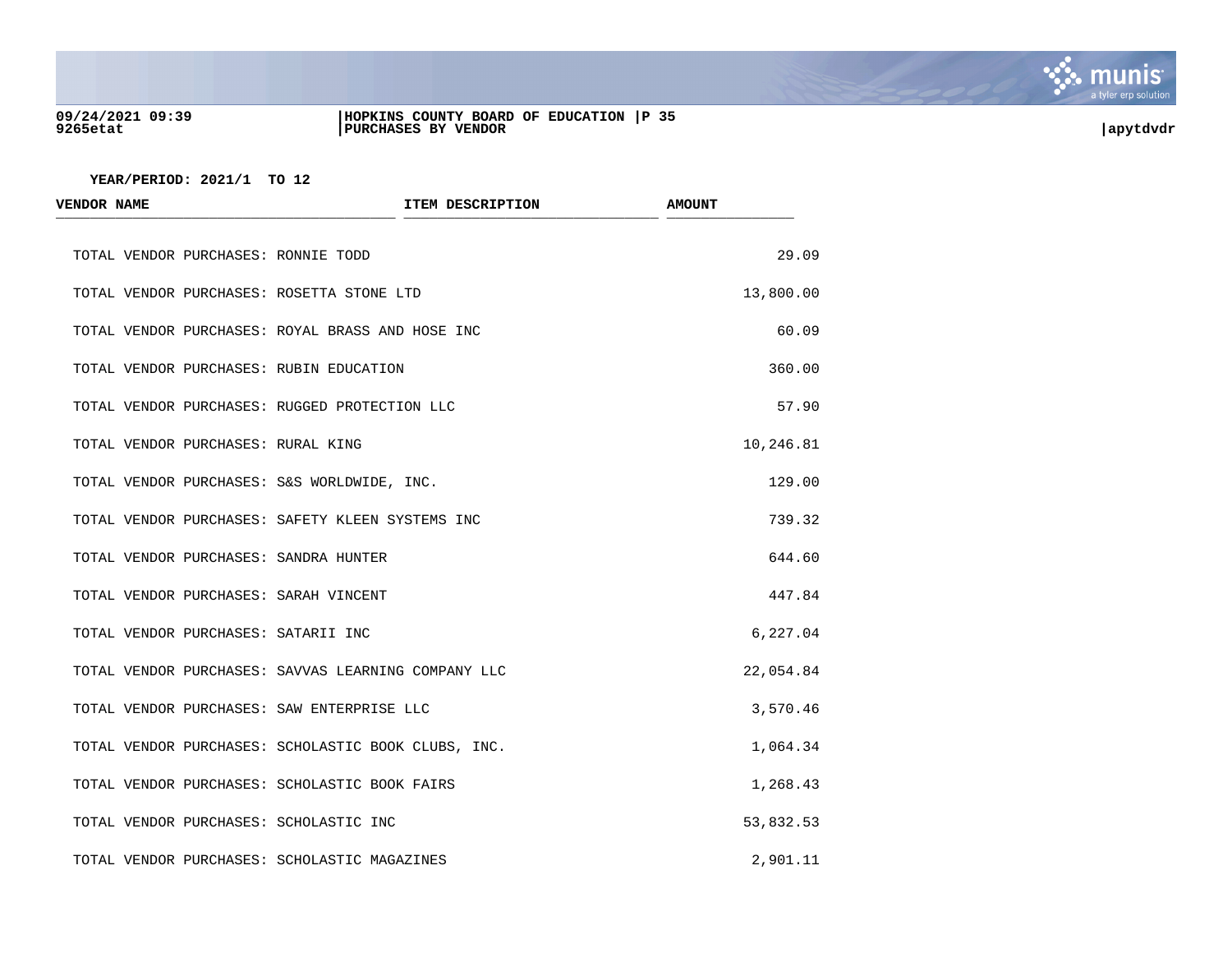

#### **09/24/2021 09:39 |HOPKINS COUNTY BOARD OF EDUCATION |P 36 9265etat |PURCHASES BY VENDOR |apytdvdr**

| <b>VENDOR NAME</b>                   | ITEM DESCRIPTION                                        | <b>AMOUNT</b> |
|--------------------------------------|---------------------------------------------------------|---------------|
|                                      | TOTAL VENDOR PURCHASES: SCHOOL DATEBOOKS                | 974.86        |
| TOTAL VENDOR PURCHASES: SCHOOL LIFE  |                                                         | 476.98        |
|                                      | TOTAL VENDOR PURCHASES: SCHOOL OUTFITTERS               | 1,431.62      |
|                                      | TOTAL VENDOR PURCHASES: SCHOOL SPECIALTY LLC            | 28,858.69     |
|                                      | TOTAL VENDOR PURCHASES: SCHOOLLABELS.COM INC            | 553.00        |
|                                      | TOTAL VENDOR PURCHASES: SCOTTYS CONTRACTING & STONE LLC | 269,436.48    |
|                                      | TOTAL VENDOR PURCHASES: SCREENCASTIFY LLC               | 13,391.72     |
| TOTAL VENDOR PURCHASES: SECURLY INC  |                                                         | 696.67        |
|                                      | TOTAL VENDOR PURCHASES: SEESAW LEARNING INC             | 3,251.77      |
|                                      | TOTAL VENDOR PURCHASES: SEVEN OAKS STONE LLC            | 375.27        |
|                                      | TOTAL VENDOR PURCHASES: SHANNON EMBRY                   | 178.46        |
|                                      | TOTAL VENDOR PURCHASES: SHANNON K. STONE                | 120.00        |
| TOTAL VENDOR PURCHASES: SHANNON OWEN |                                                         | 160.06        |
|                                      | TOTAL VENDOR PURCHASES: SHEET MUSIC PLUS                | 42.70         |
| TOTAL VENDOR PURCHASES: SHELIA CLAY  |                                                         | 21.84         |
|                                      | TOTAL VENDOR PURCHASES: SHELINA MCCLAIN                 | 150.00        |
|                                      | TOTAL VENDOR PURCHASES: SHELTON HOLDINGS LLC            | 11,250.00     |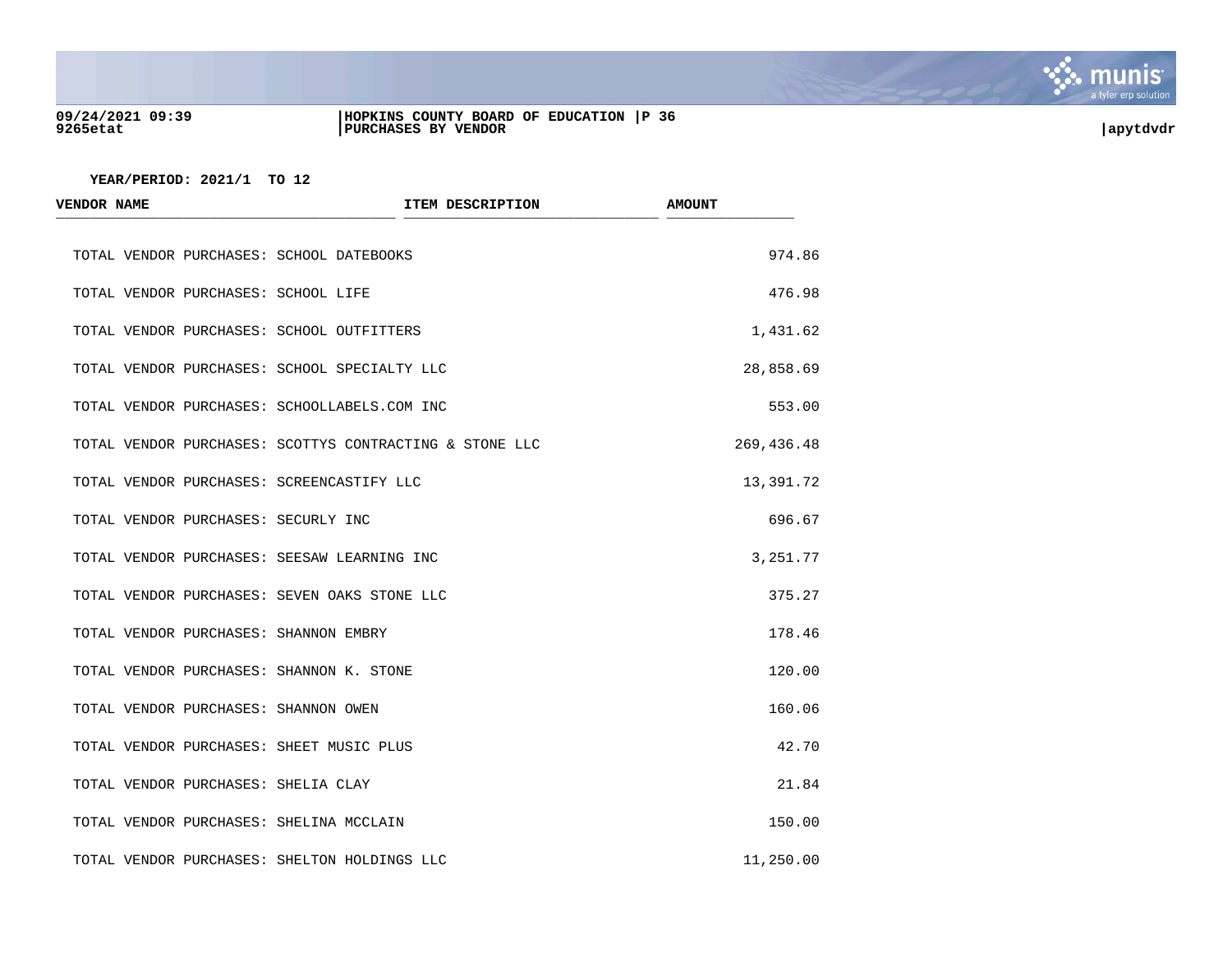

#### **09/24/2021 09:39 |HOPKINS COUNTY BOARD OF EDUCATION |P 37 9265etat |PURCHASES BY VENDOR |apytdvdr**



| <b>VENDOR NAME</b>                         | ITEM DESCRIPTION                                                 | <b>AMOUNT</b> |  |
|--------------------------------------------|------------------------------------------------------------------|---------------|--|
|                                            | TOTAL VENDOR PURCHASES: SHERIFF OF HOPKINS COUNTY                | 356,350.03    |  |
|                                            | TOTAL VENDOR PURCHASES: SHERMAN CARTER BARNHART ARCHITECTS PLLC  | 320, 374.78   |  |
| TOTAL VENDOR PURCHASES: SHERRIE LAWRENCE   |                                                                  | 611.19        |  |
| TOTAL VENDOR PURCHASES: SHERRY DORRIS      |                                                                  | 28.24         |  |
| TOTAL VENDOR PURCHASES: SHERWIN-WILLIAMS   |                                                                  | 1,769.81      |  |
|                                            | TOTAL VENDOR PURCHASES: SHI INTERNATIONAL CORP                   | 74, 151.45    |  |
|                                            | TOTAL VENDOR PURCHASES: SHIFFLER EQUIPMENT SALES INC             | 20.03         |  |
| TOTAL VENDOR PURCHASES: SHMS ACTIVITY FUND |                                                                  | 838.46        |  |
|                                            | TOTAL VENDOR PURCHASES: SID TOOL CO INC DBA MSC INDUSTRIAL SUPPL | 43.67         |  |
|                                            | TOTAL VENDOR PURCHASES: SINCLAIR COMMUNITY COLLEGE               | 1,551.87      |  |
| TOTAL VENDOR PURCHASES: SITEX              |                                                                  | 13,434.69     |  |
|                                            | TOTAL VENDOR PURCHASES: SJN DATA CENTER LLC DBA ENCORE TECHNOLOG | 276, 268.74   |  |
| TOTAL VENDOR PURCHASES: SKY ENGINEERING    |                                                                  | 14,700.00     |  |
|                                            | TOTAL VENDOR PURCHASES: SLAM DUNK SPORTS MARKETING               | 700.00        |  |
| TOTAL VENDOR PURCHASES: SMARTCARE OS LLC   |                                                                  | 1,188.00      |  |
|                                            | TOTAL VENDOR PURCHASES: SMITH FILTER CORPORATION                 | 569.39        |  |
|                                            | TOTAL VENDOR PURCHASES: SMS TECH SOLUTIONS LLC                   | 2,460.00      |  |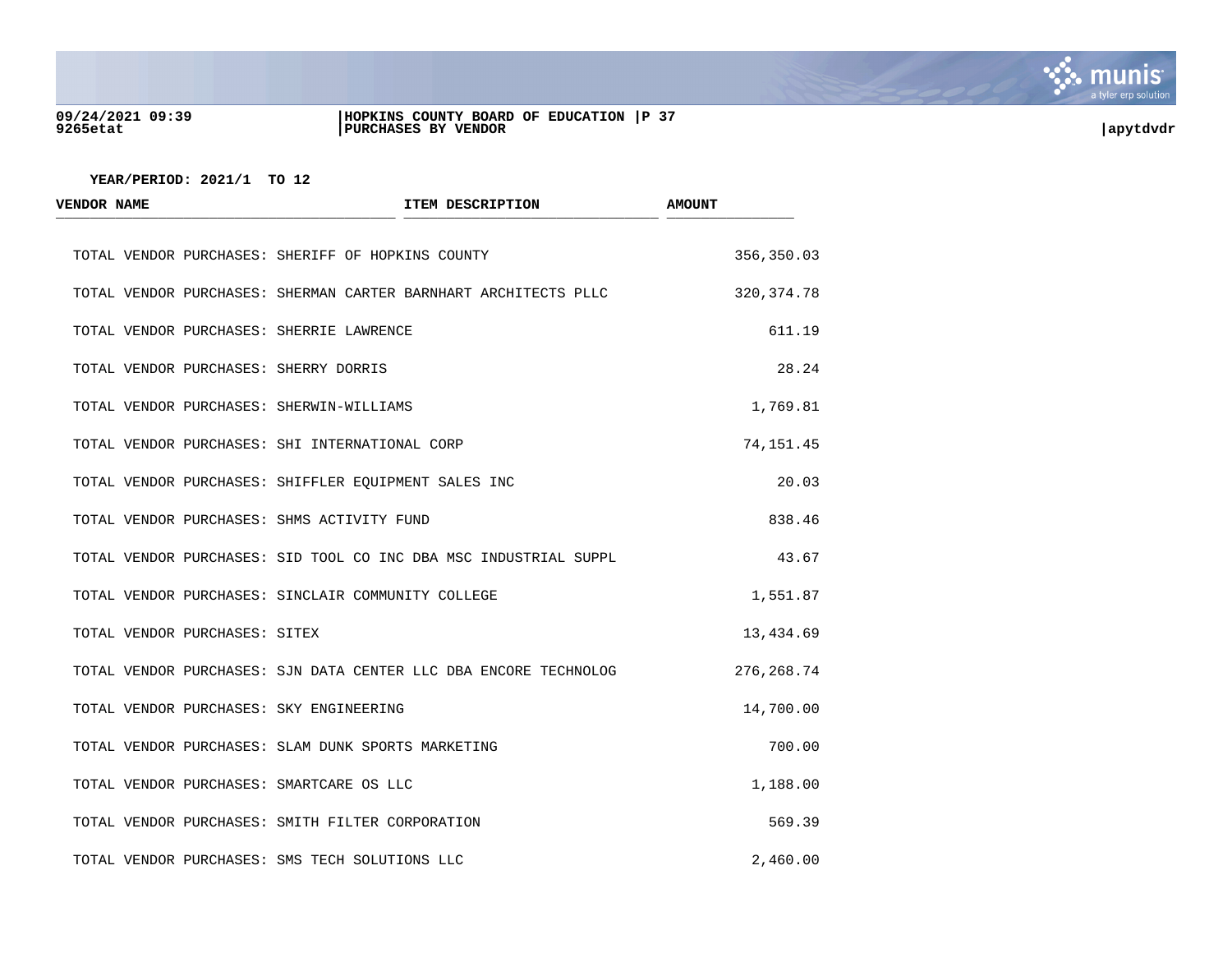

#### **09/24/2021 09:39 |HOPKINS COUNTY BOARD OF EDUCATION |P 38 9265etat |PURCHASES BY VENDOR |apytdvdr**

| <b>VENDOR NAME</b>                            | ITEM DESCRIPTION                                               | <b>AMOUNT</b> |
|-----------------------------------------------|----------------------------------------------------------------|---------------|
| TOTAL VENDOR PURCHASES: SNA                   |                                                                | 152.50        |
| TOTAL VENDOR PURCHASES: SNAPWIZ INC           |                                                                | 6,000.00      |
|                                               | TOTAL VENDOR PURCHASES: SOCIAL STUDIES SCHOOL SERVICES         | 1,411.20      |
| TOTAL VENDOR PURCHASES: SOLARWINDS INC        |                                                                | 3,090.00      |
|                                               | TOTAL VENDOR PURCHASES: SOUTH HOPKINS WATER DISTRICT           | 34,994.71     |
|                                               | TOTAL VENDOR PURCHASES: SOUTHERN OHIO BUS SEATING INC          | 2,354.00      |
|                                               | TOTAL VENDOR PURCHASES: SOUTHSIDE ELEMENTARY SCH ACTIVITY FUND | 638.46        |
| TOTAL VENDOR PURCHASES: SPARK ROBOTIC         |                                                                | 16,400.65     |
| TOTAL VENDOR PURCHASES: SPOTIFY USA INC       |                                                                | 297.00        |
|                                               | TOTAL VENDOR PURCHASES: SPRINT PRINT COMMERCIAL                | 68,161.97     |
| TOTAL VENDOR PURCHASES: STACIE STANLEY        |                                                                | 40.00         |
| TOTAL VENDOR PURCHASES: STACY COLEMAN         |                                                                | 40.00         |
| TOTAL VENDOR PURCHASES: STANLEY AND SON, INC. |                                                                | 37,462.08     |
| TOTAL VENDOR PURCHASES: STARFALL              |                                                                | 1,350.00      |
|                                               | TOTAL VENDOR PURCHASES: STARHOUSE MEDIA / SCREENAGERS          | 650.00        |
| TOTAL VENDOR PURCHASES: STEVEN FAULK          |                                                                | 172.44        |
| TOTAL VENDOR PURCHASES: STEVEN JOHNSON        |                                                                | 195.00        |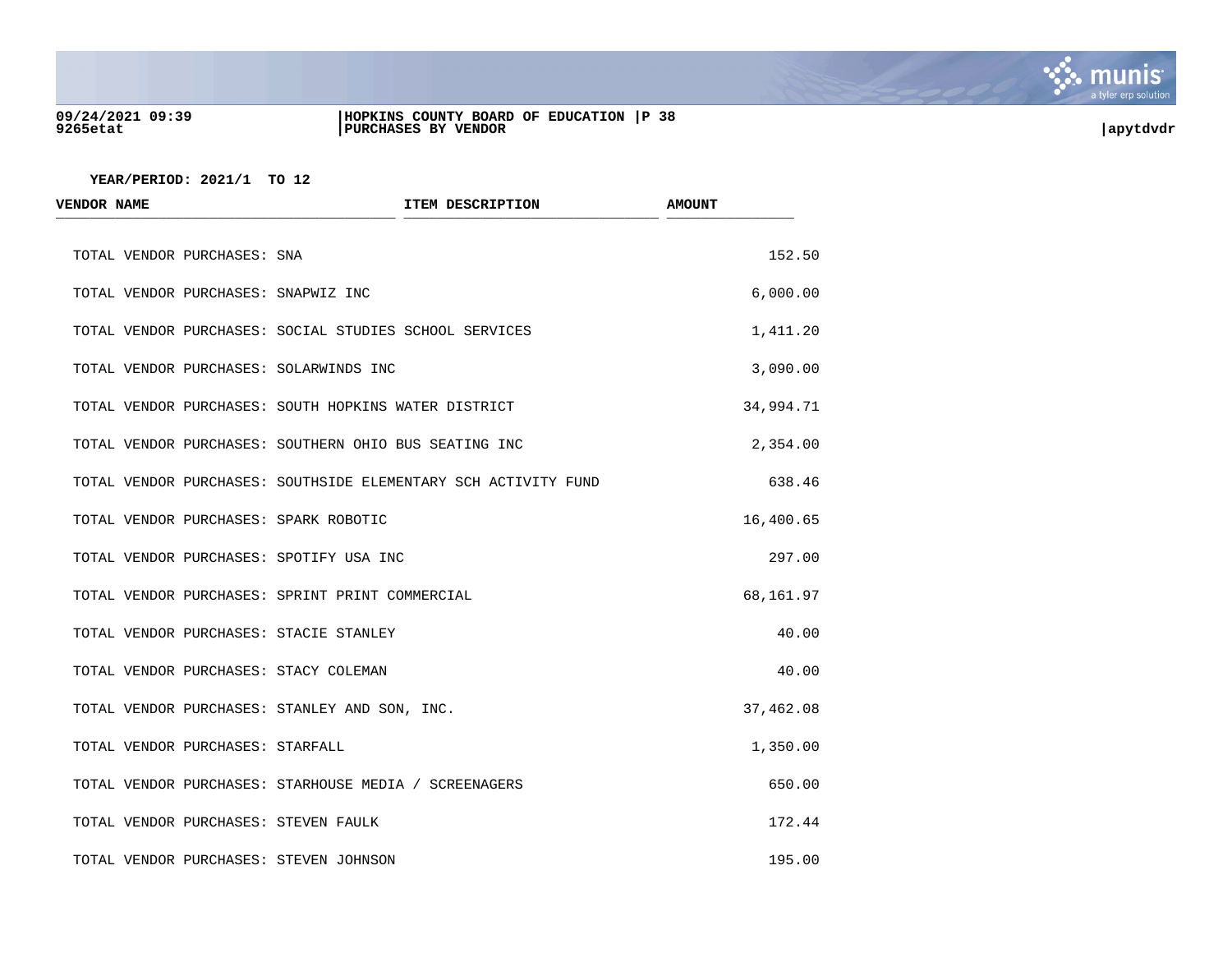

#### **09/24/2021 09:39 |HOPKINS COUNTY BOARD OF EDUCATION |P 39 9265etat |PURCHASES BY VENDOR |apytdvdr**

| <b>VENDOR NAME</b>                         | ITEM DESCRIPTION                                        | <b>AMOUNT</b> |
|--------------------------------------------|---------------------------------------------------------|---------------|
|                                            | TOTAL VENDOR PURCHASES: STICKERS BANNERS INC            | 445.45        |
|                                            | TOTAL VENDOR PURCHASES: STUDENT IMPACT INITIATIVE       | 300.00        |
| TOTAL VENDOR PURCHASES: STUDER GROUP       |                                                         | 15,624.00     |
| TOTAL VENDOR PURCHASES: STUDIES WEEKLY     |                                                         | 12,161.28     |
| TOTAL VENDOR PURCHASES: STUPPY INC         |                                                         | 7,319.54      |
|                                            | TOTAL VENDOR PURCHASES: SUPER DUPER PUBLICATIONS        | 91.38         |
| TOTAL VENDOR PURCHASES: SUPER SEALERS      |                                                         | 4,700.00      |
| TOTAL VENDOR PURCHASES: SUREWAY FOOD STORE |                                                         | 15,704.01     |
| TOTAL VENDOR PURCHASES: SURVEY MONKEY INC  |                                                         | 324.00        |
| TOTAL VENDOR PURCHASES: SUSANNE WOLFORD    |                                                         | 150.00        |
| TOTAL VENDOR PURCHASES: SWEETWATER         |                                                         | 2,289.99      |
| TOTAL VENDOR PURCHASES: T & S PLUMBING     |                                                         | 11,004.00     |
| TOTAL VENDOR PURCHASES: TAMMY AUDAS        |                                                         | 100.00        |
| TOTAL VENDOR PURCHASES: TBF TOM BROCK      |                                                         | 201.61        |
| TOTAL VENDOR PURCHASES: TCL DISTRIBUTING   |                                                         | 49.60         |
|                                            | TOTAL VENDOR PURCHASES: TEACH & SING INC DBA HEIDISONGS | 231.00        |
|                                            | TOTAL VENDOR PURCHASES: TEACHER CREATED MATERIALS       | 81,704.68     |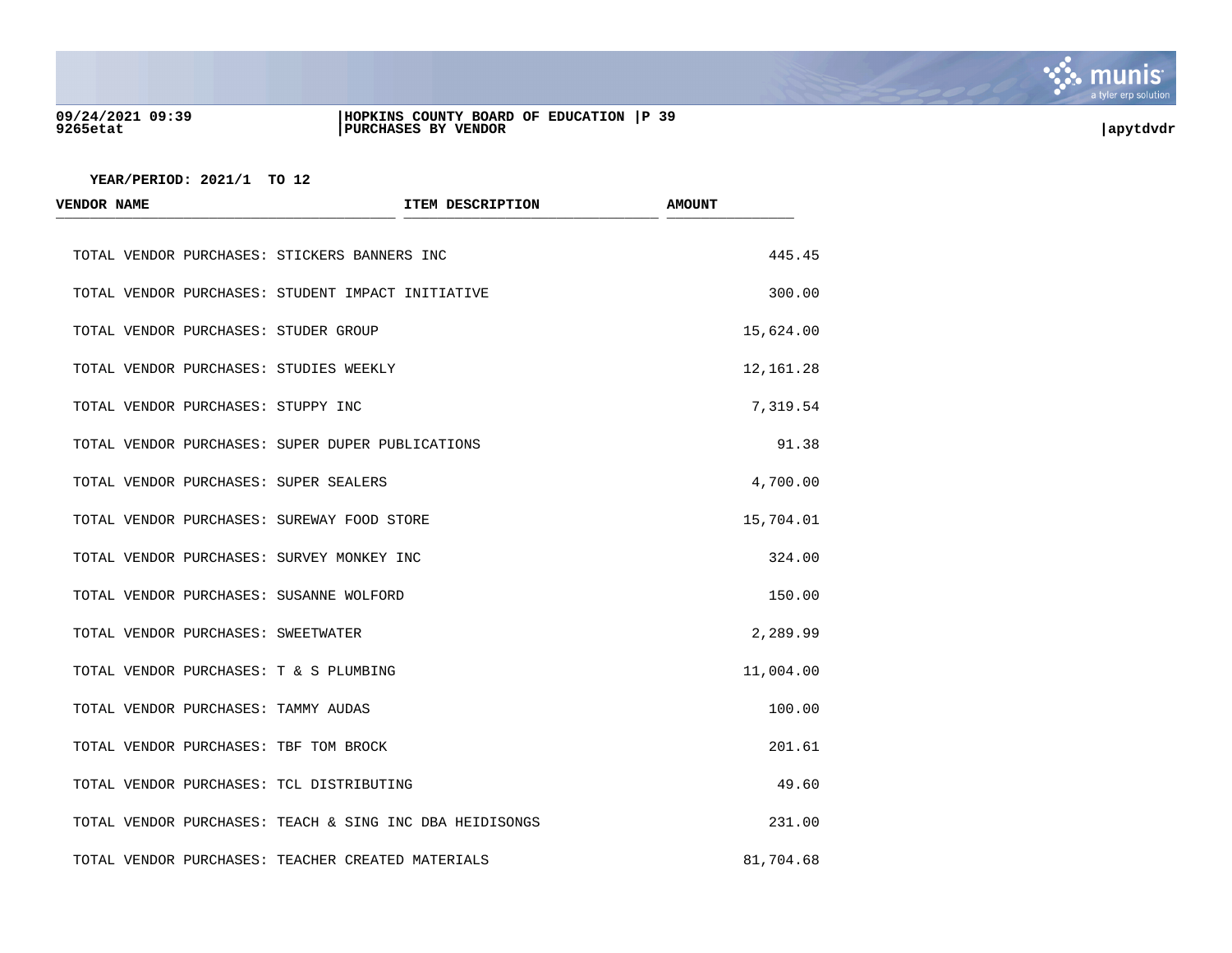

#### **09/24/2021 09:39 |HOPKINS COUNTY BOARD OF EDUCATION |P 40 9265etat |PURCHASES BY VENDOR |apytdvdr**

| <b>VENDOR NAME</b>                           | ITEM DESCRIPTION                                                 | <b>AMOUNT</b> |  |
|----------------------------------------------|------------------------------------------------------------------|---------------|--|
|                                              | TOTAL VENDOR PURCHASES: TEACHER CREATED RESOURCES                | 37.92         |  |
| TOTAL VENDOR PURCHASES: TEACHER DIRECT       |                                                                  | 364.70        |  |
|                                              | TOTAL VENDOR PURCHASES: TEACHER SYNERGY LLC - TEACHERS PAY TEACH | 1,416.43      |  |
| TOTAL VENDOR PURCHASES: TEACHER'S DISCOVERY  |                                                                  | 564.18        |  |
|                                              | TOTAL VENDOR PURCHASES: TEACHERS CURRICULUM INSTITUTE-TCI        | 6,086.00      |  |
|                                              | TOTAL VENDOR PURCHASES: TENNIS TECHNOLOGY, INC.                  | 13,220.00     |  |
| TOTAL VENDOR PURCHASES: TERI MATHENY         |                                                                  | 15.00         |  |
|                                              | TOTAL VENDOR PURCHASES: TEXAS CHRISTIAN UNIVERSITY               | 550.00        |  |
| TOTAL VENDOR PURCHASES: THE AMAZING PARISH   |                                                                  | 1,500.00      |  |
| TOTAL VENDOR PURCHASES: THE APP GARDEN LLC   |                                                                  | 6,342.96      |  |
|                                              | TOTAL VENDOR PURCHASES: THE AUTOMOTIVE EXPRESS                   | 50.00         |  |
| TOTAL VENDOR PURCHASES: THE COLLEGE BOARD    |                                                                  | 6,000.00      |  |
|                                              | TOTAL VENDOR PURCHASES: THE FEED MILL RESTAURANT                 | 700.00        |  |
| TOTAL VENDOR PURCHASES: THE GALT HOUSE HOTEL |                                                                  | 989.90        |  |
|                                              | TOTAL VENDOR PURCHASES: THE LIBRARY STORE INC                    | 189.10        |  |
|                                              | TOTAL VENDOR PURCHASES: THE LITTLE SIGN COMPANY INC              | 180.00        |  |
|                                              | TOTAL VENDOR PURCHASES: THE MCGRAW-HILL COMPANIES                | 9,172.32      |  |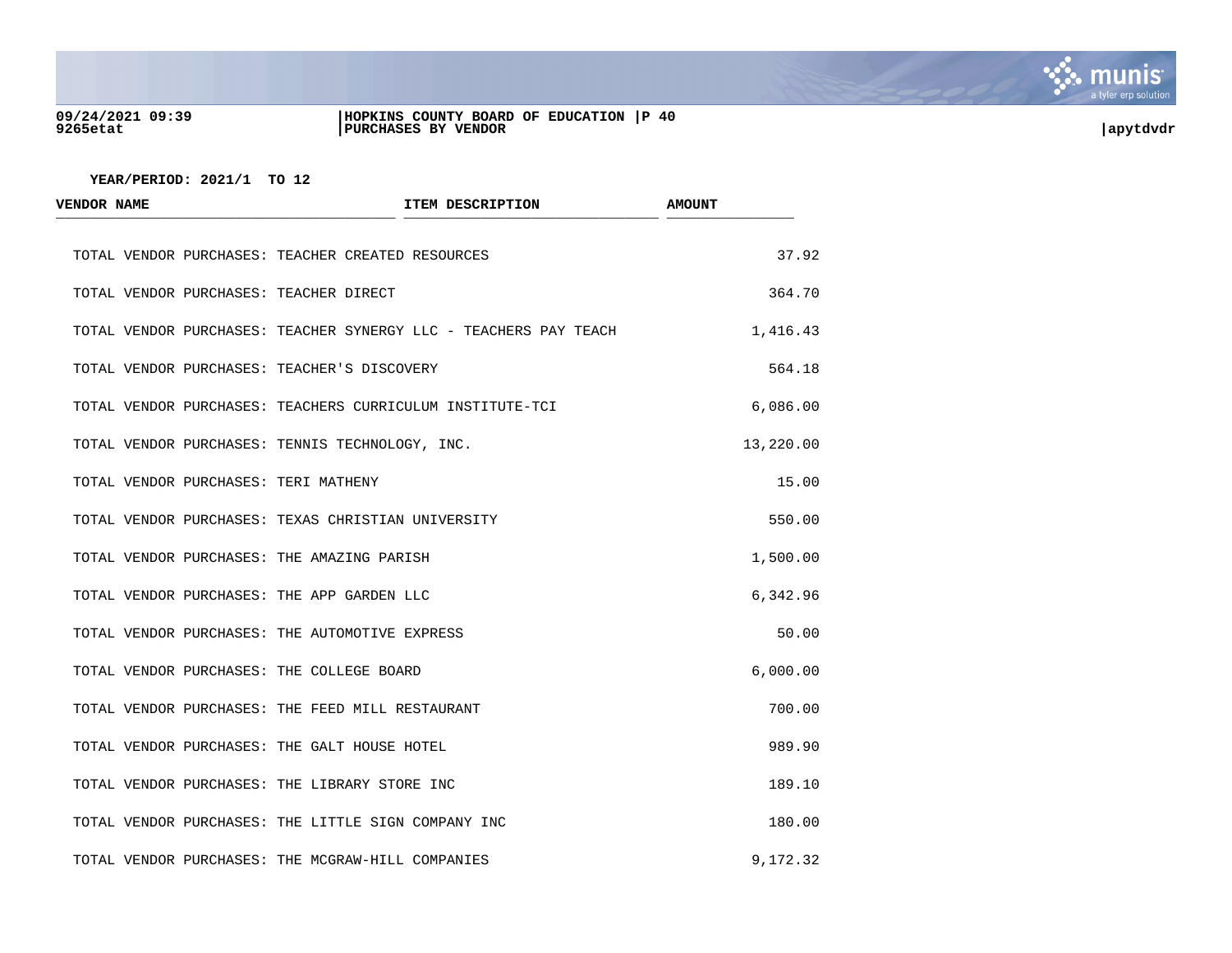

#### **09/24/2021 09:39 |HOPKINS COUNTY BOARD OF EDUCATION |P 41 9265etat |PURCHASES BY VENDOR |apytdvdr**

| <b>VENDOR NAME</b>                      | ITEM DESCRIPTION                                          | <b>AMOUNT</b> |
|-----------------------------------------|-----------------------------------------------------------|---------------|
| TOTAL VENDOR PURCHASES: THE MESSENGER   |                                                           | 5,193.51      |
|                                         | TOTAL VENDOR PURCHASES: THE PARENT INSTITUTE              | 51.00         |
|                                         | TOTAL VENDOR PURCHASES: THE PE SPECIALIST                 | 249.00        |
|                                         | TOTAL VENDOR PURCHASES: THE PHONICS DANCE                 | 155.00        |
|                                         | TOTAL VENDOR PURCHASES: THE PROPHET CORP DBA GOPHER SPORT | 324.03        |
|                                         | TOTAL VENDOR PURCHASES: THE READING WAREHOUSE             | 3,280.12      |
|                                         | TOTAL VENDOR PURCHASES: THE WRIGHT STUFF INC              | 25.85         |
| TOTAL VENDOR PURCHASES: THERAPRO        |                                                           | 578.82        |
|                                         | TOTAL VENDOR PURCHASES: THERAPY SHOPPE INC                | 2,622.00      |
|                                         | TOTAL VENDOR PURCHASES: THYSSENKRUPP ELEVATOR CORPORATION | 18,262.80     |
|                                         | TOTAL VENDOR PURCHASES: TIERNEY BROTHERS INC              | 279.00        |
| TOTAL VENDOR PURCHASES: TIFFANY GROVES  |                                                           | 92.48         |
| TOTAL VENDOR PURCHASES: TIME USA LLC    |                                                           | 233.05        |
| TOTAL VENDOR PURCHASES: TOMMY MIDDLETON |                                                           | 25,000.00     |
| TOTAL VENDOR PURCHASES: TONIA GRIFFEY   |                                                           | 75.93         |
| TOTAL VENDOR PURCHASES: TONJA SIMMS     |                                                           | 942.88        |
| TOTAL VENDOR PURCHASES: TONYA COTTON    |                                                           | 287.57        |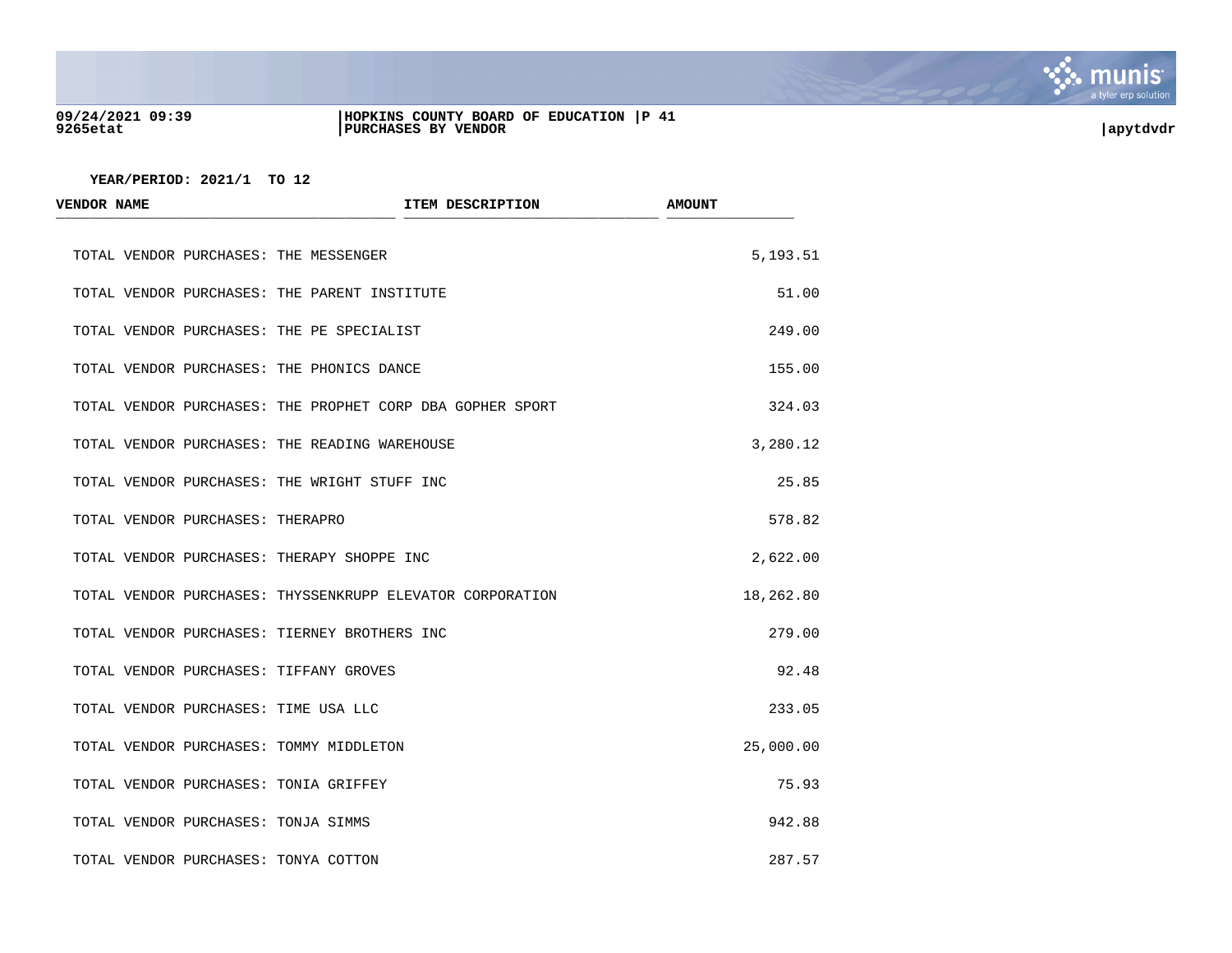

#### **09/24/2021 09:39 |HOPKINS COUNTY BOARD OF EDUCATION |P 42 9265etat |PURCHASES BY VENDOR |apytdvdr**

| <b>VENDOR NAME</b>                    | ITEM DESCRIPTION                                        | <b>AMOUNT</b> |
|---------------------------------------|---------------------------------------------------------|---------------|
|                                       | TOTAL VENDOR PURCHASES: TOOLS 4 TEACHING LLC            | 110.00        |
| TOTAL VENDOR PURCHASES: TOOTH ACRES   |                                                         | 3,450.00      |
| TOTAL VENDOR PURCHASES: TORI CHERRY   |                                                         | 2,500.00      |
| TOTAL VENDOR PURCHASES: TOSHIA STONE  |                                                         | 255.75        |
| TOTAL VENDOR PURCHASES: TPW INC       |                                                         | 475.00        |
| TOTAL VENDOR PURCHASES: TRANE COMPANY |                                                         | 3,664.25      |
|                                       | TOTAL VENDOR PURCHASES: TRANE PARTS CENTER              | 30,888.38     |
|                                       | TOTAL VENDOR PURCHASES: TRAPEZE SOFTWARE GROUP INC      | 3,969.00      |
|                                       | TOTAL VENDOR PURCHASES: TREASURE BAY PUBLISHER SERVICES | 354.62        |
|                                       | TOTAL VENDOR PURCHASES: TRI-STATE BEARING               | 156.29        |
|                                       | TOTAL VENDOR PURCHASES: TRI-STATE MAILING SYSTEMS INC   | 2,268.95      |
|                                       | TOTAL VENDOR PURCHASES: TUMBLEWEED PRESS INC            | 799.00        |
| TOTAL VENDOR PURCHASES: TYLER MOORE   |                                                         | 82.56         |
|                                       | TOTAL VENDOR PURCHASES: TYLER TECHNOLOGIES, INC.        | 40,176.80     |
| TOTAL VENDOR PURCHASES: ULINE         |                                                         | 2,646.12      |
|                                       | TOTAL VENDOR PURCHASES: UNITED BANK & TRUST CO          | 64,014.55     |
|                                       | TOTAL VENDOR PURCHASES: UNITED REFRIGERATION INC.       | 4,992.85      |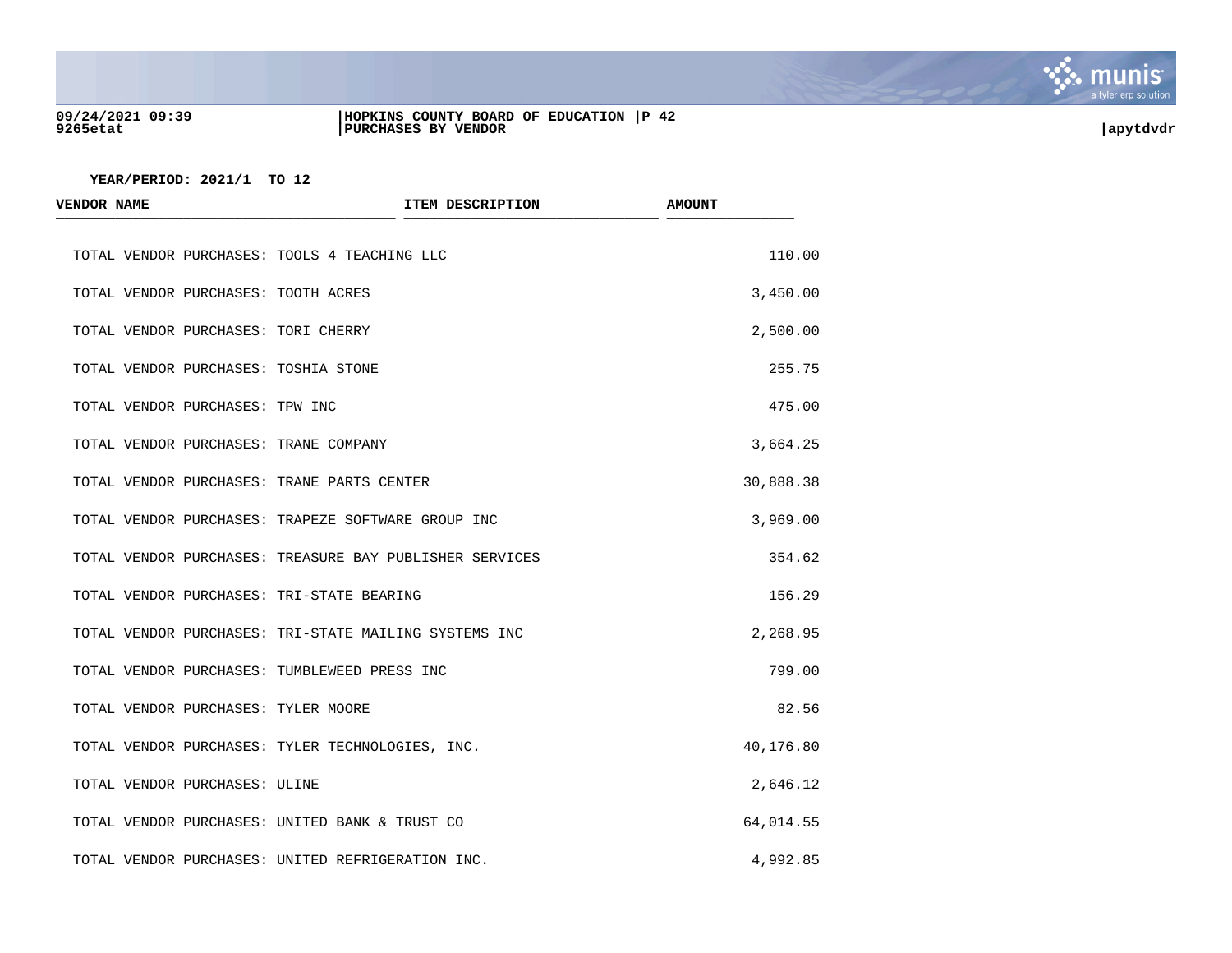

#### **09/24/2021 09:39 |HOPKINS COUNTY BOARD OF EDUCATION |P 43 9265etat |PURCHASES BY VENDOR |apytdvdr**



| <b>VENDOR NAME</b>                             | ITEM DESCRIPTION                                                 | <b>AMOUNT</b> |
|------------------------------------------------|------------------------------------------------------------------|---------------|
|                                                | TOTAL VENDOR PURCHASES: UNITED STATES POSTAL SERVICE             | 17,537.00     |
|                                                | TOTAL VENDOR PURCHASES: UNITED STATES POSTMASTER                 | 8,907.08      |
|                                                | TOTAL VENDOR PURCHASES: UNIVERSITY OF ILLINOIS SPRINGFIELD       | 2,000.00      |
| TOTAL VENDOR PURCHASES: UNIVERSITY OF KENTUCKY |                                                                  | 2,000.00      |
|                                                | TOTAL VENDOR PURCHASES: VENUWORKS OF EVANSVILLE LLC              | 344.52        |
| TOTAL VENDOR PURCHASES: VERNIER SOFTWARE       |                                                                  | 2,801.84      |
|                                                | TOTAL VENDOR PURCHASES: VERONICA SHARBER BUCKNER                 | 160.16        |
| TOTAL VENDOR PURCHASES: VEX ROBOTICS INC       |                                                                  | 1,000.00      |
| TOTAL VENDOR PURCHASES: VIVACITY TECH PBC      |                                                                  | 96,537.00     |
| TOTAL VENDOR PURCHASES: VT SERVICES INC        |                                                                  | 1,105.00      |
|                                                | TOTAL VENDOR PURCHASES: W W NORTON & COMPANY INC                 | 2,766.40      |
| TOTAL VENDOR PURCHASES: WAGGONER & SONS INC.   |                                                                  | 996.00        |
| TOTAL VENDOR PURCHASES: WAL-MART               |                                                                  | 31,369.62     |
|                                                | TOTAL VENDOR PURCHASES: WARD'S NATURAL SCIENCE ESTABLISHMENT     | 328.50        |
|                                                | TOTAL VENDOR PURCHASES: WATER CO OF THE CENTRAL STATES INC DBA C | 1,361.85      |
| TOTAL VENDOR PURCHASES: WEBSTER COUNTY SCHOOLS |                                                                  | 23, 291. 13   |
| TOTAL VENDOR PURCHASES: WEIR TRANSPORT INC     |                                                                  | 14,059.07     |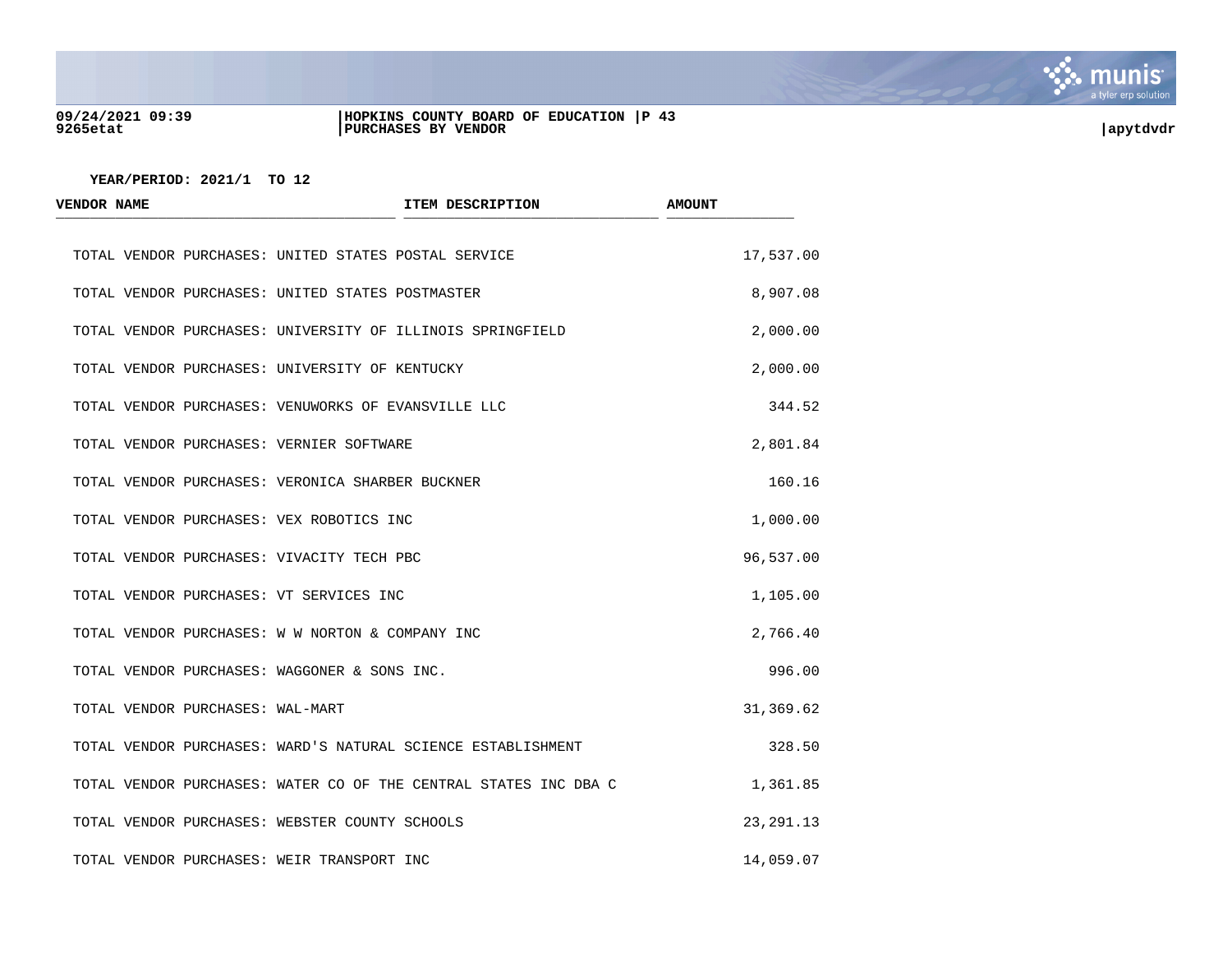

#### **09/24/2021 09:39 |HOPKINS COUNTY BOARD OF EDUCATION |P 44 9265etat |PURCHASES BY VENDOR |apytdvdr**

| <b>VENDOR NAME</b>                            | ITEM DESCRIPTION                                                 | <b>AMOUNT</b> |
|-----------------------------------------------|------------------------------------------------------------------|---------------|
| TOTAL VENDOR PURCHASES: WENDY WILSON          |                                                                  | 10.00         |
|                                               | TOTAL VENDOR PURCHASES: WEST BROADWAY ELEMENTARY ACTIVITY FUND   | 1,397.83      |
|                                               | TOTAL VENDOR PURCHASES: WEST HOPKINS ELE SCHOOL ACTIVITY FUND    | 1,140.66      |
|                                               | TOTAL VENDOR PURCHASES: WEST KENTUCKY EDUCATIONAL COOP           | 8,886.25      |
|                                               | TOTAL VENDOR PURCHASES: WESTERN KENTUCKY UNIVERSITY              | 1,687.65      |
| TOTAL VENDOR PURCHASES: WHITLAM PAINT COMPANY |                                                                  | 5,499.70      |
| TOTAL VENDOR PURCHASES: WHITNEY OAKLEY        |                                                                  | 120.00        |
| TOTAL VENDOR PURCHASES: WILLIAM H SADLIER INC |                                                                  | 543.21        |
|                                               | TOTAL VENDOR PURCHASES: WILLIAM MARSH RICE UNIVERSITY            | 600.00        |
|                                               | TOTAL VENDOR PURCHASES: WILLIS KLEIN SAFE LOCK & DECORATIVE HARD | 1,672.00      |
| TOTAL VENDOR PURCHASES: WINDSTREAM            |                                                                  | 30,364.81     |
|                                               | TOTAL VENDOR PURCHASES: WINSUPPLY OWENSBORO KY CO                | 34, 332.34    |
| TOTAL VENDOR PURCHASES: WKATC                 |                                                                  | 75.00         |
|                                               | TOTAL VENDOR PURCHASES: WKU CENTER FOR GIFTED STUDIES            | 80.00         |
|                                               | TOTAL VENDOR PURCHASES: WM. E. GROVES CONSTRUCTION, INC.         | 4,833.04      |
| TOTAL VENDOR PURCHASES: WOWZERS LLC           |                                                                  | 1,200.00      |
| TOTAL VENDOR PURCHASES: WPS                   |                                                                  | 492.80        |